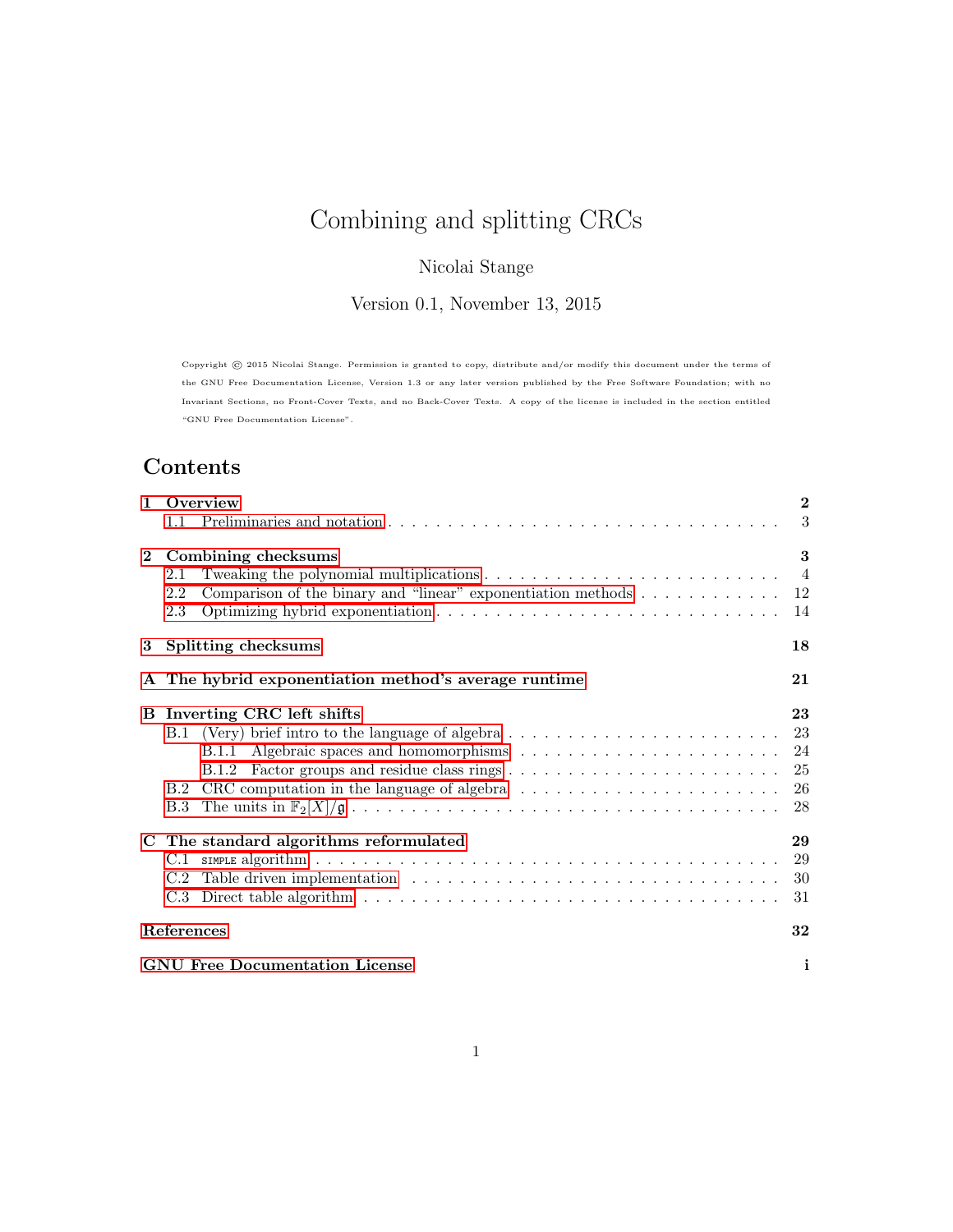## <span id="page-1-0"></span>1 Overview

Let us assume, that we are given some bitstream which is logically split into two chunks as depicted in figure [1.](#page-1-1) Furthermore, assume that we have already computed the individual chunks' cyclic



<span id="page-1-1"></span>Figure 1: Data stream made up of two logical chunks of size  $m$  and  $n$ 

redundancy checksums (CRC) as if they had been isolated streams of data on their own. Is it possible to efficiently combine the two CRCs into the the complete data's CRC, i.e. that of the two chunks concatenated? As we will see, the converse question is also of interest: given the CRC of the whole data, as well as that of only one of its two chunks, is it possible to "split off" the other chunk's CRC?

The answer to the first question seems to be well known, although I only managed to find it implemented in some source code. In section [2,](#page-2-1) I will present it in a (hopefully) more convenient form with references to the basic ideas involved. For the second question, that of "splitting" CRCs, I haven't found anything on the web. Obtaining a sensible solution does not involve any black magic though and I will handle it in section [3.](#page-17-0) A great part of section [2](#page-2-1) about CRC combination deals with the problems of optimizing polynomial multiplications at the machine code level as well as optimizing at the algorithmic level what I term "hybrid exponentiation", a mixture of simple linear and binary exponentiation. Fortunately, the results can be used verbatim for checksum splitting also – basically, section [3](#page-17-0) only sets up the problem of CRC splitting such that the previous results about combination can be reused.

I do recognize the fact that a great fraction of this document's intended audience might not be extraordinary proficient in the language of algebra. However, I see little value in rederiving basic facts already known to the mathematicians for quite a while, especially because the very same reasoning carried out at the polynomial or even algorithmic level tends to take a far more tedious form. In order to not scare you off, I've put most of the mathematical stuff into appendices of their own and tried to keep the main document free of anything going beyond polynomials. Furthermore, I kept the mathematical appendix [B](#page-22-0) quite verbose so that anybody should be able to grasp the basic ideas, if wanted.

Finally, a particularly good guide on CRC computation algorithms is Williams [1993.](#page-31-1) However, being targeted at a mathematically less inclined audience, this guide quickly leaves the language of polynomials and focuses more on the algorithms' implementations rather than a strict mathematical formulation. In appendix [C,](#page-28-0) I attempt to "recover" that formulation in order to make drawing connections between the two worlds less painful. After all, when shifting chunks of data back and forth, it is important to know what the actual meaning of your summing register's content is after any iteration of the standard CRC algorithms.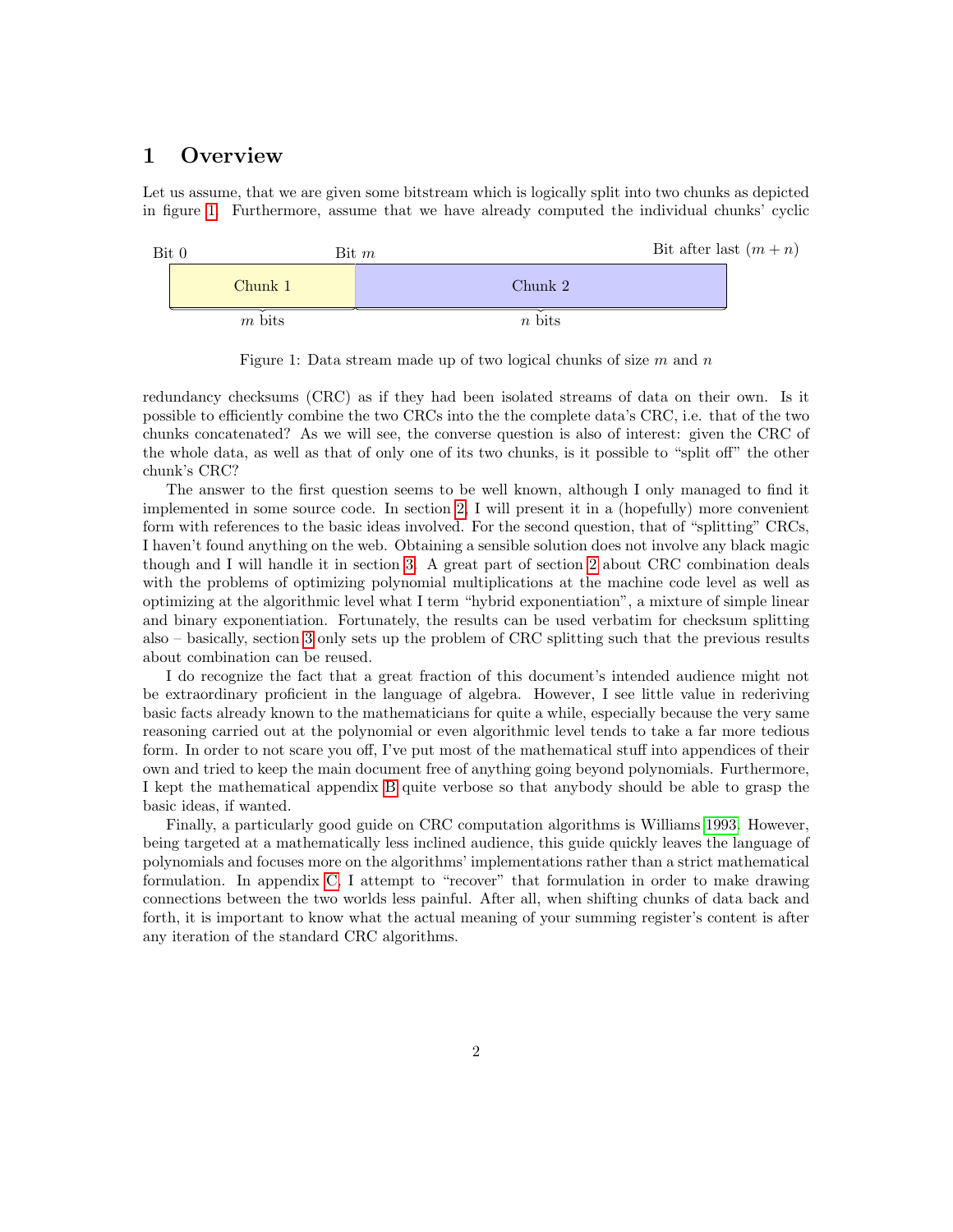### <span id="page-2-0"></span>1.1 Preliminaries and notation

The set of all polynomials with coefficients in  $\{0,1\}$  will be denoted by  $\mathbb{F}_2[X]$ . This is consistent with the notation  $\mathbb{R}[X]$ , the polynomials with coefficients in  $\mathbb{R}$  you probably know from school:  $\mathbb{F}_2$  is the set  $\{0,1\}$  furnished with an addition as well as a multiplication. For these two laws of composition, the rules known from the integers hold except that  $1 + 1 = 0$ . By definition of  $-1$ ,  $1 + (-1) = 0$  and thus, one often writes  $-1 = 1$ . Note that addition as well as subtraction are both equivalent to the exclusive or operation (xor). Any polynomial in  $\mathbb{F}_2[X]$  will be denoted by lowercase latin letters such as  $p$ ,  $q$  and  $q$ . The latter,  $q$ , will be exclusively used to denote a CRC algorithm's generator polynomial. Note that I do *not* use the notation  $p(X)$  for the polynomials: they are not functions but mathematical objects and indeed they won't get evaluated ever.

I assume that you are familiar with the fact that any stream of bits may be interpreted as a polynomial  $p \in \mathbb{F}_2[X]$  and that computing that bitstream's CRC is nothing but calculating the remainder of the division of p by the CRC type's generator polynomial g, in short:  $p\%g$ . Some facts about the remainder or "modulo" operation are derived in appendix [B.2,](#page-25-0) the most important one being that for any  $p, q \in \mathbb{F}_2[X]$ , we have

$$
(p \cdot q)\%g = ((p\%g) \cdot q)\%g
$$

 $(c.f. equation (30)).$  $(c.f. equation (30)).$  $(c.f. equation (30)).$ 

Finally, the logarithm to the base two will be written as "lg" whereas "ln" is the one to the base e.

## <span id="page-2-1"></span>2 Combining checksums

In this section, we will assume that all CRC calculations are seeded with zero as well as that the involved data bitstreams aren't augmented. Thus, nothing is either prepended or appended to the inputs before throwing them at the algorithms of appendix [C.](#page-28-0) You will learn in the next section [3](#page-17-0) how to remove those artifacts before processing, if needed.

Suppose, we have got two bitstreams,  $p_1, p_2 \in \mathbb{F}_2[X]$  and that we have already computed their individual checksums  $p_1\%g$  and  $p_2\%g$  for some fixed generator polynomial g. Question: are we able derive the checksum of the two bitstreams' concatenation more efficiently than resumming the whole chunk of data? That is, can we somehow calculate  $(p_1 \cdot X^{\deg p_2+1} + p_2)\%g$  from the values of  $p_1\%g$  and  $p_2\%g$ ? Using properties of the modulo operation alone, we derive

$$
(p_1 \cdot X^{\deg p_2 + 1} + p_2) \% g
$$
  
=  $p_1 \cdot X^{\deg p_2 + 1} \% g + p_2 \% g$ 

This suggests the algorithm depicted in figure [2:](#page-3-1) Take  $p_1\%g$  as the seed for the SIMPLE or equiv-alent algorithm of Williams [1993](#page-31-1) and feed deg  $p_2 + 1$  zero bits into it. Add  $p_2\%$  to obtain the final checksum of the complete, concatenated bitstream. This algorithm reduces the runtime of  $O(\deg p_1 + \deg p_2 - \deg g + 1)$  necessary for naive resumming to  $O(\deg p_2 - \deg g + 1)$  plus it avoids any costly memory accesses to the bitstream.

**Repeated squaring** However, it turns out, that we can do better in calculating  $p_1 \cdot X^n \% g$ : the algorithm found in Spelvin [2014](#page-31-2) achieves a runtime logarithmic in deg  $p_2 + 1$  by using a technique for evaluating powers commonly known as repeated squaring or binary method for exponentiation,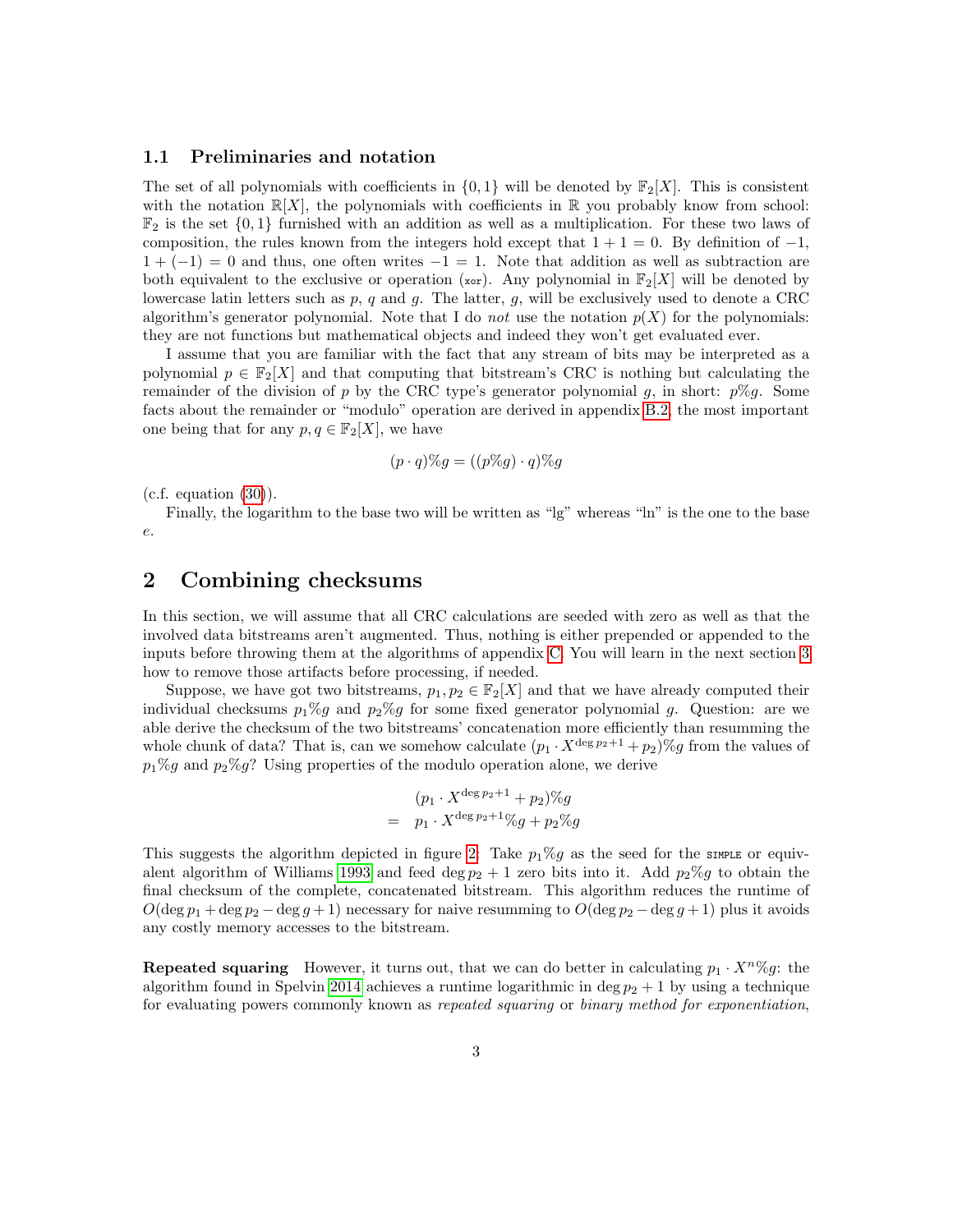

<span id="page-3-1"></span>Figure 2: Merging of two data chunk's checksums

c.f. Knuth [1997,](#page-31-3) section 4.6.3. The underlying idea is to write the exponent n in base two representation

<span id="page-3-2"></span>
$$
n = a_{\lfloor \lg n \rfloor} 2^{\lfloor \lg n \rfloor} + a_{\lfloor \lg n \rfloor - 1} 2^{\lfloor \lg n \rfloor - 1} + \ldots + a_1 2^1 + a_0 2^0 \tag{1}
$$

with some  $a_i \in \{0,1\} \forall 0 \leq i \leq |\lg n|$  and exploit the basic rules of exponentiation, namely  $\forall k, l \in \mathbb{N}$ we have

$$
x^{k+l} = x^k \cdot x^l \tag{2}
$$

$$
x^{k \cdot l} = (x^k)^l \tag{3}
$$

In particular,  $X^{2^l} = X^{2l} = X^l \cdot X^l$ . Thus, working our way from right to left in equation [\(1\)](#page-3-2), all we have to do is to repeatedly square some auxiliary register to obtain X squared i times,  $0 \le i \le |\lg n|$ and, depending on the  $a_i$ , multiply those intermediate values against the result register at each step.

It should be clear by now that we need  $\lvert \lg n \rvert$  multiplications for the squarings and  $\nu(n)$ , the number of bits set in  $n$ 's binary representation, multiplications of the auxiliary against the result register.

## <span id="page-3-0"></span>2.1 Tweaking the polynomial multiplications

What does one single multiplication actually consist of? First of all, it is a multiplication of polynomials. Second, every multiplication is to be followed by a modulo  $g$  operation. The naive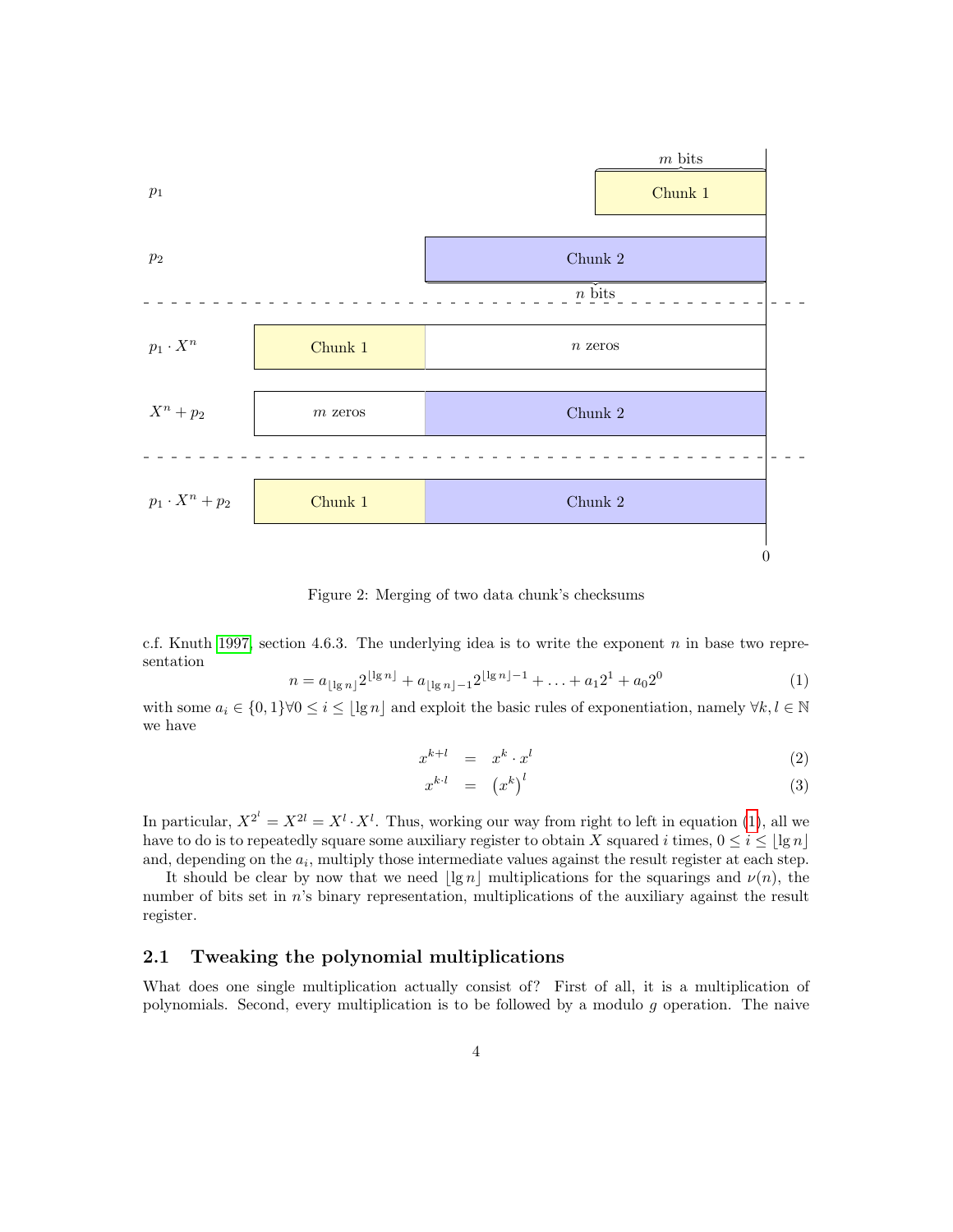implementation of multiplying two general polynomials  $h_1$  and  $h_2$  term by term has got a runtime of  $O((\deg h_1 + 1)(\deg h_2 + 1))$ . There do exist schemes to improve this general case significantly, c.f. Knuth [1997,](#page-31-3) section 4.3.3. However, the case at hand is in no way general: we are working with coefficients in the "binary" field  $\mathbb{F}_2$  and since products are reduced modulo g after each multiplication, the factor polynomials' degrees are bounded by deg  $q - 1$ . Usually, the generator polynomial g is chosen such that deg g is equal or less than the machine's word size which in turn allows us to store the factor polynomials in one hardware register each. All this taken together allows us to exploit parallelism at the circuitry level and do the multiplication in  $O(\deg g - 1)$ : multiply (shift) the second polynom by each term of the first one and add  $(x \circ r)$  the results together. If the modulo  $g$  were to be carried out after the whole multiplication, we needed two double-word registers: one for the shifts of the second factor and one for the result to xor into. A careful analysis reveals that it is possible to fuse the multiplication loop with the modulo reduction loop though. Besides eliminating the overhead of one loop, this fusion reduces the storage requirements for the calculation from two double-word registers plus one single-word register to three single-word registers only. The helper function  $g f_{2,\text{multiply}}$  in Spelvin [2014](#page-31-2) follows the scheme just described.

In order to analyze runtimes beyond the big-O notation, let us examine the  $g_{f2\_multiply}$  function from the Linux Kernel in more detail. It handles the case of deg  $q = 32$  and reads as

```
u32 gf2_multiply (u32 x, u32 y, u32 modulus)
 \overline{2}3 u32 product = x & 1 ? y : 0;
              int i;
  5
              for (i = 0; i < 31; i++) {
                  \begin{bmatrix} 1 & 0 & 0 \\ 0 & 1 & 0 \\ 0 & 1 & 0 \end{bmatrix} \begin{bmatrix} 1 & 0 & 0 \\ 0 & 1 & 0 \\ 0 & 1 & 0 \end{bmatrix} \begin{bmatrix} 0 & 0 & 0 \\ 0 & 1 & 0 \\ 0 & 0 & 1 \end{bmatrix}; product \begin{bmatrix} 0 & 0 & 0 \\ 0 & 1 & 0 \\ 0 & 0 & 1 \end{bmatrix}; product \begin{bmatrix} 0 & 0 & 0 \\ 0 & 0 & 0 \\ 0 & 0 & 1 \end{bmatrix}x \rightarrow>= 1;
 9 product \hat{z} = x \& 1 \ ? \ y \; : \; 0;1011
12 return product;<br>13 }
13 }
```
Listing 1: gf2\_multiply from the Linux Kernel

Note that here, the polynomials are stored in reversed order, that is the least significant bits correspond to a polynomial's most significant coefficient. Furthermore, the degree of modulus is assumed to be exactly equal to 32 and its highest order coefficient is implicit and not stored anywhere (otherwise 33 bits of storage would have been needed). Take a look at listing [2](#page-5-0) to see how GCC translates  $_{gt2}$  multiply to x86-64 machine code. As you might want to look up in [Intel 64](#page-31-4) [and IA-32 Architectures Optimization Reference Manual](#page-31-4) [2015](#page-31-4) on your own, every instruction used within the assembler listing above has got a latency of one cycle, except for the cmovne instruction. Up to the advent of the Broadwell microarchitecture, cnowne had got a latency of two cycles. Now, superscalar processors are able to execute several instructions per cycle and in order to get a theoretical lower bound on one  $_{\text{gf2_multiply}}$  invocation's runtime, let us analyze how much potential for parallelism there actually is in the code from above. Consider the data dependency graph as drawn in figure [3.](#page-6-0) I denoted "reverse" data dependencies by dashed arrows where an arrow's target instruction scrambles a register used as input at the source instruction. However, these reverse dependencies are usually broken up by superscalar architectures through a technique called register renaming and may thus be safely ignored. Furthermore, the renaming stage is almost always capable of eliminating pure register mov's completely. Taking these facts into consideration, the longest path in figure [3](#page-6-0) is made up of two cycles for the preamble and either four or five cycles for the 31 loop iterations each, depending on whether constructed takes one or two cycles. These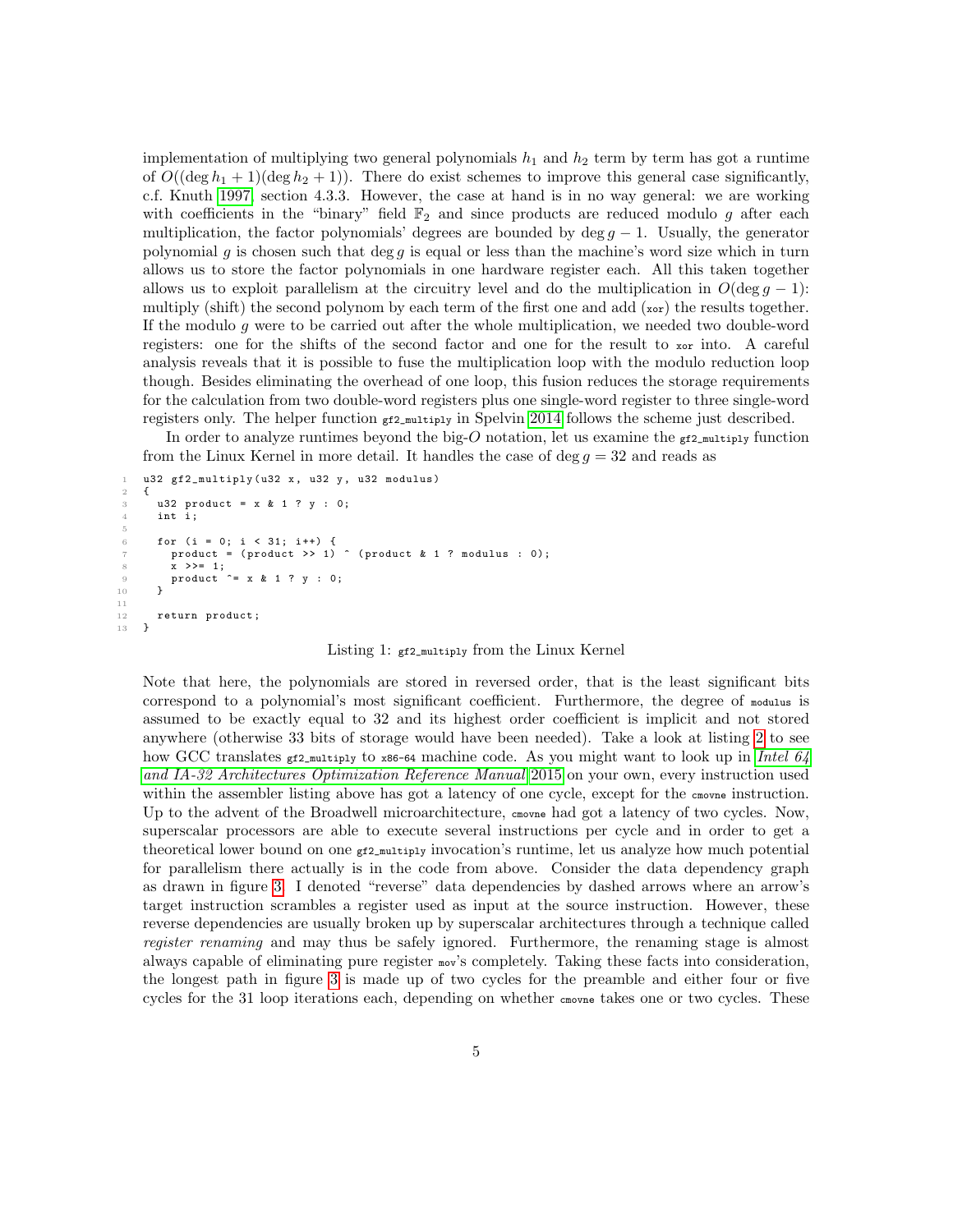```
gf2_multiply:
\frac{2}{3} /*
                  3 * Register assignments
4 \ast x - %edi
5 * y - % esi
6 * modulus - %edx<br>
7 * i - %r8d
7 * i - %r8d* product - % eax
9 */
10 test $0x1, %dil /* x&1 ? */<br>11 mov $0x0, %eax /* product=
11 mov 0 \times 0, % eax /* product = 0 */<br>
12 mov 0 \times 1f, %r8d /* i=31 */
                            % x1f, % r8d13 cmovne % esi, % eax /* if (x \&1) product=y */<br>14 .Lloop1:
     . Lloop1 :
15 mov %eax, % ecx /* % ecx = product */<br>16 shr % ecx /* % ecx = product >>1
16 shr %ecx /* % ecx=product>>1 */<br>17 and $0x1, % eax /* % eax=product & 1 */
17 and $0x1, % eax /* % eax = product & 1 */<br>18 cmovne % edx, % eax /* if (product & 1) % % ea
18 cmovne % edx, % eax \neq if ( product & 1) % eax = modulus \ast/<br>19 shr % edi \neq x>>=1 \ast/
                                                       /* x >> = 1 * /20 xor % ecx, % eax /* product = (product >>1)^
21 (\begin{array}{ccc} 21 & \text{if } 22 \end{array} (\begin{array}{ccc} 22 & \text{if } 22 \end{array} and \begin{array}{ccc} 22 & \text{if } 22 \end{array} (\begin{array}{ccc} 22 & \text{if } 22 \end{array} and \begin{array}{ccc} 22 & \text{if } 22 \end{array} and \begin{array}{ccc} 22 & \text{if } 22 \end{array} and \begin{array}{ccc} 22 & \text{if } 22 \end{array} and \begin{array}{22 mov % edi, % ecx<br>23 and $0x1, % ecx
                                                         /* % ecx = x &1 */
24 cmovne % esi, % ecx /* if (x & 1) % ecx = y */<br>25 xor % ecx, % eax /* product^=x & 1 ? y
                                                         /* product \hat{i} = x \&1 ? y : 0 */<br>
\hat{j} = -i *j26 sub $0x1, %r8d /*<br>27 jne .Lloop1 /*
                                                       /* if (i != 0) goto loop1 */28 repz retq /* return product */
```
Listing 2:  $_{\text{gf2_multiply}}$  translated by GCC 5.1.1 to  $_{\text{x86-64}}$  with -o2 (AT&T syntax)

values sum up to a total of either 126 or 157 cycles. Compare this to the numbers obtained from some lax benchmarks carried out on an Intel Core i7-4800MQ processor, which is from the Haswell generation, i.e. pre-Broadwell: one execution of  $_{\text{gf2\_multiply}}$  took  $\approx 164$  cycles.

It should be worth noting that the interchange of the two  $\infty$  operations shortens the critical dependency chain by one instruction. To see how this works, refer to figure [4.](#page-7-0) Note that, in order to xor in the result from the right half of the figure,  $(x=3)$  is  $\gamma$  ; 0, first, the register  $\gamma$ ecx has to be renamed explicitly, to %ebx for example. Remember that pure register mov's are usually eliminated by the renamer and thus, if you happen to be on an architecture where construe takes only one cycle, the blue path in figure [4](#page-7-0) might also become critical. The longest dependency chain(s) will now have a length of either  $2 + 3 \cdot 31 = 95$  or  $2 + 4 \cdot 31 = 126$  cycles, depending on whether cmovne has got a latency of one or two cycles. A benchmark carried out on the same pre-Broadwell processor as above, gives  $\approx 132$  cycles per invocation of  $_{\text{gf2\_multiply}}$  modified in the way just suggested. Another minor optimization possible is to get rid of the two and tests for the lowest bits being set in product and <sup>x</sup>. This is possible because the right shifts on these two variables make this information available through the carry flag already. Benchmarks on my Intel Core i7-4800MQ indicate a gain of another four cycles, that is, one invocation of  $gr2_m$  takes a total of approximately 128 cycles. The critical dependency chains are not shortened though. Now, that we came quite close to my theoretical pre-Broadwell minimum of 126 cycles, the big question is whether it is possible to get the above code anywhere near to the minimum of 95 cycles on Broadwell and later. Unfortunately, I haven't got access to such a shiny new processor and can't answer that question reliably.

Finally, if you are in the very specific situation that

• you are reducing modulo the *Castagnoli* polynomial  $\alpha$ <sub>1</sub>edc6f41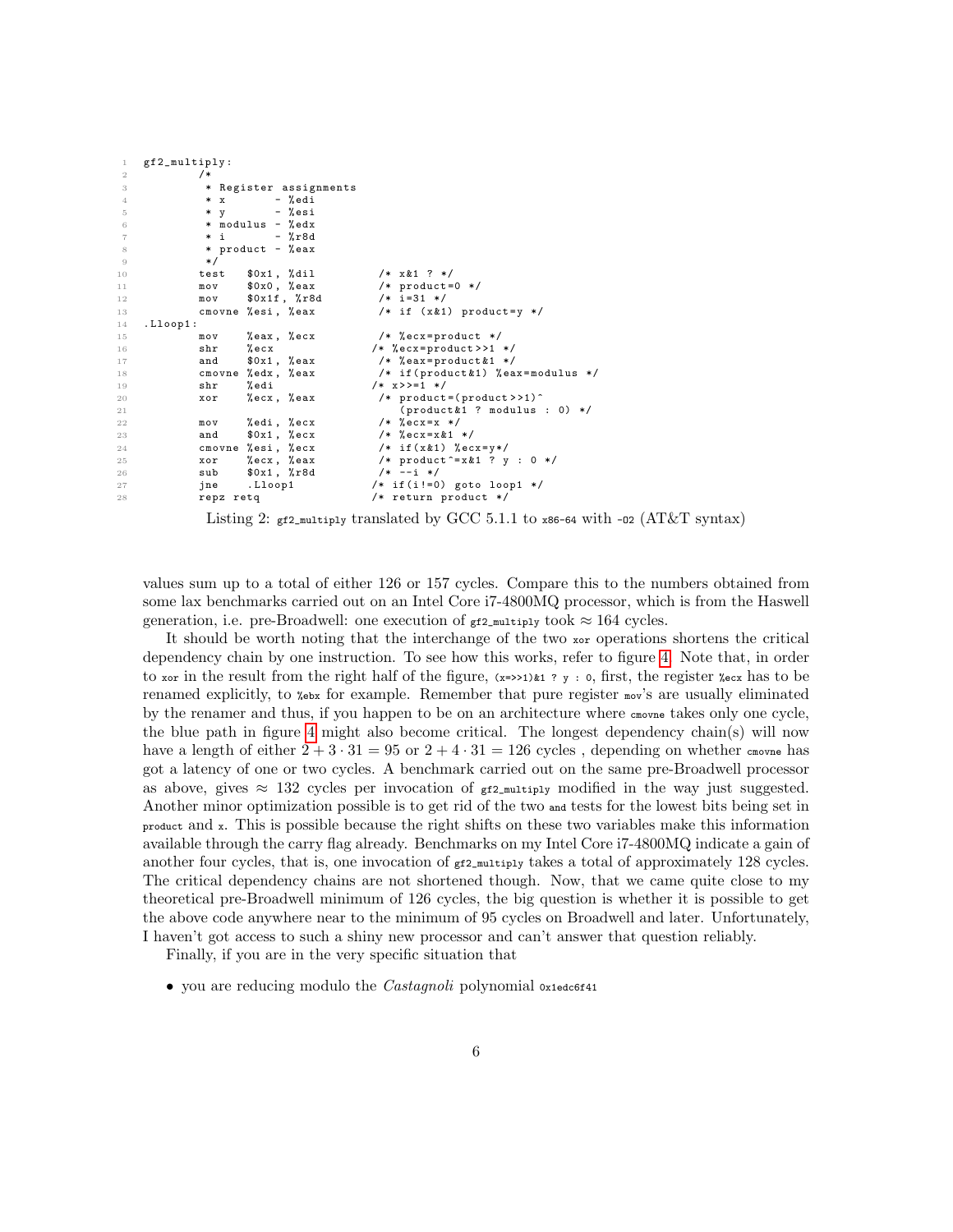

<span id="page-6-0"></span>Figure 3: Data dependency graph of  $gf2_m$ ultiply. The critical dependency chain is colored in red.

 $\bullet$  and that your processor is equipped with both, the parameters instruction from the CMUL instruction set as well as the crc32 instruction from the SSE 4.2 instruction set,

then you can get rid of the inner loop all together and do the polynomial multiplication modulo  $g =$ 0x1edc6f41 as implemented in listing [3.](#page-8-0) The fact that our polys are stored in reversed order makes it a bit cumbersome to see why the polynomial multiplication works that way. Denote the input polynoms by p and q. Let  $p_j$  and  $q_j$  be their coefficients for  $0 \leq j \leq 31$ . For any j beyond that range, define  $p_j, q_j = 0$ . Define the reflected coefficients by  $p'_j = p_{k-j}$  and  $q'_j = q_{k-j}$  with  $k = 31$ . Denote the *i*'th bit position in  $\chi$ <sub>xmm0</sub> after the execution of the permulged instruction by  $h'_i$ with  $0 \le i \le 63$ . According to the [Intel 64 and IA-32 Architectures Software Developer's Manual](#page-31-5) [2015,](#page-31-5) we have

$$
h'_i=\sum_{j=0}^i p'_j q'_{i-j}
$$

Inserting definitions and doing the substitution  $j' = k - j$ , we get

$$
h'_{i} = \sum_{j=0}^{i} p_{k-j} q_{k-(i-j)}
$$
  
= 
$$
\sum_{j'=k-i}^{k} p_{j'} q_{2k-i-j'}
$$

Now, there are two cases

- 1.  $i < k$ : For  $j' \in [0, k i)$ ,  $k < 2k i j'$  and thus,  $q_{2k-i-j'} = 0$  holds. Similiary, for  $j' \in (k, 2k - i]$ , we have  $j' > k$  trivially and it follows that  $p_{j'} = 0$ .
- 2.  $i > k$ : We have  $k i < 0$  and thus,  $p_{j'} = 0$  for  $j' \in [k i, 0)$ . For  $j' \in (2k i, k]$ ,  $2k i j' < 0$ holds and it follows that  $q_{2k-i-j} = 0$ .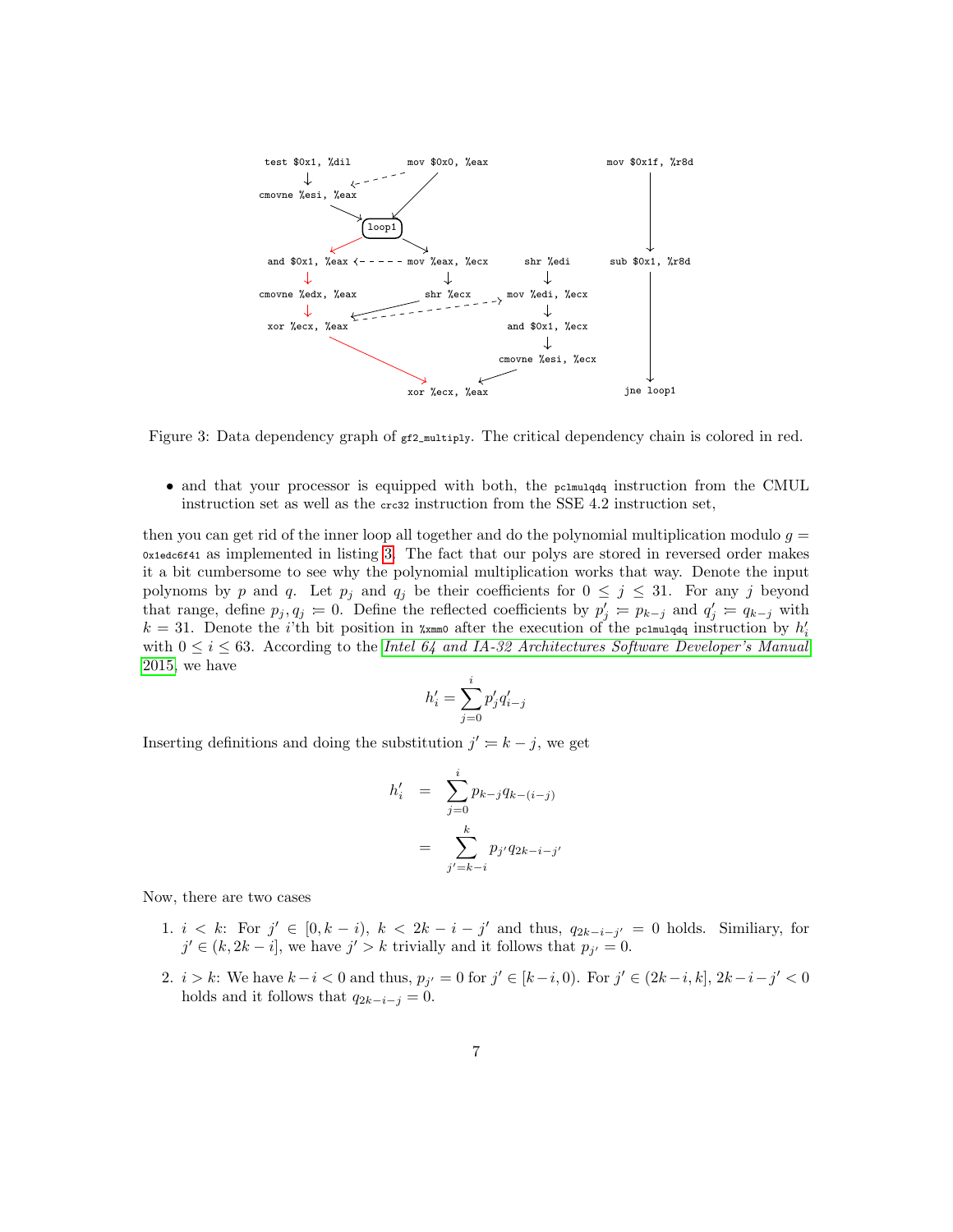

<span id="page-7-0"></span>Figure 4: Data dependency graph of  $g f_{2\mu}$  with its longest dependency chain optimized. The two critical dependency chains are colored in red and blue respectively.

These considerations taken together allow us to extend (or shrink) the bounds of the summation for  $h'_i$  to

$$
h'_{i} = \sum_{j'=0}^{2k-i} p_{j'} q_{2k-i-j'}
$$

One readily recognizes that

$$
h'_i = (p\cdot q)_{2k-i}
$$

This is nothing but the result of  $p \cdot q$  stored in reflected order and shifted to the right by one bit. To see this, note that for 64 bits, going from normal to reflected order is equivalent to the replacement  $i \to 63 - i = 2k + 1 - i = 2k - (i - 1)$ . To compensate for that right shift, the result is shifted left by one position in the above listing. On my Intel Core i7-4800MQ processor, the time needed for one polynomial multiplication has dropped to formidable  $\approx$  15 cycles now. Unfortunately, the use of the crc32 instruction restricts the above implementation's applicability to the Castagnolian case. For general  $g$ , it might be tempting to still do the polynomial multiplication by means of pclmulqdq, followed by a "manual" reduction loop. However, this brings no gain in terms of speed – from the discussion on the general  $g_{f2\_multiply}$  implementation, it should be clear that the critical dependency chain is induced by those reduction steps. Benchmarks confirm that fact: one run of the polynomial multiplication implemented that way took  $\approx 134$  cycles which is worse than the  $\approx$  128 cycles already achieved above for the general case.

Returning to the  $_{\text{gf2_multiply}}$  implementation for general q, one might ask oneself what to expect in terms of performance from non-x86 architectures, both superscalar and non-superscalar. It is no surprise, that a register width of  $> 32$  is a big plus when computing 32 bit checksums. Non-x86 architectures with register widths of at least 32 bits are usually RISC ones. In general, an instruction's destination register is specified completely independent from its source registers, obviating the need for register-register moves. Furthermore, conditional moves do exist in some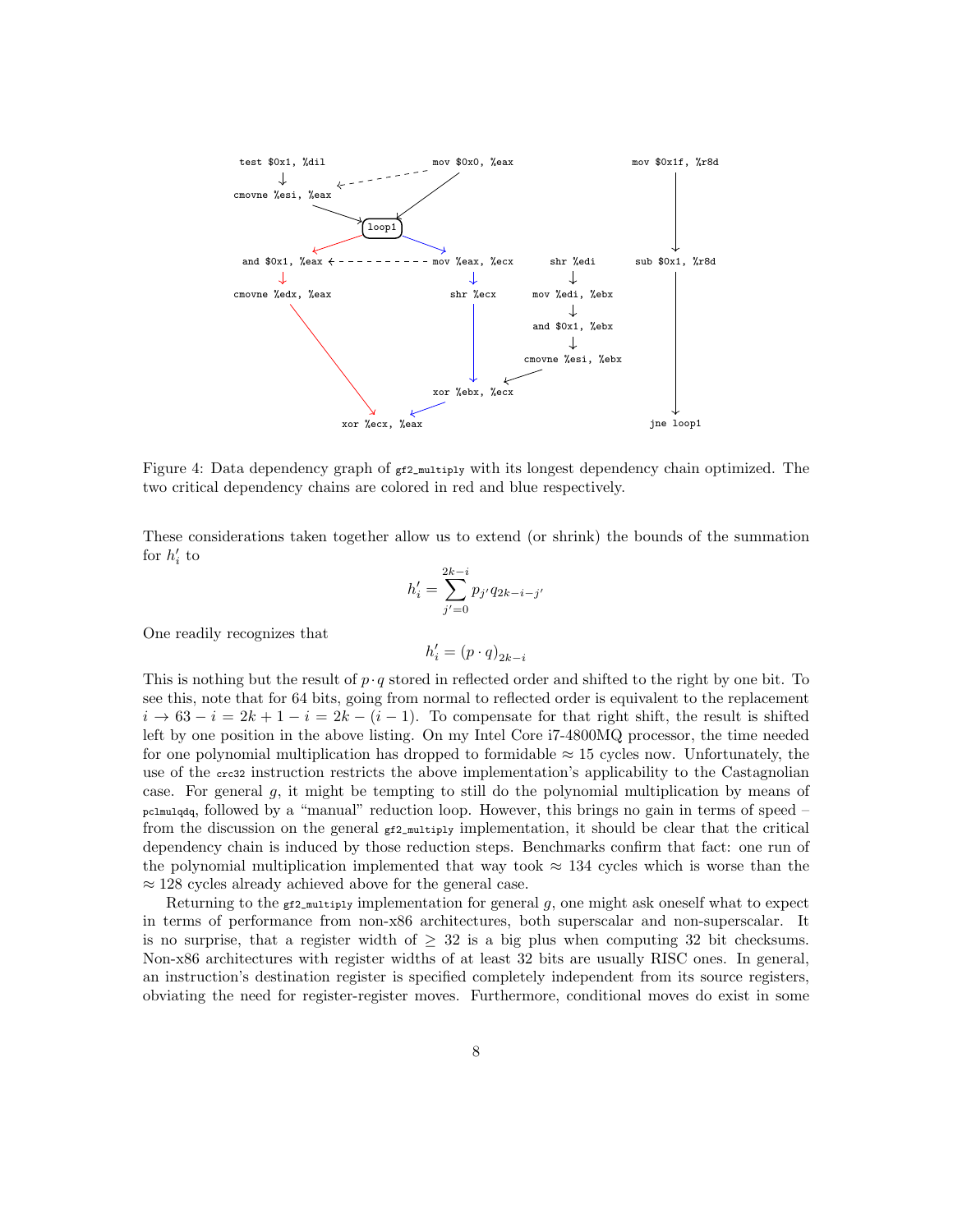```
1 gf2_multiply_castagnoli_clmul_sse42 :
 2 /*
3 * Register assignments
4 * x - % edi
5 * y - % esi
6 */
7
 8 /*
9 * Do the polynomial multiplication using pclmuldqdq .
10 * The final shift is necessary because the polynomials <br>11 * are stored in reversed order.
              * are stored in reversed order.
12 */
13 movd %edi, %xmm0<br>14 movd %esi, %xmm1
                        %esi, %xmm1
15 pclmulqdq $0,%xmm1, %xmm0<br>16 psllq $1, %xmm0
16 psllq $1, % xmm 0
17
18 /*
19 * Use the crc32 insn to reduce the upper half,
20 * that is coefficients indexed 32 to 62,<br>21 * modulo the Castagnoli polynomial Oxied
21 * modulo the Castagnoli polynomial 0x1edc6f41<br>22 * and xor the lower half in.
22 * and xor the lower half in.<br>23 */
              * /
24 xor %eax, %eax<br>25 movd %xmm0. %ed
             movd %xmm0, % edi<br>crc32 % edi, % eax
26 crc32 % edi, % eax<br>27 pextrd $1.% xmm 0.
27 pextrd $1,%xmm0,%edi<br>28 xor %edi.%eax
             xor % edi, % eax
29 retq
```
Listing 3: CMUL/SSE 4.2 implementation of  $_{\texttt{gf2_multiply}}$  for the special case of reducing modulo Castagnoli polynomial (AT&T syntax)

form on any such architecture I know of. In light of this, the initial listing targeted at x86-64 seems to be quite RISCy already and can be translated 1:1 while getting rid of the now unnecessary register-register moves. Beyond a trivial 1:1 translation, some optimizations might be possible by making use of the particular instructions' capabilities and semantics specific to the architecture at hand:

- Sometimes, logical shift instructions set the status register's carry flag to the value of the last bit shifted out. This potentially allows for the replacement of the two and instructions testing the least significant bits of product and  $x$  respectively by movs of a constant zero to a register each. For example, AVR32 and ARM set the carry flag while SPARC v9 and POWER7 don't. On the latter, we could achieve nearly the same for the  $x_{1}$  case by using our freedom to force <sup>x</sup> to be negative after the first iteration and do a arithmetic right shift instead of a logical  $one<sup>1</sup>$  $one<sup>1</sup>$  $one<sup>1</sup>$ .
- The xor operation, typically named "eor" in RISC, has often got richer capabilities than one is used to on x86-64 in that it allows for an optional shift to be applied to the second source operand. This allows for the elimination of the right shift for calculating the intermediate value product>>1. This feature is available on AVR32 and ARM but not on SPARC v9 and

<span id="page-8-1"></span> $1$ On POWER7, the conditional move comes in the unique form of the isel instruction which has got the semantics of the ternary operator known from C. While saving us from a nov of constant zero to a register (or "1i") within the loop body, we will have to move the carry flag from the exception register XER over to the condition register by means of an additional mcrxr instruction.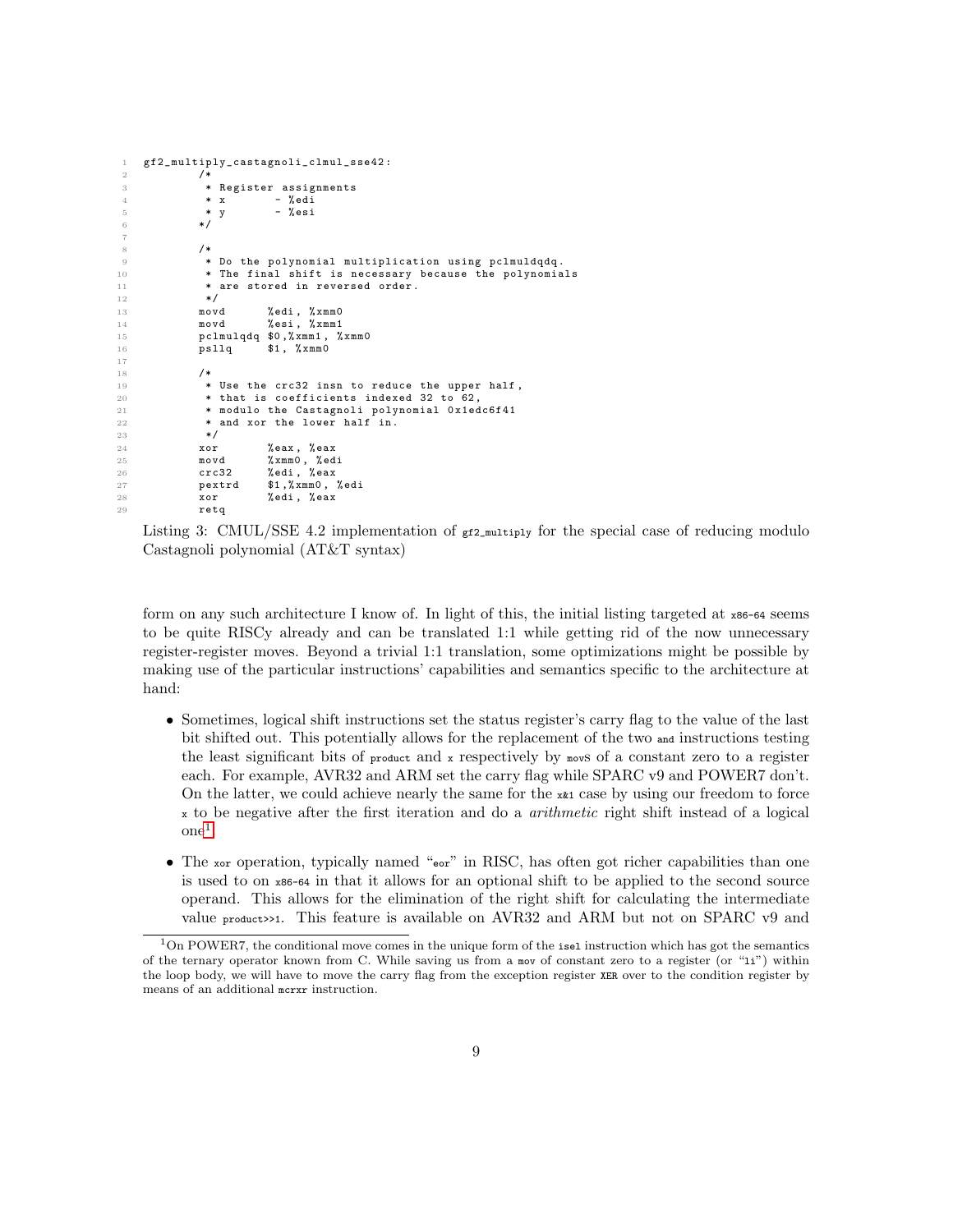POWER7, for example. On ARM, even the carry flag is set to the bit shifted out last from the second source operand.

• Another capability partly available for  $\epsilon$  is to conditionally mask its execution as possible on AVR32, ARM and SPARC v9 for example. Conditional masking of eor allows for the elimination of a conditional move based on the least significant bit tests on x or product as well as its possibly associated load of constant zero into a register.

These optimizations are not completely independent: due to data dependencies, it will only be possible to choose either of conditional masking or a right shift of the second source operand at the eor instruction involving the value of  $_{\text{product}\gg1}^2$  $_{\text{product}\gg1}^2$ . Which option to choose depends on the particular architecture at hand and can be answered through benchmarking only. For example, take the ARM instruction set. Choosing the conditional masking option, a possible implementation would look like the one in listing [4.](#page-9-1) The "cs" in the eorcs mnemonic is a shorthand for "carry set", that is the

```
1 gf2_multiply :
2 /*
3 * Register assignments
4 * x - r0<br>5 * y - r1
5 * y - r1
6 \times modulus - r27 * product - r3
8 */
9 push {r4 , lr }
10 lsrs r0, r0, #1 /* x \gg = 1 * /<br>11 movcs r3, r1 /* if (old_x1 if ( old_x &1) product = y */
12 movcc r3, #0 /* if (! (old_x &1)) product=0 */
13 mov r4, #31 /* i=31 */
14 . Lloop1 :
15 lsrs r3 , r3 , #1 /* product >>= 1 */
16 eorcs r3 , r2 , r3 /* product ^= old_product &1 ? modulus : 0 */
17 lsrs r0, r0, #1 /* x>>=1 */<br>18 eorcs r3, r1, r3 /* product<sup>-</sup>
18 eorcs r3, r1, r3 \frac{18}{19} /* product \frac{18}{19} \frac{18}{19} \frac{18}{19} \frac{19}{19} \frac{19}{19} \frac{19}{19} \frac{19}{19} \frac{19}{19} \frac{19}{19} \frac{19}{19} \frac{19}{19} \frac{19}{19} \frac{19}{19} \frac{19}{19} \frac{19}{19}19 subs r4, r4, #1<br>20 bne .Lloop1
             bne . Lloop1 /* if (i!=0) goto loop1 */
21
22 mov r0 , r3
23 pop {r4 , pc }
```
Listing 4: Hand-crafted implementation of  $_{\text{gf2_multiply}}$  on ARMv7 with the choice to conditionally mask both eor operations

instruction is executed only if the carry flag has been set by the preceding logical right shift lsrs. On the other hand, the decision for shifting the second source operand at the first  $\epsilon_{or}$  instruction rather than masking it would manifest itself in an implementation equivalent to listing [5.](#page-10-0) Since it has got one instruction less in its loop body, listing [4](#page-9-1) might look superior to [5](#page-10-0) at a first glance. However, at least on the ARM Cortex-A7 processor built into my Raspberry Pi 2 Model B this is not true. Both implementations take  $\approx 161$  cycles for one single run. More importantly, unrolling the loop six times in implementation [5](#page-10-0) lowers the runtime to  $\approx 134$  cycles only while unrolling does not change anything for listing [4.](#page-9-1) Due to the lack of publicly available documentation on instruction latencies and such, the explanation to follow required some guesswork and must thus be taken with special care! First of all, according to the [ARM Cortex-A Series Programmer's Guide](#page-31-6) [2014,](#page-31-6) the Cortex-A7 is a partial dual issue processor executing instructions in-order. Unfortunately, it is up to the

<span id="page-9-0"></span><sup>2</sup>On AVR32, this restriction is imposed by the instruction set already.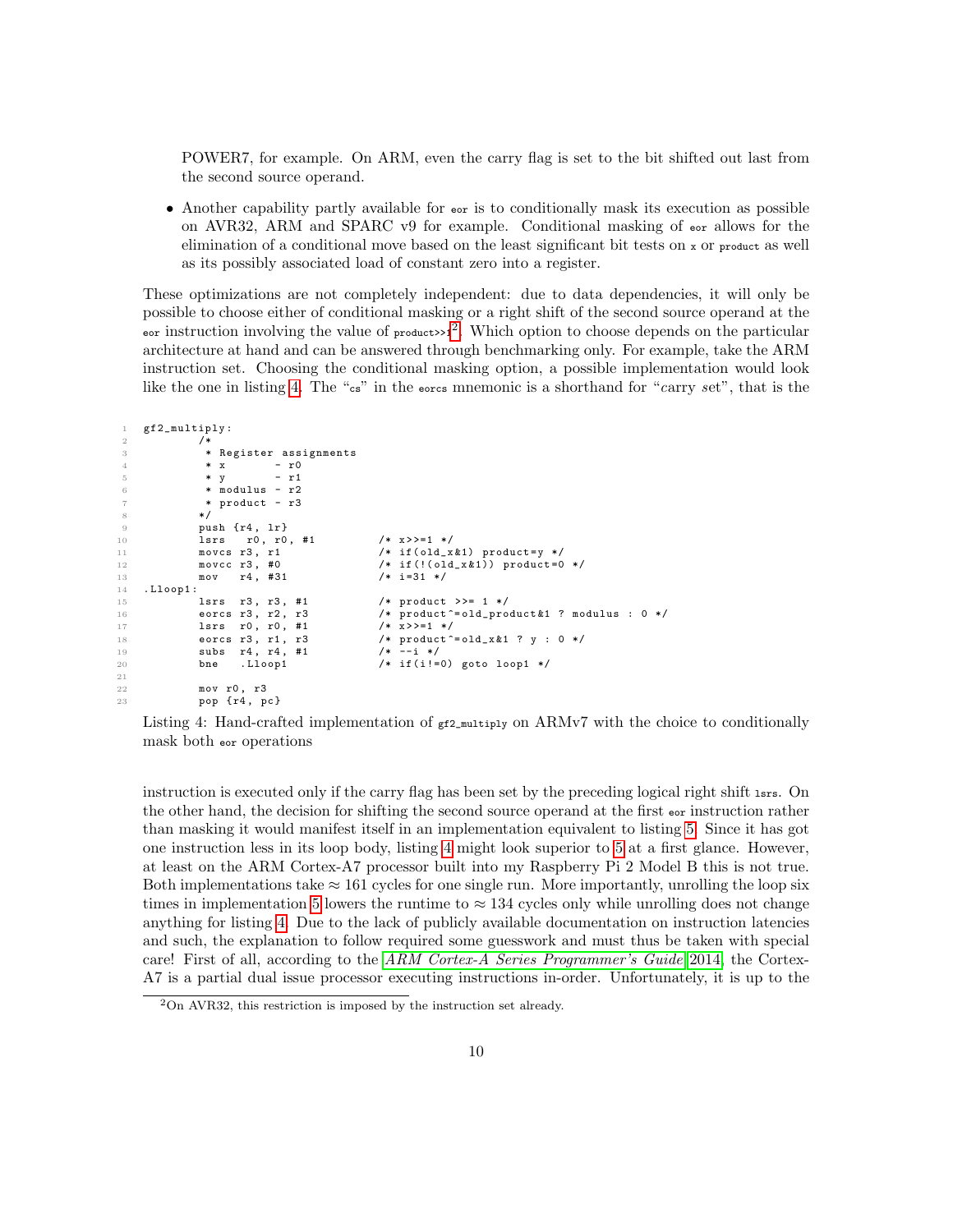```
gf2_multiply:
\frac{2}{3} /*
                      * Register assignments
4 \star x - r0
5 * y - r1
6 \times modulus - r2
7 * product - r3
                    * /
9 push {r4 , lr }
10 lsrs r0, r0, #1 /* x>>=1 */<br>11 movcs r3, r1 /* if(old_x
                    11 movcs 13, r1 /<br>
movcc r3, #0 /* if (!(old_x &1)) product=0<br>
\begin{array}{ccc} 1 & \text{if } (1 & 0 & 0 \text{if } (1 & 0 & 0 \text{if } (1 & 0 & 0 \text{if } (1 & 0 & 0 \text{if } (1 & 0 & 0 \text{if } (1 & 0 & 0 \text{if } (1 & 0 & 0 \text{if } (1 & 0 & 0 \text{if } (1 & 0 & 0 \text{if } (1 & 0 & 0 \text{if } (1 & 0 & 0 & 0 \text12 movcc r3, #0 /* if (!old_x &1) product=0 */13 mov r4, #31 /* i=31 */<br>14 .Lloop1:
       . Lloop1 :
15 lsrs r0 , r0 , #1 /* x > >=1 */
16 movcc ip, #0 <br>
17 movcs ip, r1 <br>
\frac{1}{17} \frac{1}{17} \frac{1}{17} \frac{1}{17} \frac{1}{17} \frac{1}{17} \frac{1}{17} \frac{1}{17} \frac{1}{17} \frac{1}{17} \frac{1}{17} \frac{1}{17} \frac{1}{17} \frac{1}{17} \frac{1}{17} \frac{1}{17} \frac{1}{117 movcs ip, r1 /* if (old\_x\&1) ip=y */<br>18 eors r3, ip, r3, 1sr #1 /* product=(product>>1
18 eors r3, ip, r3, lsr #1 /* product=(product>>1)^(old_x &1 ? y : 0) */<br>19 eorcs r3, r2, r3 /* product -= old_product &1 ? modulus : 0 */
                                                                    /* product \text{--} \text{--} \text{--} \text{--} \text{--} \text{--} \text{--} \text{--} \text{--} \text{--} \text{--} \text{--} \text{--} \text{--} \text{--} \text{--} \text{--} \text{--} \text{--} \text{--} \text{--} \text{--} \text{--} \text{--} \text{--} \text{--} 20 subs r4 , r4 , #1 /* --i */
21 bne . Lloop1 /* if (i!=0) goto loop1 */
22
23 mov r0 , r3
24 pop {r4 , pc }
```
Listing 5: Hand-crafted implementation of  $g f_{2,\text{multiply on}}$  ARMv7 with the choice to shift the second source operand at the first eor operation

reader's interpretation what exactly "partial dual issue" might mean. My personal interpretation is that only certain combinations of instructions can execute in parallel, probably because the second execution unit is not a fully fledged one. The meaning of the attribute "in-order" is clear: a later instruction's execution start never passes an earlier one's. Some hand-crafted research indicates that every instruction involving some shift of any kind has got a latency of two cycles regarding the availability of the final result for later instructions. The updated carry flag seems to be available right after the first cycle though. The source operand involved in shifting must be available at the instruction's first cycle. Summarizing, it looks like the shifting instruction's first cycle is used to do the actual shift while the second cycle is in charge of some further processing like writing the result back or eoring it with another source operand and writing it back afterwards. This is consistent with my observation that an e<sub>or</sub> instruction with a shift count on the second source operand needs its first source operand only at its second cycle. A possible scheduling obeying these rules is given for the first loop iteration and the beginning of the following one for the case of the "shifting  $\epsilon$ " implementation [5](#page-10-0) in table [1.](#page-11-1) Observe how the first lsrs instruction of the loop's second iteration overlaps nicely with the first one's final eorcs instruction in cycle 5. Furthermore, the state we have left after cycle 2 starts to repeat after cycle 6 and thus, one iteration of the unrolled loop takes us 4 cycles effectively instead of 5. To finish the discussion on possible implementations of  $g f_2$ \_multiply on ARM, let me remark a few points.

- Translating the original C implementation [1](#page-4-0) of  $_{\text{gf2_multiply}}$  with GCC gives a runtime of  $\approx$ 227 cycles per invocation on my Cortex-A7. Compare this to the 161 cycles needed by the manually optimized implementation [5](#page-10-0) without loop unrolling or to the 134 cycles needed by the version with an unrolled loop.
- Loop unrolling comes at a price of additional code size. Whether to pay that price depends on your environment as well as the criticality of a well performing  $g f_2$ -multiply. Of course,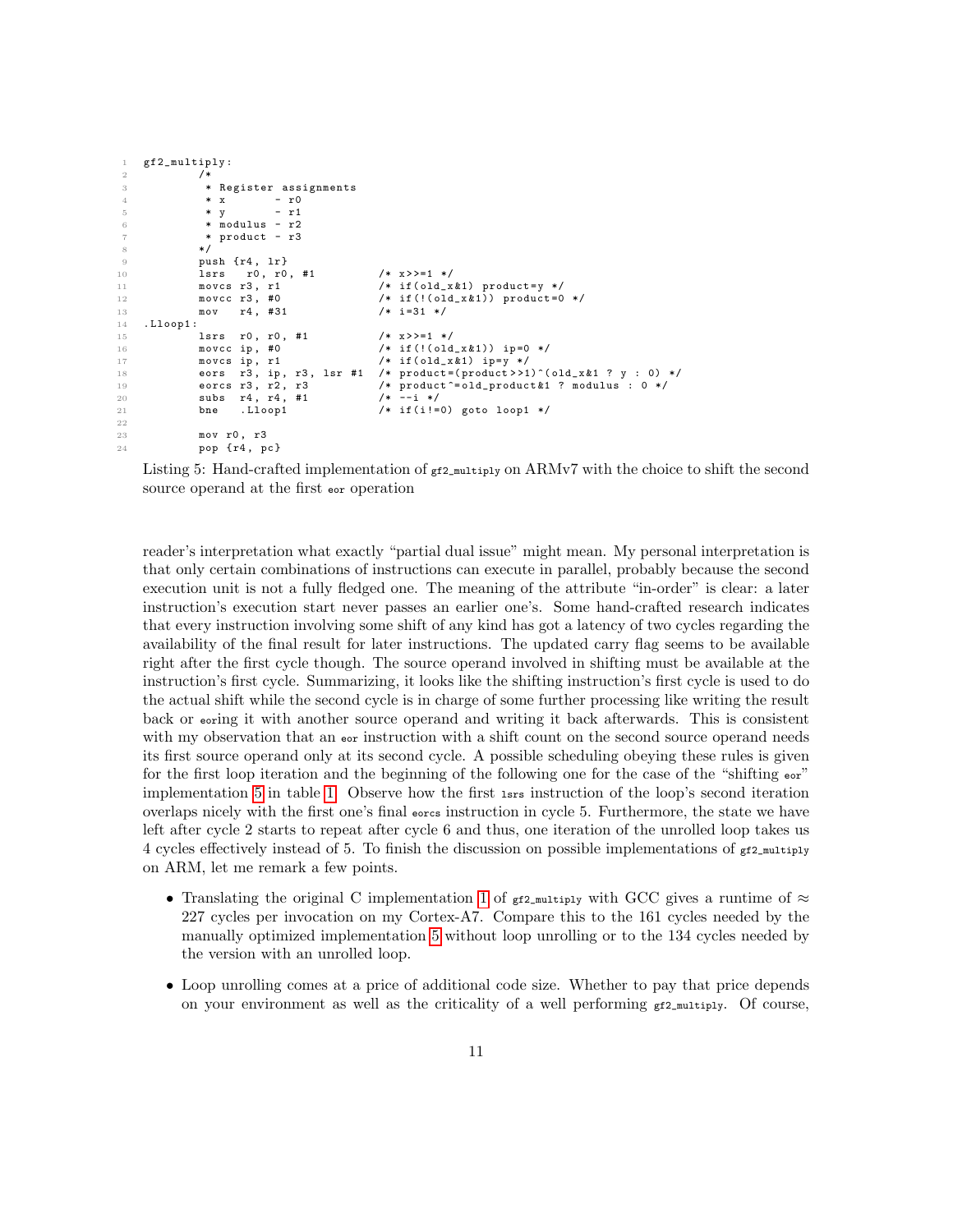| Cycle | 1st unit                | 2nd unit                 |
|-------|-------------------------|--------------------------|
|       | $l srs$ r0, r0, #1      |                          |
|       |                         | movcc ip, #0             |
| 3     | movcs ip, r1            |                          |
|       |                         | eors r3, ip, r3, lsr #1  |
| 5     | lsrs $r0$ , $r0$ , $#1$ | eorcs $r3$ , $r2$ , $r3$ |
| 6     |                         | movcc ip, #0             |

<span id="page-11-1"></span>Table 1: Scheduling of the unrolled loop's instructions among the execution units for the case of the "shifting eor" implementation. The instructions belonging to the second iteration are highlighted in yellow.

you are not bound to the unroll count of 6 chosen above. For example, you might want to "move" the preamble product=x $k1$  ? y : 0 into the loop by adding another loop iteration – the new iteration count of 32 would allow you to choose any power of two. An unroll count of four seems to be a convenient choice: it trades off between a measured runtime of  $\approx 140$  cycles and an additional code size of 52 bytes.

- The fact that my Cortex-A7 has got only "partial dual issue" capability obviously did not impose any constraints on the cases at hands. Out of order issuing for  $\geq$ Cortex-A8 might allow the second lsrs instruction to shift up one cycle. In the long run, this might save a few cycles only if the flags register is somehow shadowed. However, I don't have access to such a processor and thus, I can't tell.
- On the non-superscalar Cortex-A5, the implementation [4](#page-9-1) conditionally masking both  $\epsilon_{\text{ors}}$ would certainly be superior to the one incorporating a shift at the first of the two: it needs one cycle less per loop iteration, summing to a total of 253 cycles per invocation of  $gt2$ <sub>s</sub> $t_2$ <sub>multiply</sub>. Note that this situation is very similar to the AVR32 case, although the  $1sr$  instruction has got a latency of one cycle instead of two there (c.f. [AVR32UC Technical Reference Manual](#page-31-7) [2010\)](#page-31-7).

## <span id="page-11-0"></span>2.2 Comparison of the binary and "linear" exponentiation methods

In this section's beginning, we recognized the fact that  $|\lg n| + \nu(n)$  polynomial multiplications are needed in order to compute  $p \cdot X^n \% g$  by means of the binary exponentiation method. Since we have got an idea concerning the cycles taken by one such polynomial multiplication now, it is straightforward to estimate a total required runtime for each  $n$ . We want to compare the performance of the binary exponentiation method with that of simple linear exponentiation, that is repeated shifting and reduction modulo g.

For this purpose, consider the code for  $n$  iterations of the simple algorithm from Williams [1993](#page-31-1) fed with zero bits.

<span id="page-11-2"></span>1 for (size\_t i = 0; i < n; ++i)<br>2 crc = (crc >> 1) ^ (crc & 1 ? modulus : 0); Listing 6: SIMPLE shifting of a CRC by n places to the left

Again, polynomials are stored in reversed order. You can find GCC's output on this for x86-64 in listing [7.](#page-12-0) Again, all used instructions with the exception of cmovne are tabulated with a latency of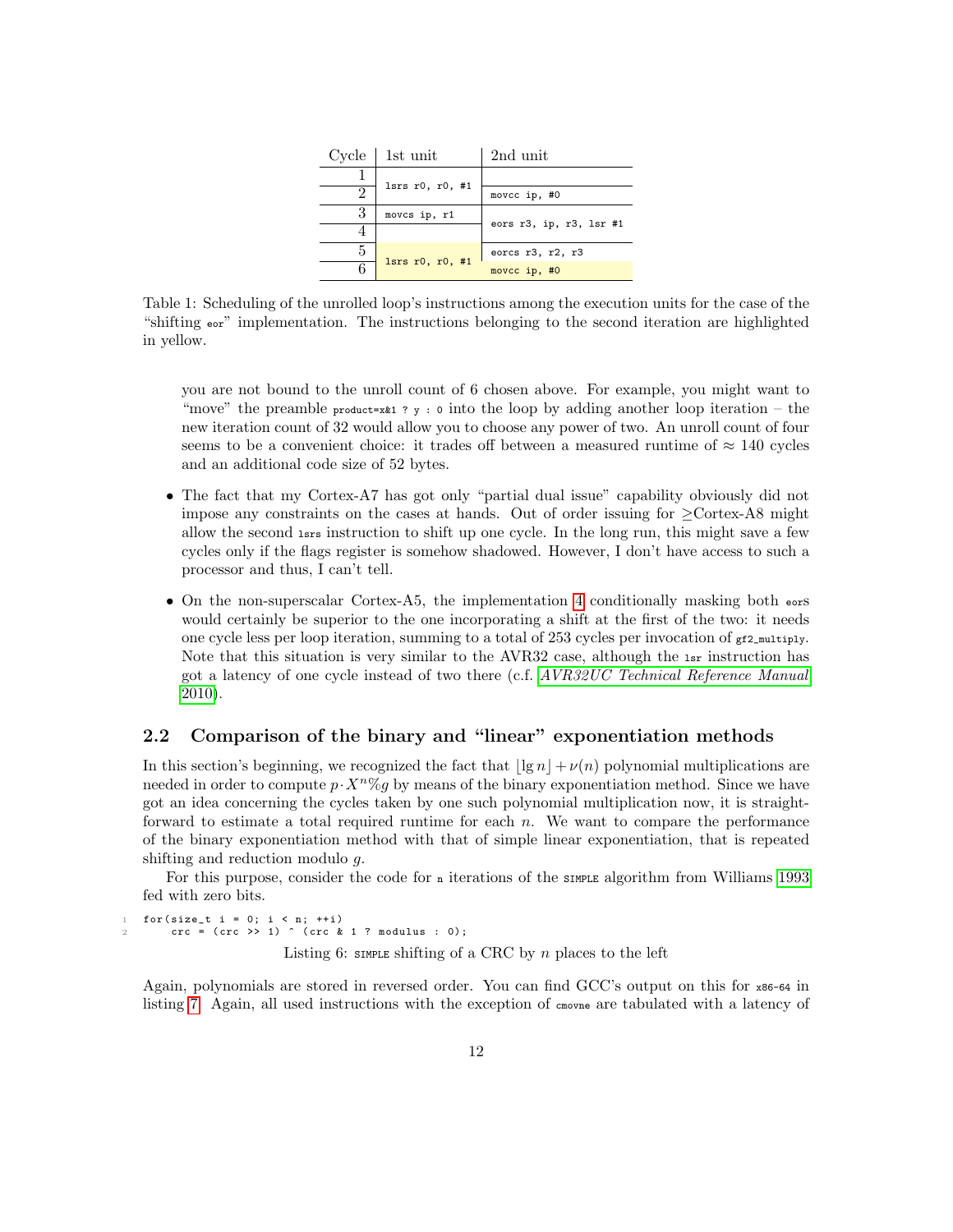```
1 /*
2 * Register assignments<br>3 * crc - % eax
               * crc -4 * modulus - % esi
5 * n - \int d^2x dx6 */
7 . Lloop1 :
                      %eax,%ecx /* %ecx=crc */
9 shr %ecx /* % ecx=crc>>1 */<br>10 and $0x1,%eax /* %eax=crc&1 */
10 and $0x1, %eax /* %eax=crc&1 */<br>11 cmovne %esi,%eax /* (if %eax=crc&
                      % esi ,% eax /* (if % eax = crc &1) % eax = modulus */<br>% ecx ,% eax /* % eax = (crc > > 1) ^
12 xor % ecx, % eax /* % eax = ( crc >>1)^
13 (\csc k1 ? modulus : 1) */<br>14 5ub \csc k1, \csc k1 ? modulus : 1) */
14 sub \text{$0x1$, %rdx}<br>15 jne .Lloop1
                  . Lloop1
```
Listing 7: SIMPLE CRC left shifting translated by GCC 5.1.1 to  $x86-64$  with  $-02$  (AT&T syntax)

one cycle in [Intel 64 and IA-32 Architectures Optimization Reference Manual](#page-31-4) [2015.](#page-31-4) Remember that cmovne needs two cycles on pre-Broadwell processors. Drawing a dependency graph reveals that the longest path is 4 cycles per iteration on Haswell and earlier and benchmarks confirm that: one iteration needs  $\approx 4.15$  cycles. This result can be pushed down very close to the theoretical limit of 4 by replacing the and-cmovne sequence by a move of constant zero to %eax and conditionally masking the move on the value of the carry flag set by the earlier shr instruction.

Again, if you happen to be in the very specific situation to reduce modulo the Castagnoli polynomial on a SSE 4.2 machine, then you can employ the creaz instruction to multiply by  $X^{32}$  modulo that polynomial very effectively. According to the Intel  $64$  and IA-32 Architectures Optimization [Reference Manual](#page-31-4) [2015,](#page-31-4) the cress instruction has got a latency of 3 cycles and benchmarks show that this instruction embedded in a loop comes very close to that value per iteration. However, since you can only advance by multiples of 32 in *n*-space by means of  $\epsilon$ -case, you will have to do the remaining  $n\%32$  steps with the simple shift algorithm from above.

Returning from the Castagnolian to the general case, let's have a look on ARM. A hand optimized version of linear shifting can be found in listing [8.](#page-12-1) Note how the and test on the least

```
1 /*
2 * Register assignments<br>3 * crc - r0
3 * crc
4 \times modulus - r1
5 * n - r3
6 */
7 . Lloop1 :
8 lsrs r0, #1
9 eorcs r0, r0, r1
10 subs r3 , r3 , #1
11 bne . Lloop1
```
Listing 8: Hand-crafted simple CRC left shifting for ARMv7

significant bit has been eliminated by using the carry flag set by the 1sr instruction. Also, the conditional masking capability of the eor instruction saves a conditional move as well as some associated move of constant zero. Benchmarks on a Cortex-A7 show that one iteration of the above simple shift implementation needs  $\approx 3$  cycles per iteration. In contrast, the implementation in C from listing [6](#page-11-2) translated by GCC 4.9.1 takes  $\approx$  5 cycles per iteration. Finally, one quickly calculates that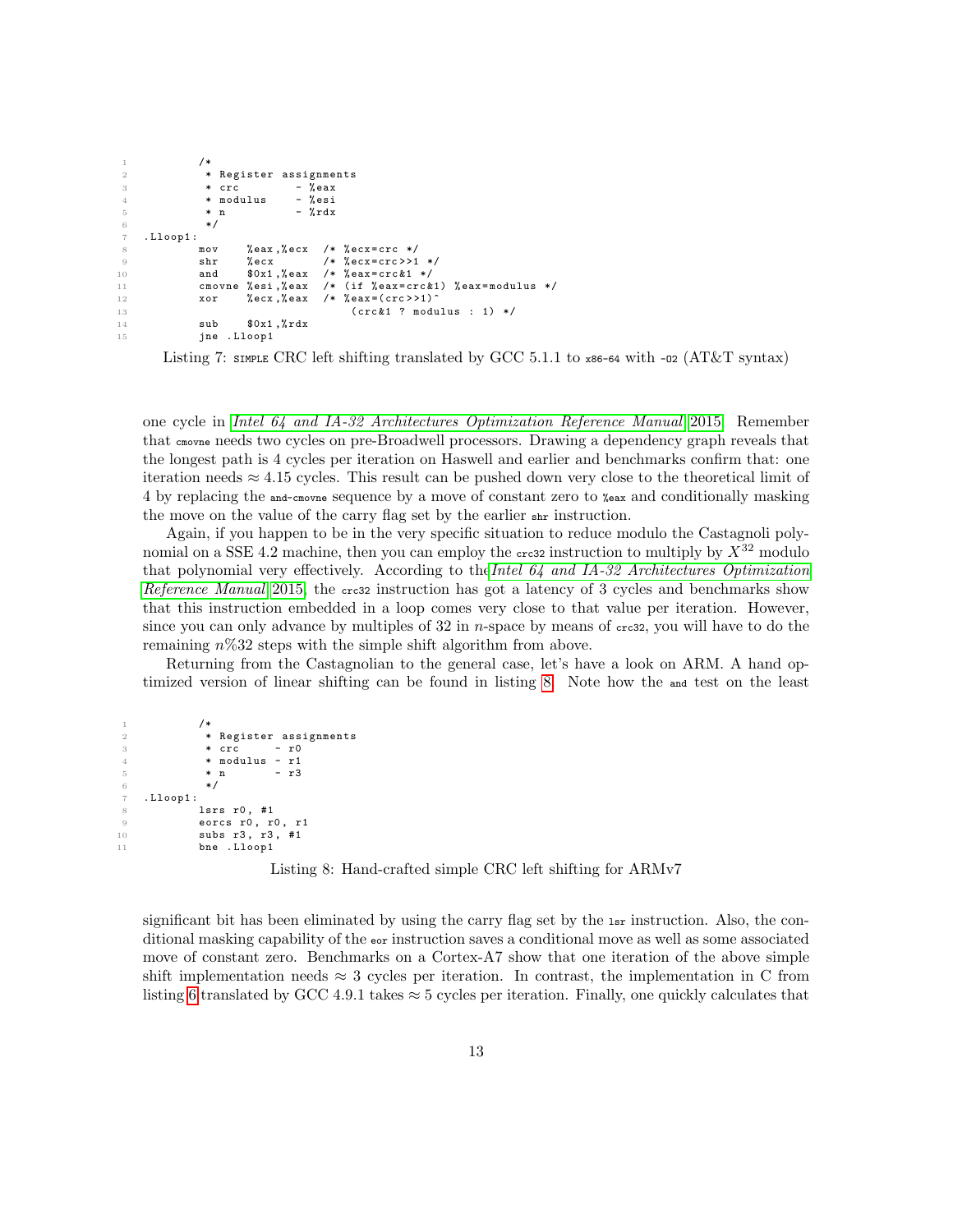on the non-superscalar Cortex-A5, the above, hand optimized implementation would need 5 cycles per iteration.

By now, we have everything in place to compare the runtime analysises of the binary exponentiation method with the simple linear exponentiation as done exemplarily for a Haswell processor in figure [5.](#page-13-1) Corresponding plots for the different architectures look qualitatively very similar. What



<span id="page-13-1"></span>Figure 5: Runtime comparison of binary method versus simple linear exponentiation on an Intel Core i7-4800MQ (Haswell)

immediately catches one's eye is that the binary method performs significantly worse for small  $n$ than the linear exponentiation does. The reason becomes apparent soon: in the beginning, the binary method "consumes" only small steps away from the total  $n$ , that is small powers of two. Each such step needs a relatively costly polynomial multiplication. This is underlined by the steep growths in the binary method cases for small  $n$  in figure [5.](#page-13-1) The solution out of this dilema is to use a hybrid algorithm: start with the linear exponentiation and switch over to the binary method as soon as we reach a point where its exponential advancements in n-space start to pay off the costly polynomial exponentiation. The function crc32\_generic\_shift from the Linux Kernel (c.f. Spelvin [2014\)](#page-31-2) uses this approach: as of writing, it shifts up to three bytes by means of simple left shift and processes any remaining bytes with the binary exponentiation method.

### <span id="page-13-0"></span>2.3 Optimizing hybrid exponentiation

Due to the nature of the binary exponentiation, the switch-over point from simple left shifting to binary exponentiation should be a power of two, let's call it  $2^{\rho}$  for some  $\rho \in \mathbb{N}$ . In order to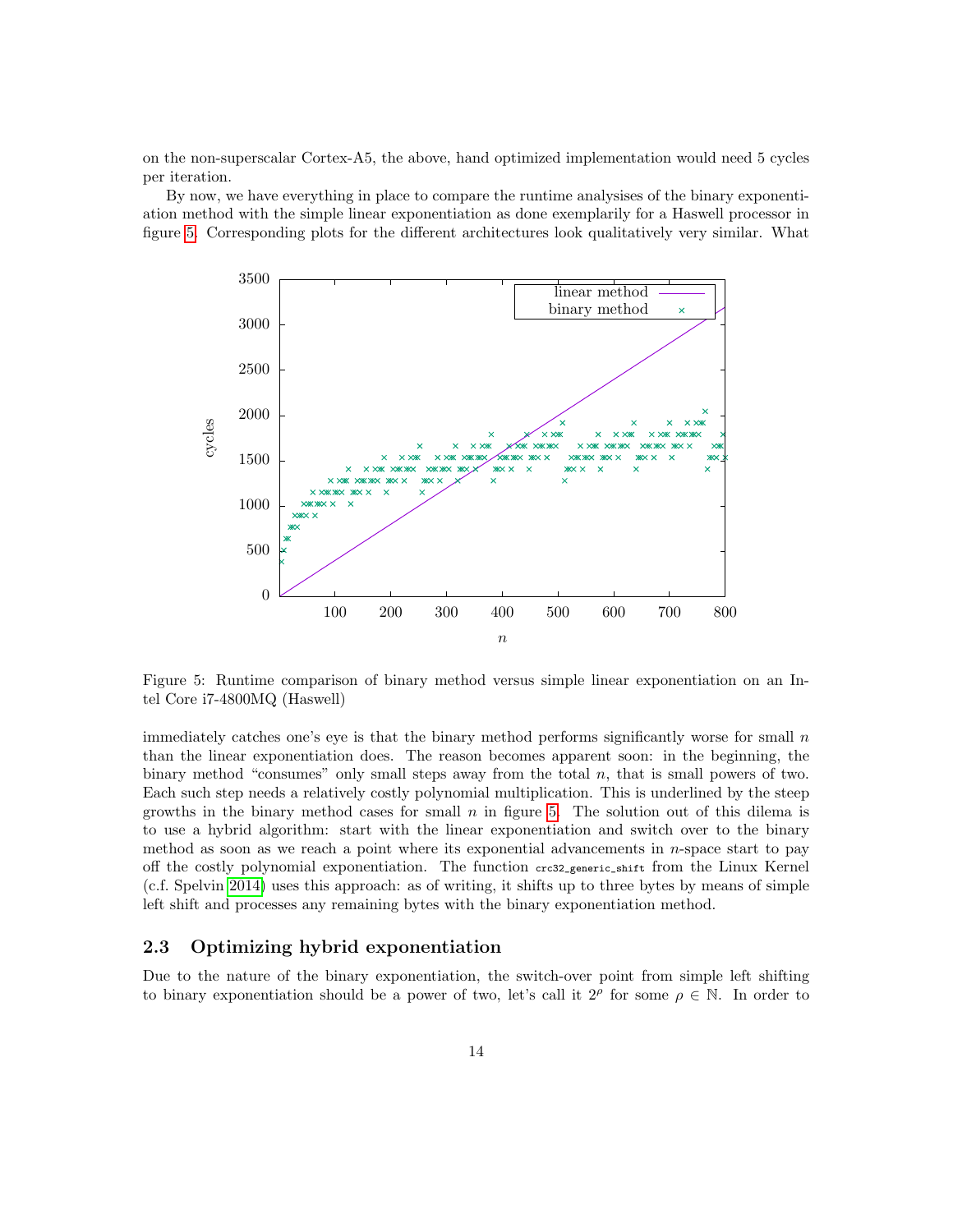start repeated squaring, we will need the value of  $X^{2^p}\%g$ . Let us assume that g is a compile-time constant. In this case we are able to precompute  $X^{2^{\rho}}\%g$ . Turning to the question of a sensible choice for the switch-over point  $2^{\rho}$ , denote by  $\sigma$  the number of cycles needed for one iteration of the simple left shifting and by  $\mu$  the ones needed by one polynomial multiplication. Clearly, calculating  $p \cdot X^{2^{\rho}}$  by one polynomial multiplication should not be slower than computing it by simple left shifting. This immediately yields the condition

<span id="page-14-1"></span>
$$
\rho \ge \lg \frac{\mu}{\sigma} \tag{4}
$$

However, the choice  $\rho \approx \lg \frac{\mu}{\sigma}$  is not necessarily the optimal one. To see this, consider the runtimes of the hybrid exponentiation algorithm drawn in figure [6](#page-14-0) for three different choices of  $\rho$  each. As



<span id="page-14-0"></span>Figure 6: Runtime of hybrid exponentiation in the case of  $\sigma = 4$  and  $\mu = 196$  for three different choices of  $\rho$ . Only every eighth point is drawn.

you can see there, the choice of  $\rho = 5 < \lg(\frac{196}{4}) \approx 5.6$  is too small: the hybrid exponentiation's runtime exceeds that of the linear method for small n. On the other hand, setting  $\rho = 6$  ensures that hybrid exponentiation is always better than the linear method. This choice is still not the optimal one though: albeit hybrid exponentiation with  $\rho = 7$  is a little bit slower than the one with  $\rho = 6$  in the range of  $n \in [64, 127]$ , it outperforms the latter significantly for  $n \ge 128$ .

In order to answer the question of an optimal  $\rho$  systematically, the average runtime requirements have to be calculated. Assume that our n is bounded by  $n < 2^{\Lambda+1}$  for some  $\Lambda \in \mathbb{N}$ . For the sake of generality, we only consider those n for which  $n\%\cdot 2^{\kappa} = 0$  holds for some fixed  $\kappa \in \mathbb{N}, 0 \leq \kappa \leq \Lambda$ . For example, if we always shifted in units of bytes, we would set  $\kappa = 8$ . In appendix [A,](#page-20-0) it is shown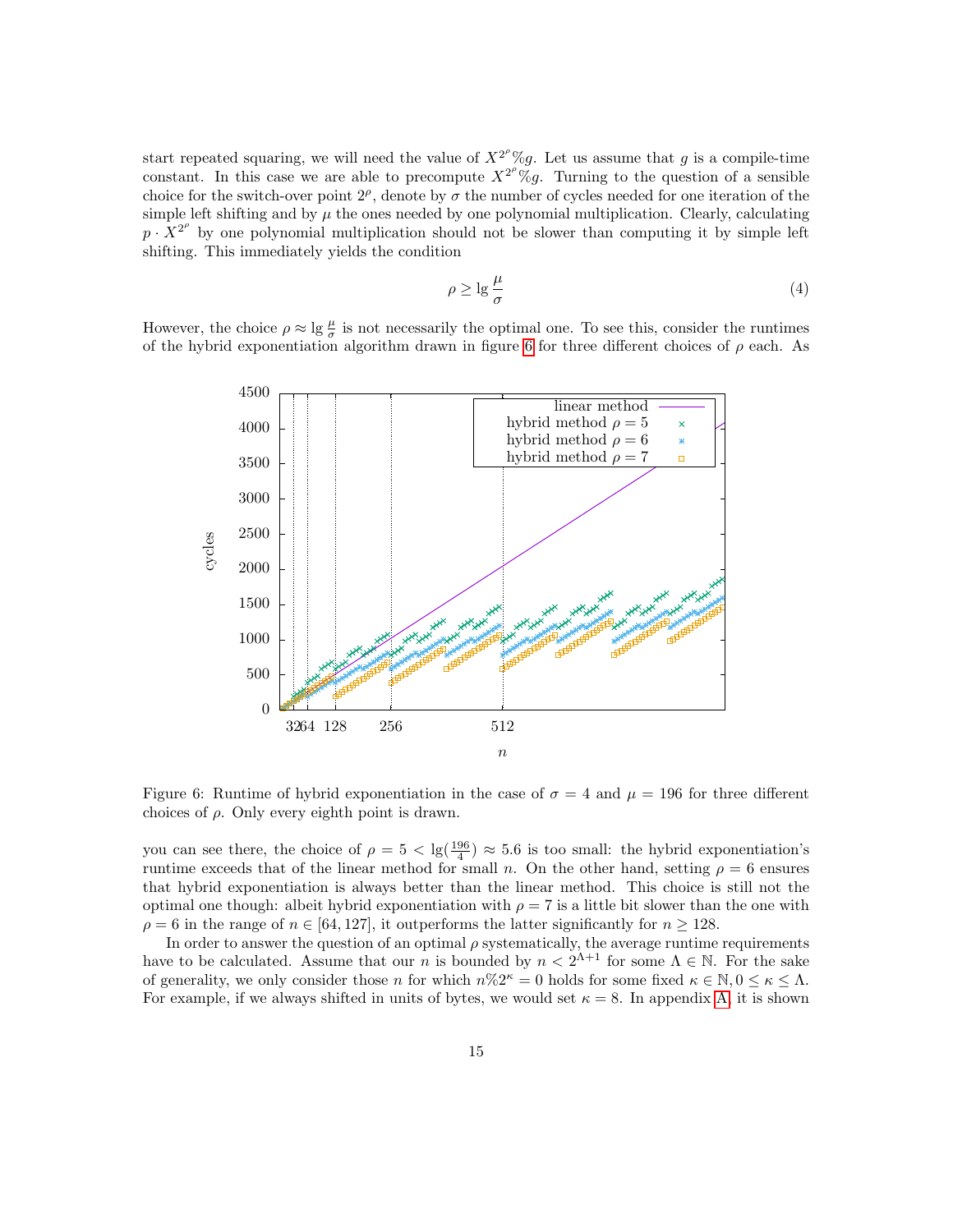that the average number of cycles required by such a hybrid exponentiation is equal to

<span id="page-15-0"></span>
$$
\bar{t}_{\kappa}(\rho,\Lambda) = \frac{1}{2}\sigma(2^{\rho} - 2^{\kappa}) + \frac{1}{2}\mu(3(\Lambda - \rho) - 1) + \mu 2^{\rho - \Lambda}
$$
\n(5)

To find its minimum, differentiate with respect to  $\rho$ :

$$
\frac{\partial \bar{t}}{\partial \rho} = \frac{\sigma \ln 2}{2} 2^{\rho} - \frac{3}{2} \mu + \mu \ln(2) 2^{\rho - \Lambda}
$$
 (6)

Equating this first derivative to zero yields

<span id="page-15-1"></span>
$$
\rho_0 = \lg \left( \frac{3}{\ln 2 \left( \frac{\sigma}{\mu} + 2^{-\Lambda + 1} \right)} \right) \tag{7}
$$

Of course, since you can not begin binary exponentiation at a non-integral power of two, you have to choose either of  $|\rho_0|$  and  $[\rho_0]$  by comparison of what t $\bar{t}$  evaluates to at these points. For example, setting  $\sigma = 4$ ,  $\mu = 196$  and  $\Lambda = \lg(1024) - 1 = 9$  as done in figure [6](#page-14-0) gives  $\rho_0 \approx 7.48$ . The integral neighbors  $\rho = 7$  and  $\rho = 8$  inserted into the average runtime [\(5\)](#page-15-0) give values of 793 and 804 cycles respectively and thus, one would choose  $\rho = 7$ .

Since the original equation [\(5\)](#page-15-0) is valid only for  $\rho \leq \Lambda + 1$ , its minimum  $\rho_0$  as given by [\(7\)](#page-15-1) is meaningful only if  $\rho_0 \leq \Lambda + 1$ . One readily gets that equation [\(7\)](#page-15-1) is valid for all

<span id="page-15-2"></span>
$$
\Lambda \ge \lg \left( \left( \frac{3}{2\ln 2} - 2 \right) \frac{\mu}{\sigma} \right) \approx -2.6 + \lg \frac{\mu}{\sigma} \tag{8}
$$

only. For any  $\Lambda$  below that bound you would choose not to do any binary exponentiation at all: simple left shifting outperforms it in all cases of interest. The same holds for the case that  $\rho_0 = \Lambda + 1$ : by definition of our region of interest, we always have  $n < 2^{\Lambda+1}$  and if we are told to begin binary exponentiation at  $n \geq 2^{\Lambda+1}$ , we effectively shall not start it at all. On the other hand, if  $\rho_0 \leq \Lambda$ holds, then  $\lceil \rho_0 \rceil \leq \Lambda$  also and binary exponentiation is beneficial at least for the  $n \geq 2^{\Lambda}$ . Inserting this condition into equation [\(7\)](#page-15-1), we conclude that if

$$
\Lambda \ge \lg \left( \left( \frac{3}{\ln 2} - 2 \right) \frac{\mu}{\sigma} \right) \approx 1.2 + \lg \frac{\mu}{\sigma} \tag{9}
$$

holds, then we will definitely end up entering the binary exponentiation stage for at least the  $n \geq 2^{\Lambda}$ . If you happen to encounter the corner case  $\Lambda < \rho_0 < \Lambda + 1$ , then you have to compare  $\bar{t}_{\kappa}(|\rho_0| = \Lambda, \Lambda)$  to  $\bar{t}_{\kappa}([\rho_0] = \Lambda + 1, \Lambda)$  in order to decide whether to do some binary exponentiation stage for the  $n \geq 2^{\Lambda}$ . One quickly calculates that

<span id="page-15-3"></span>
$$
\bar{t}_{\kappa}(\Lambda, \Lambda) < \bar{t}_{\kappa}(\Lambda + 1, \Lambda) \Leftrightarrow \Lambda > \lg \frac{\mu}{\sigma} \tag{10}
$$

in conformity with [\(4\)](#page-14-1). To summarize: hybrid exponentiation is superior to simple left shifts if and only if  $\Lambda > \lg \frac{\mu}{\sigma}$ .

It is quite interesting to have a look at how the minima  $\rho_0$  vary with the upper averaging bound  $\Lambda + 1$ . To this end, the dependence of  $\bar{t}_0$  on  $\rho$  is visualized for several choices of a fixed  $\Lambda$  in figure [7.](#page-16-0) Note that in accordance to  $(8)$ , none of  $t<sub>0</sub>'s$  minima is located within the "forbidden region" for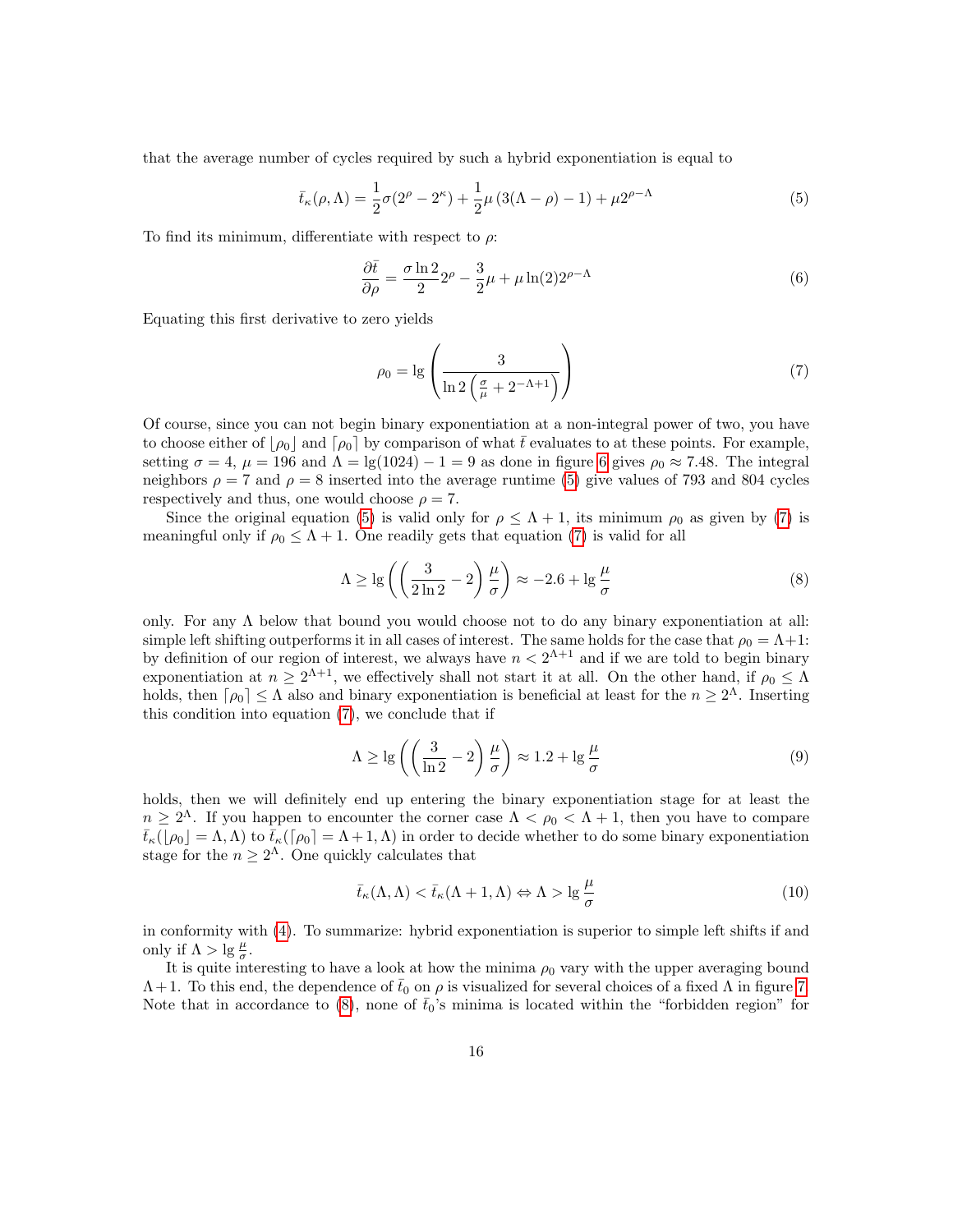

<span id="page-16-0"></span>Figure 7: Minima of  $\bar{t}$  with respect to  $\rho$ . The case of  $\sigma = 4$  cycles and  $\mu = 128$  cycles is drawn for different choices of  $\Lambda$ . The black, dashed line connects all points  $(\rho, \bar{t}(\rho, \Lambda = \rho_0^{-1}(\rho)))$ , that is all the minima of  $\bar{t}$  for the different  $\Lambda$ . Within the region above the red, dashed line  $\rho \leq \Lambda + 1$  holds, while this assumption is violated below that boundary.

any of the chosen  $\Lambda$ s:  $-2.6 + \lg \frac{\mu}{\sigma} = -2.6 + 5 = 2.4 \leq \Lambda$  holds for all choices of  $\Lambda$  made. For  $\Lambda = 4$ and  $\Lambda = 5$ , we do not have  $\Lambda > 5 = \lg \frac{\mu}{\sigma}$  and thus, the condition [\(10\)](#page-15-3) is not satisfied and one would not do any binary exponentiation at all. There is an important observation to make in figure [7:](#page-16-0) for smaller values of  $\Lambda$ , the minima  $\rho_0$  grow rapidly until they eventually stabilize at the limit

$$
\lim_{\Lambda \to \infty} \lg \left( \frac{3}{\ln 2 \left( \frac{\sigma}{\mu} + 2^{-\Lambda + 1} \right)} \right) = \lg \left( \frac{3}{\ln 2} \frac{\mu}{\sigma} \right) \approx 7.1
$$

of equation [\(7\)](#page-15-1).

Let us have a deeper look at the dependency of [\(7\)](#page-15-1) on  $\Lambda$ . Obviously, a larger  $\Lambda$  implies a larger optimal  $\rho$  – there is some sort of tension between starting the binary exponentiation as early as possible for small  $n$  and starting it later for larger  $n$ . This might look a little bit puzzling at first: after all, next to some additional processing, large  $n$  have to go through the very same procedure as the smaller ones on the average and thus, optimizing the case of small  $n$  also brings some benefit for the larger ones. Unfortunately, this is only half of the truth as the "additional processing" required for the larger  $n$  grows with their distance from the smaller ones. To make this concrete, consider some n with  $|\lg n| < \Lambda + 1$ . In making the transition  $\Lambda \to \Lambda + 1$ , we will encounter the original n as well as a new  $n'$  of the form

$$
n' = 2^{\Lambda + 1} + n
$$

From equation [\(16\)](#page-21-0), it follows that the runtime needed for that  $n'$  is equal to

<span id="page-16-1"></span>
$$
t(n') = t(n) + \mu(\Lambda + 1 - \max(\lfloor \lg n \rfloor, \rho)) + \mu \tag{11}
$$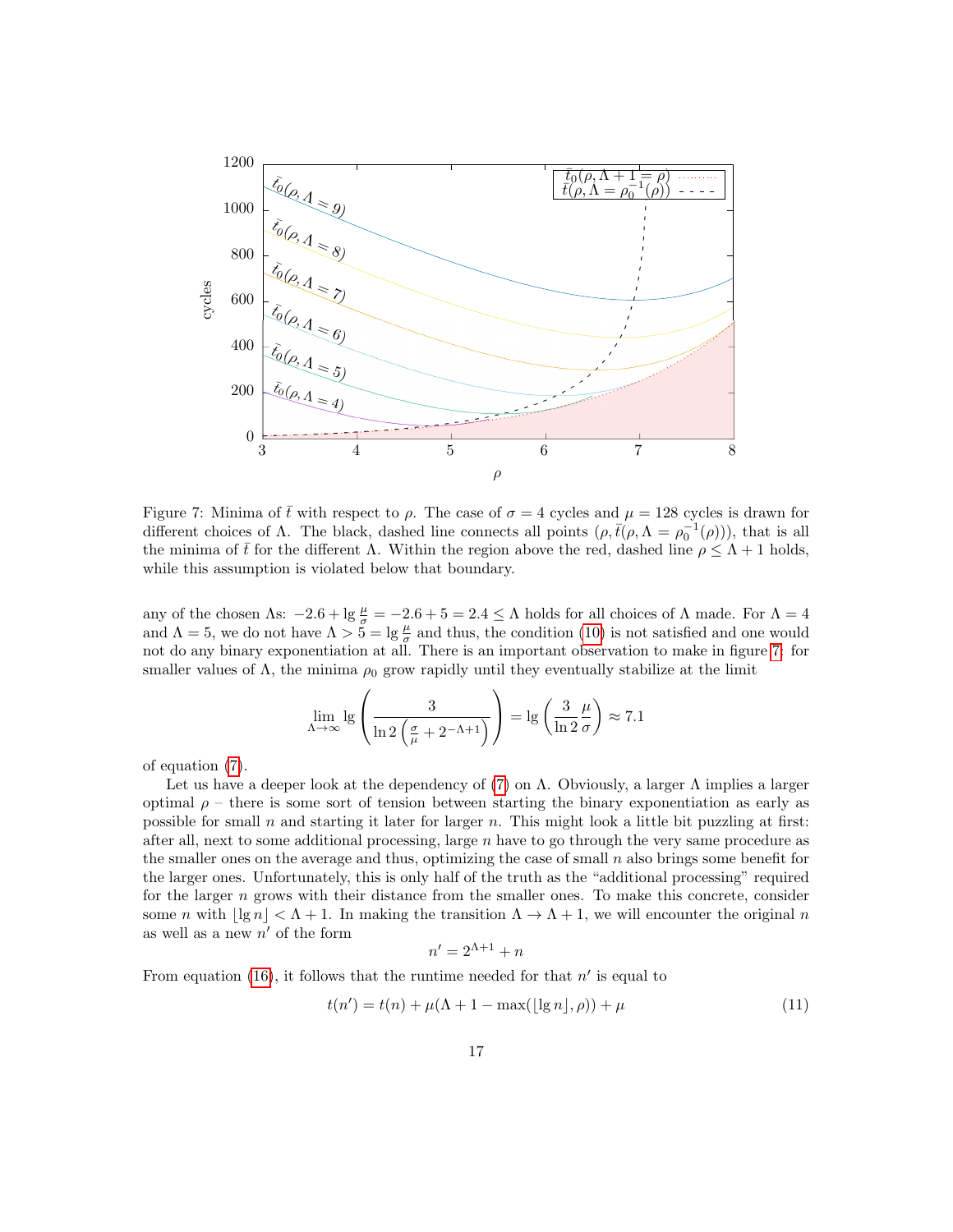In addition to the processing required for the original n, we have to do  $\Lambda + 1 - \max(|\lg n|, \rho)$ repeated squarings in order to obtain  $X^{2^{n+1}}$  from  $X^{2^{\max(\lfloor \lg n \rfloor, \rho)}}$ . Furthermore, one extra polynomial multiplication is required for the additional high order bit set at position  $\Lambda + 1$  in n'. Summing the second term in equation [\(11\)](#page-16-1) over all n with  $|\lg n| < \Lambda + 1$  and  $n\%2^k = 0$  yields

$$
(1-\frac{1}{2}2^{\rho-\Lambda})2^{\Delta+2-\kappa}
$$

To obtain the increment of  $\bar{t}$  due to the second term in equation [\(11\)](#page-16-1) during the transition  $\Lambda \to \Lambda + 1$ , we have to divide by  $2^{\Lambda+2-\kappa}$ , the total number of  $n < 2^{\Lambda+2}$  with  $n\%2^{\kappa} = 0$ . We finally get

$$
\frac{1}{2^{\Lambda+2-\kappa}} \sum_{\substack{n=0\\n\%2^{\kappa}=0}}^{2^{\Lambda+1}-1} \mu(\Lambda+1-\max(\lfloor \lg n \rfloor, \rho)) = \mu(1-\frac{1}{2}2^{\rho-\Lambda})
$$
(12)

The increment of  $\bar{t}$  due to the third term in equation [\(11\)](#page-16-1) during the transition  $\Lambda \to \Lambda + 1$  is simply  $\frac{1}{2}\mu$  since the high order bit corresponding to  $2^{\Lambda+1}$  is set half of the times. To summarize: due to the repeated squarings, increments in  $\Lambda$  lead to increments in  $\bar{t}$  which in turn increase with the distance of  $\Lambda$  from  $\rho$ . It is this non-linearity in  $\Lambda - \rho$  which makes the minima  $\rho_0$  as given by [\(7\)](#page-15-1) depend on Λ. However, this non-linearity quickly converges to almost-linearity, i.e. to almost constant increments of  $\bar{t}$  with  $\Lambda$ , for medium values of  $\Lambda - \rho$  already. Note that this convergence is carried forward to a convergence of the minima given by equation [\(7\)](#page-15-1).

## <span id="page-17-0"></span>3 Splitting checksums

Checksum splitting is the reverse process of combining checksums: you have got a whole data chunk's checksum as well as the one of either its leading or trailing subchunk and you want to calculate the other part's checksum from the two known ones. Depending on which subchunk's checksum you have got already, there are two cases which are depicted in figures [8](#page-18-0) and [9.](#page-19-0) For the second case, note that

$$
p_2\%g = (p_1 \cdot X^n + p_2 - p_1 \cdot X^n)\%g = (p_1 \cdot X^n + p_2)\%g - p_1 \cdot X^n\%g \tag{13}
$$

Since you already know from the previous section [2](#page-2-1) how to compute  $p_1 \cdot X^n \%$  from a known value of  $p_1\%g$ , the problem has already been solved. Note that this method can be used to remove seeds from checksums.

The first case is harder, since up to now, we can only calculate the left shifted checksum

<span id="page-17-1"></span>
$$
p_1 \cdot X^n \% g = (p_1 \cdot X^n + p_2 - p_2) \% g = (p_1 \cdot X^n + p_2) \% g - p_2 \% g \tag{14}
$$

The question is whether it is possible to recover  $p_1\%g$  from a known value of  $p_1 \cdot X^n\%g$ . Algebra tells us that this is indeed possible if the generator polynomial is not divisible by  $X$ . For a derivation, please refer to appendix [B.3.](#page-27-0) To be more specific, there exists some (unique) polynomial  $X_g^{-1}$  with  $\deg X_g^{-1} \leq \deg g$  such that

$$
(p_1 \cdot X\%g) \cdot X_g^{-1}\%g = p_1\%g
$$

for all polynomials  $p_1$ . To find  $X_g^{-1}$ , one may write

$$
X_g^{-1} \cdot X + \gamma \cdot g = 1\tag{15}
$$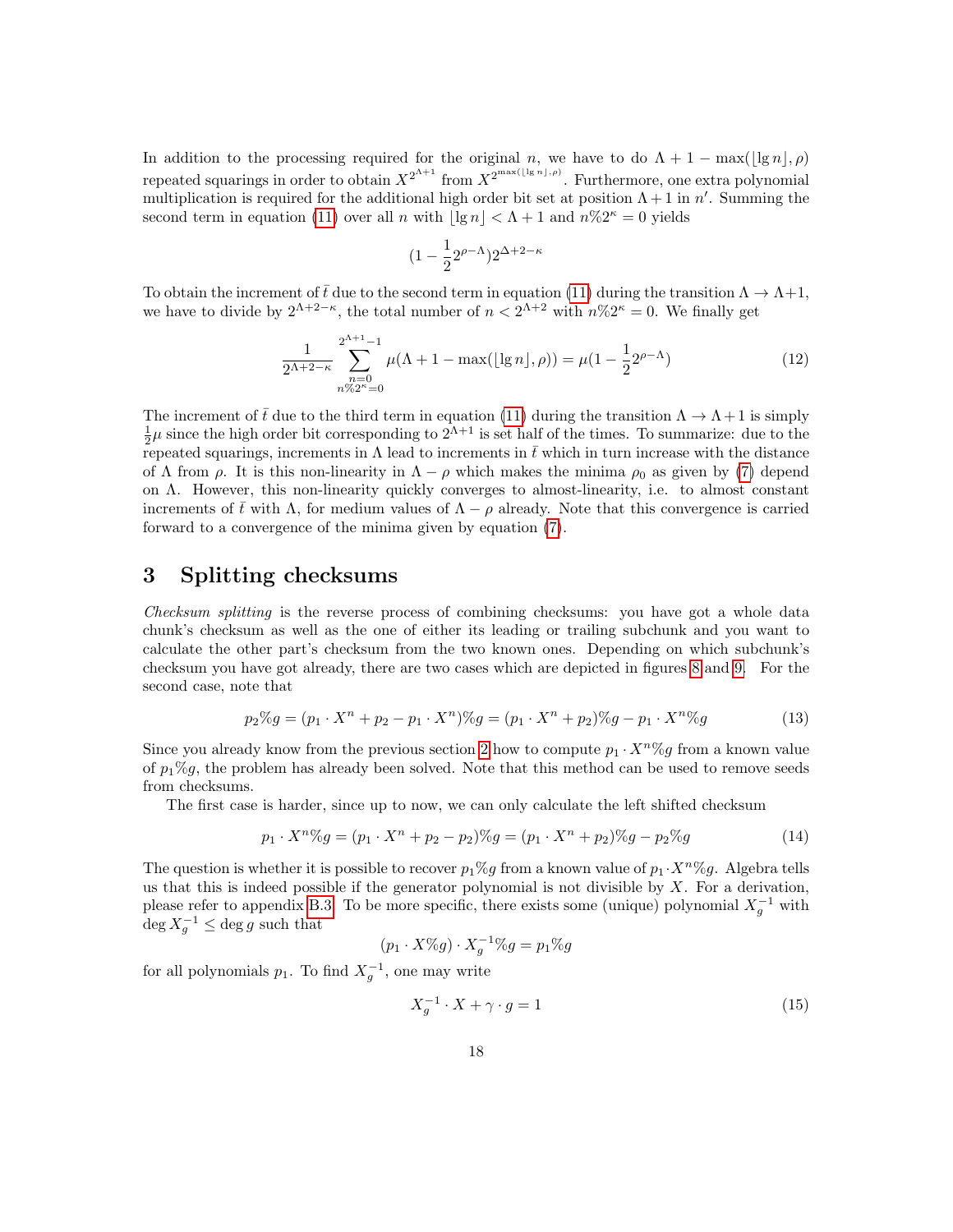

<span id="page-18-0"></span>Figure 8: Splitting of two data chunk's checksums: first case

and use the Extended Euclid's algorithm to determine  $X_g^{-1}$  (as well as the  $\gamma$  not of further interest here). On the Extended Euclid's algorithm, please refer to Knuth [1997,](#page-31-3) section 4.5.2. We are now in the position to calculate the first chunk's checksum

$$
p_1\%g = (p_1 \cdot X^n\%g) \cdot (X_g^{-1})^n\%g
$$

by means of multiplying the value obtained through [\(14\)](#page-17-1) n times by  $X_g^{-1}$ . However, from section [2.2](#page-11-0) we know that polynomial multiplications are relatively expensive compared to a few simple left shifts. If there existed something such as a simple *right* shift, then we could adapt the hybrid exponentiation method from section [2.3](#page-13-0) to our case.

**Simple right shifting** Consider the value of  $p \cdot X\%g$ , that is the CRC of p shifted left by one position. The generator polynomial g has got its zeroth order coefficient set to one because it is not divisible by  $X$ . Now, since we always shift in zeros for simple left shifting, we can tell whether  $g$ would have been subtracted (xored in) during simple left shifting of  $p\%g$ , i.e. in calculating  $p \cdot X\%g$ from  $p\%g$ , simply by looking at the zeroth coefficient of  $p \cdot X\%g$ :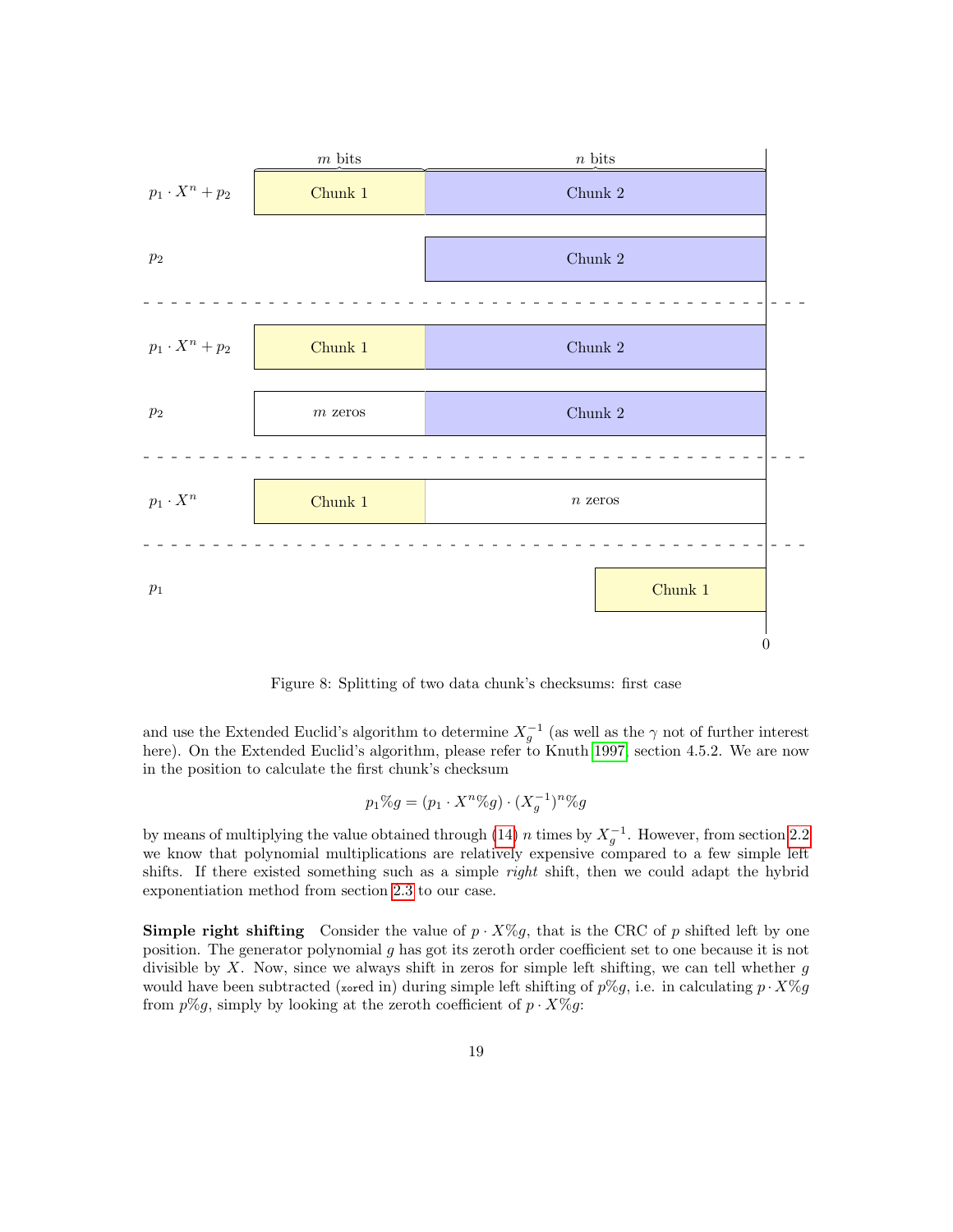

<span id="page-19-0"></span>Figure 9: Splitting of two data chunk's checksums: second case

•  $(p \cdot X\%g)_0 = 0$ : g would not have been subtracted in calculating  $p \cdot X\%g$  from  $p\%g$ . We have  $p \cdot X\%g = (p\%g) \cdot X$  and thus,

$$
p\%g = (p \cdot X\%g)/X
$$

•  $(p \cdot X\%g)_0 = 1: g$  would have been subtracted in calculating  $p \cdot X\%g$  from  $p\%g$ . We have  $p \cdot X \% g = (p \% g) \cdot X - g$  and thus,

$$
p\%g = ((p \cdot X\%g) + g)/X
$$

In analogy to listing [6](#page-11-2) for simple left shifting, these considerations suggest the following implementation of simple right shifting for the case of 32 bit CRCs:

<span id="page-19-1"></span> $for (size_t i = 0; i < n; ++i)$ 2 crc = (crc << 1) ^ (crc & 0x80000000) ? (modulus << 1 | 0x1) : 0); Listing 9: SIMPLE shifting of a CRC by  $n$  places to the right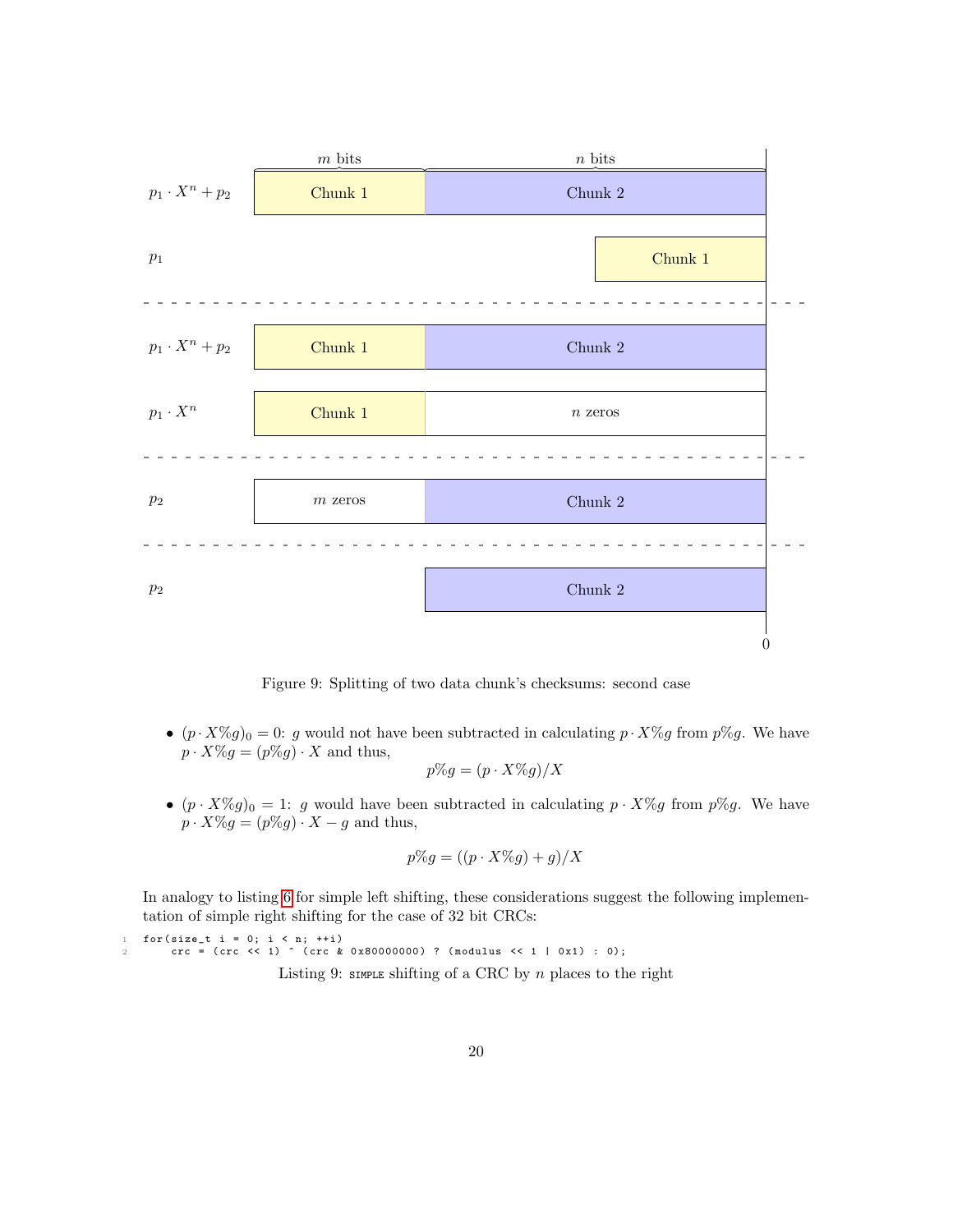Again, polynomials are stored in reversed order. Remember that the bit corresponding to the coefficient of  $X^{32}$  in g is usually not stored in modulus since it is always set to one. For our purposes, we need to restore that missing bit. On the other hand, we don't need the bit corresponding to  $X^0$  in g and may shift it out safely. Finally, since polynomial multiplications commute, observe that we may use the simple right shifts of listing [9](#page-19-1) in order to compute  $X_g^{-1}$  or any power  $(X_g^{-1})^n$ thereof: simply initialize crc with a "reversed" one, 0x80000000 (corresponding to an initial value of  $p \cdot X^n \% g = 1$ . Depending on the circumstances, this might be easier than using the Extended Euclid's algorithm.

Application of CRC splitting: verification of an encapsulated data's checksum One of the CRC splitting's applications is the verification of a network packet's checksum which has been encapsulated within the packet of another protocol. For what follows, it is assumed, that both, the encapsulating as well as the encapsulated protocol use the same CRC type. An example for such an encapsulation are Infiniband packets encapsulated within Ethernet packets, also known as "RoCE" (c.f. [Supplement to InfiniBand Architecture Specification Volume 1 Release 1.2.1, Annex](#page-31-8) [A16: RDMA over Converged Ethernet \(RoCE\)](#page-31-8) [2010](#page-31-8) and [Supplement to InfiniBand Architecture](#page-31-9) Specification Volume 1 Release 1.2.1, Annex A17:  $RoCEv2$  [2014\)](#page-31-9). Both, the encapsulated Infiniband packet's invariant checksum ( $r$ ckc) field as well as the Ethernet frame's checksum ( $r$ cs, "frame check sequence") are computed using the same type of CRC, but over different ranges of the whole Ethernet packet. The point is, that upon receipt of a packet, the Ethernet checksum is almost always verified by the network adapter, i.e. very efficiently in hardware. Furthermore, many network adapter allow access to an received packet's rcs from software. Thus, we may assume that we have got the whole data chunk's checksum. Usually, the extra data covered by the rcs, that is the Ethernet headers at the packet's head as well as the Infiniband's ICRC at its end, are much smaller in size than the payload covered by the ICRC. It is likely more efficient to strip (split) off the extra chunks from the FCS by means of the methods discussed in this section than to recompute the ICRC over the whole Infiniband packet. There are two possible approaches:

- We could either explicitly recover the react from the rest and compare it to the one stored within the Infinband packet
- or we could combine the transmitted ICRC with the manually computed CRC of the Ethernet headers preceding the encapsulated Infiniband packet. The outcome is then used as the seed for a final CRC calculation over the fields following the Infiniband packet<sup>[3](#page-20-1)</sup>. The results from appendix [B.3](#page-27-0) tell us that if and only if the result of this final CRC calculation is equal to the FCS, then the ICRC has been successfully validated.

The latter strategy saves us from doing the right shifting after removing the fields following the encapsulated Infiniband packet. Please note that I glossed over some details like "invariant fields" in the computation of the  $\text{trace}$  as well as CRC seeds. Incorporating these details is straight-forward though.

## <span id="page-20-0"></span>A The hybrid exponentiation method's average runtime

Again, denote by  $\sigma$  the cycles needed for a simple left shift by one position and by  $\mu$  the runtime needed by one polynomial multiplication modulo g. Let  $\kappa, \rho, \Lambda \in \mathbb{N}$  with  $\kappa \leq \rho < \Lambda + 1$  be fixed.

<span id="page-20-1"></span><sup>3</sup>only the ICRC is stored there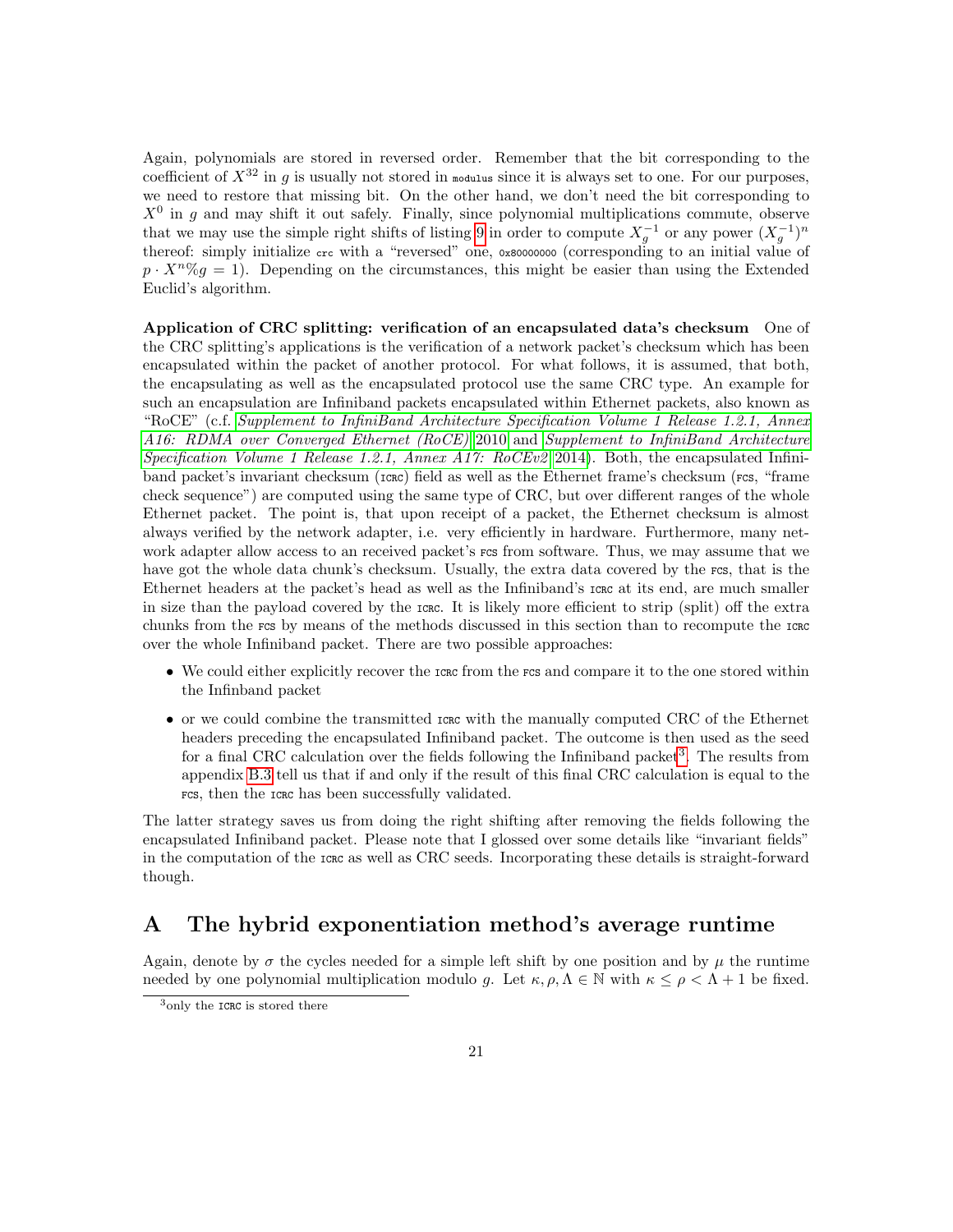We want to compute  $p \cdot X^n \% g$  for some given  $n \in \mathbb{N}$  with  $n < 2^{\Lambda+1}$  and  $n \% \kappa = 0$ . The input polynomial p is not of any importance here. Up to, but not including  $2^{\rho}$ , we will do simple left shifts and from  $2^p$  on we will use the binary exponentiation method to proceed up to the final n. More specifically, write

$$
n = \left\lfloor \frac{n}{2^{\rho}} \right\rfloor 2^{\rho} + n \% 2^{\rho}
$$

The second term will be handled by simple left shifts, the first term by binary exponentiation. For the binary exponentiation, we will need

$$
\left\lfloor \lg \left\lfloor \frac{n}{2^{\rho}} \right\rfloor \right\rfloor = \left\lfloor \lg n \right\rfloor - \rho
$$

polynomial multiplications to obtain the powers  $X^{2^{p+1}}, X^{2^{p+2}}, \ldots, X^{2^{\lfloor \lg \lfloor \frac{n}{2^p} \rfloor \rfloor}}$  of X by means of repeated squaring. In addition, we need to multiply some of these powers into the final product as many times as there are ones set in the binary representation of  $\left\lfloor \frac{n}{2^{\rho}} \right\rfloor$ , i.e.  $\nu$   $\left( \left\lfloor \frac{n}{2^{\rho}} \right\rfloor \right)$  times. The total runtime required for that  $n$  in question will thus be equal to

<span id="page-21-0"></span>
$$
t(n) = \begin{cases} \sigma n & n < 2^{\rho} \\ \sigma(n\%2^{\rho}) + \mu\left(\lfloor \lg n \rfloor - \rho + \nu\left(\lfloor \frac{n}{2^{\rho}} \rfloor\right)\right) & n \ge 2^{\rho} \end{cases}
$$
(16)

To obtain the mean value  $\bar{t}$  of the runtime averaged over all n, observe that there are  $2^{\Lambda+1-\kappa}$ such  $n$  meeting our requirements. We thus have

$$
2^{\Lambda+1-\kappa}\bar{t} = \sum_{\substack{n=0 \ n\%2^{\kappa}=0}}^{2^{\Lambda+1}-1} t(n)
$$
  
\n
$$
= \sum_{\substack{n=0 \ n\%2^{\kappa}=0}}^{2^{\rho}-1} t(n) + \sum_{\substack{n=2^{\rho} \ n\%2^{\kappa}=0}}^{2^{\Lambda+1}-1} t(n)
$$
  
\n
$$
= \sum_{\substack{n\%2^{\kappa}=0}}^{2^{\rho}-1} t(n) + \sum_{\substack{n\%2^{\kappa}=0}}^{n} \sum_{\substack{n\%2^{\kappa}=0}} t(n)
$$
  
\n(17)

<span id="page-21-1"></span>The first part is easy: since all  $n \in \mathbb{N}$  with  $n\%2^{\kappa} = 0$  are of the form  $j2^{\kappa}$  for some  $j \in \mathbb{N}$ , we have

<span id="page-21-2"></span>
$$
\sum_{\substack{n=0\\n\%2^{\kappa}=0}}^{2^{\rho-1}} t(n) = \sigma \sum_{j=0}^{2^{\rho-\kappa}-1} j2^{\kappa} = \frac{1}{2} \sigma 2^{\rho} (2^{\rho-\kappa}-1)
$$
\n(18)

In order to obtain the second part in equation [\(17\)](#page-21-1), let us first calculate the total sum of the runtimes over all allowed n with  $\lfloor \lg n \rfloor = \lambda$  for some fixed  $\lambda \in \mathbb{N}$  with  $\rho \leq \lambda$ . Combinatorics yields

$$
\sum_{\substack{\lfloor \lg n \rfloor = \lambda \\ n \gg 2^{\kappa} = 0}} t(n) = 2^{\lambda - \rho} \sigma \sum_{j=0}^{2^{\rho - \kappa} - 1} j 2^{\kappa} + 2^{\lambda - \kappa} \mu(\lambda - \rho) + 2^{\rho - \kappa} \mu \sum_{\omega = 0}^{\lambda - \rho} {\lambda - \rho \choose \omega} (\omega + 1)
$$

To see this, note that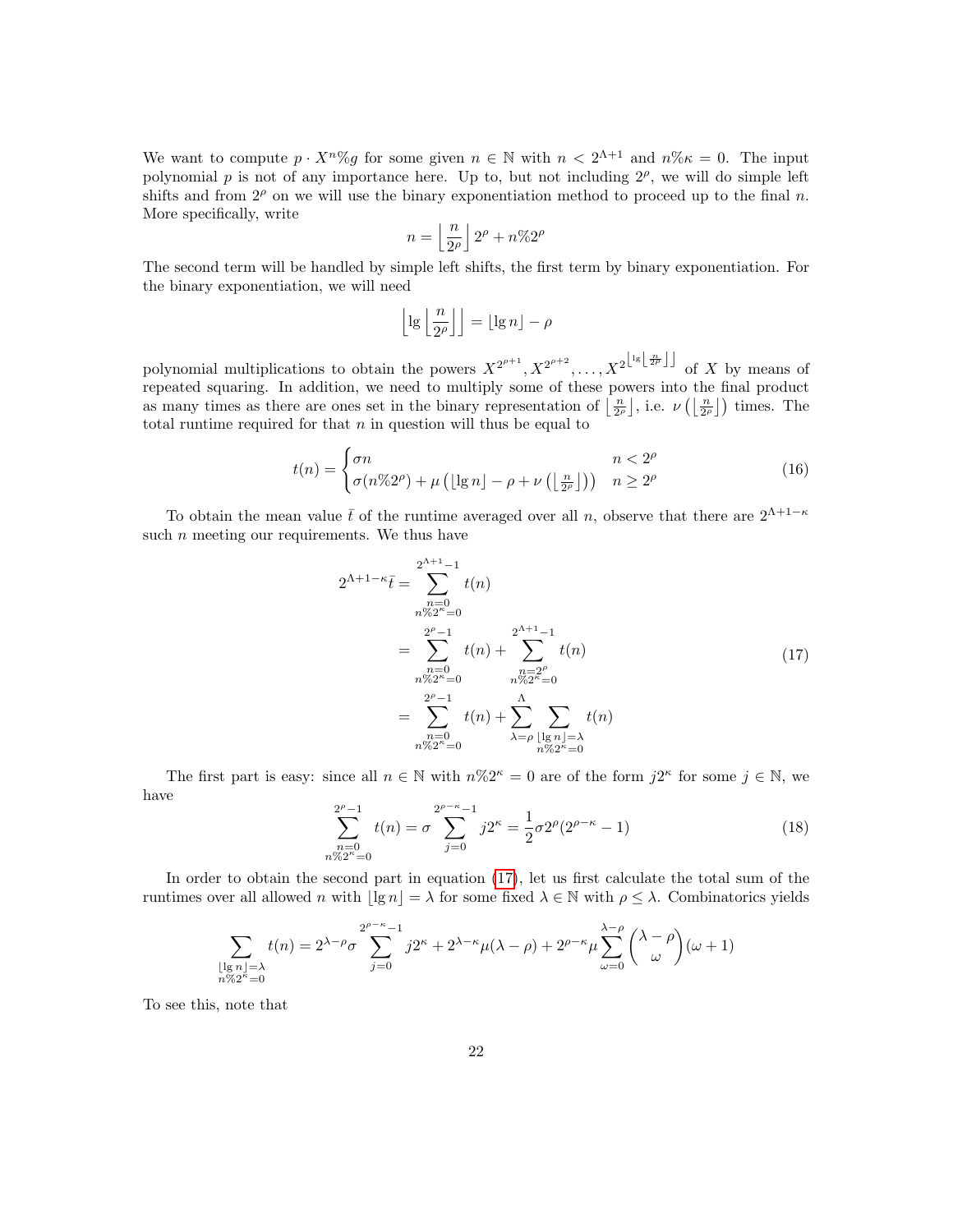- The number of n with  $\lfloor \lg n \rfloor = \lambda$  and n modulo 2<sup>ρ</sup> equal to some given value is  $2^{\lambda-\rho}$ .
- The conditions  $\lfloor \lg n \rfloor = \lambda$  and  $n\%2^k = 0$  allow for a total of  $2^{\lambda \kappa}$  combinations.
- For  $\lfloor \lg n \rfloor = \lambda$  fixed and  $n\%2^{\kappa} = 0$ , there are exactly  $2^{\rho-\kappa}$  combinations such that  $\lfloor \frac{n}{2^{\rho}} \rfloor$  is equal to some given value. Furthermore,  $\binom{\lambda-\rho}{\omega}$  such values of  $\lfloor \frac{n}{2\rho} \rfloor$  have got exactly  $\omega+1$ ones set in their binary representations.

By using the well-known summation formulas and the fact that  $\sum_{\omega=0}^{\Omega} \binom{\Omega}{\omega} \omega = \Omega 2^{\Omega-1}$ , the sum can be simplified to

<span id="page-22-2"></span>
$$
\sum_{\substack{\lfloor \lg n \rfloor = \lambda \\ n \% 2^{\rho} = 0}} t(n) = \frac{1}{2} 2^{\lambda} \sigma (2^{\rho - \kappa} - 1) + \frac{1}{2} 2^{\lambda - \kappa} \mu (3(\lambda - \rho) + 2) \tag{19}
$$

Summing [\(19\)](#page-22-2) over  $\lambda$  from  $\rho$  to  $\Lambda$  and substituting the result together with [\(18\)](#page-21-2) in equation [\(17\)](#page-21-1) yields

$$
\bar{t}_{\kappa}(\rho,\Lambda) = \frac{1}{2}\sigma(2^{\rho} - 2^{\kappa}) + \frac{1}{2}\mu(3(\Lambda - \rho) - 1) + \mu 2^{\rho - \Lambda}
$$
\n(5)

after solving for  $\bar{t}$  and simplifying further.

By a lucky chance, the formulas used to sum [\(19\)](#page-22-2) over  $\lambda$ , namely the ones to calculate  $\sum_{\lambda=\rho}^{\Lambda} 2^{\lambda}$ and  $\sum_{\lambda=\rho}^{\Lambda} \lambda 2^{\lambda}$ , also hold for the case that  $\rho = \Lambda + 1$  for which these sums are equal to zero by definition. This allows us to extend the validity of the final result in equation [\(5\)](#page-15-0) from  $\kappa \leq \rho < \Lambda + 1$ to  $\kappa \leq \rho \leq \Lambda + 1$ , i.e. the possibility of doing no binary exponentiation step at all is also covered.

## <span id="page-22-0"></span>B Inverting CRC left shifts

This section deals with the question whether the operation of CRC left shifting

$$
p \cdot X \% g
$$

has got an inverse, i.e. whether there exists an  $\tilde{X}$  such that

$$
(p \cdot X\%g) \cdot \tilde{X}\%g = p\%g \tag{20}
$$

for any polynomial p. It turns out that this is true for all real world choices of the generator polynomial g and we will denote  $\tilde{X}$  by  $X_g^{-1}$ .

## <span id="page-22-1"></span>B.1 (Very) brief intro to the language of algebra

For those readers not accustomed to the algebraic speak employed within this section, I summarized the basic terms and definitions in a not so strict manner. For details, please refer to some algebra textbook, Lang [2002](#page-31-10) for example.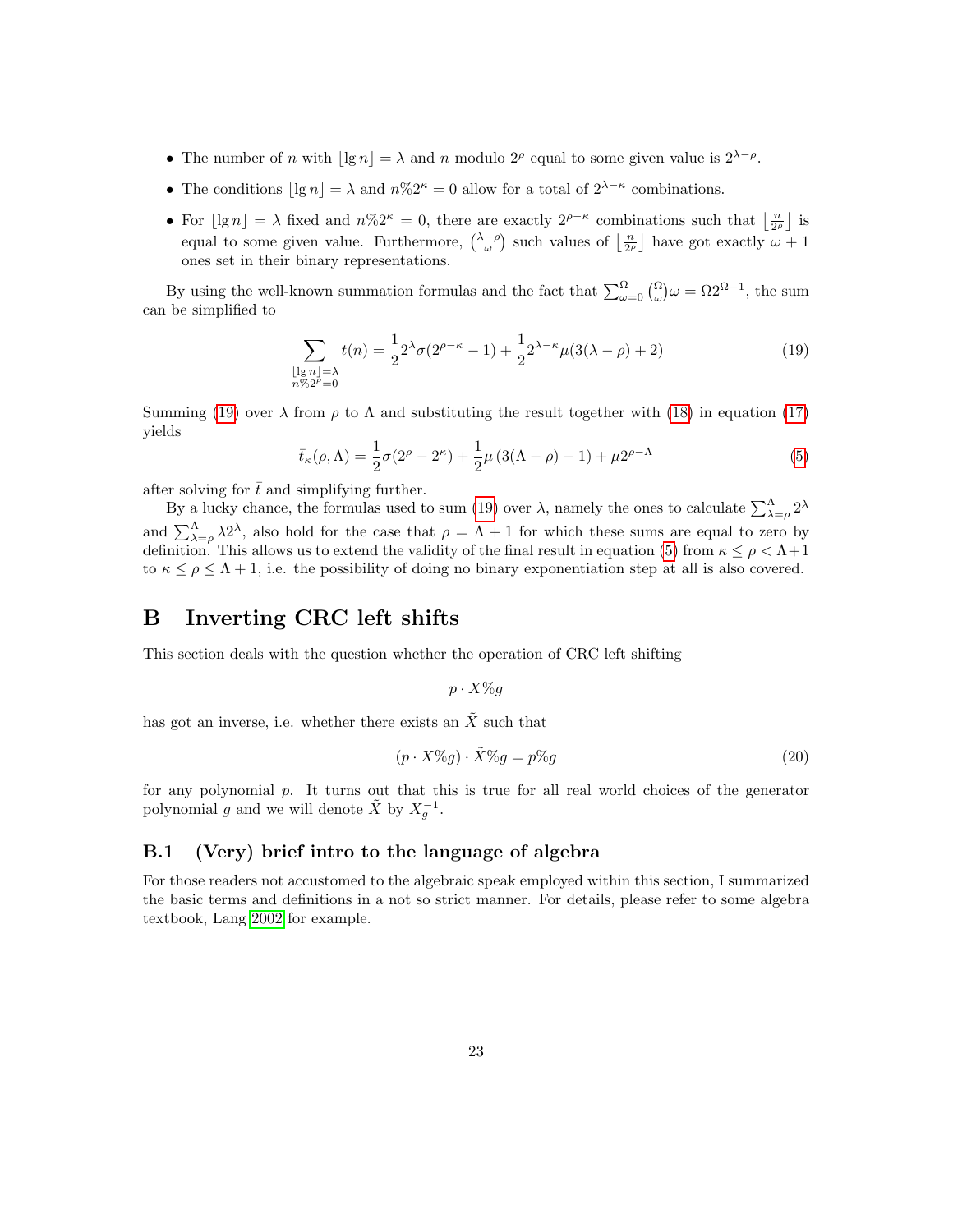### <span id="page-23-0"></span>B.1.1 Algebraic spaces and homomorphisms

Algebraic spaces The definitions of the algebraic spaces of interest here obey some kind of hierarchy in the sense that they equip some set with a law of composition, each definition in turn requesting more "structure" from it. We will review these definitions in the order induced by this hierarchy, starting with the most basic one.

A monoid  $(M, \star)$  is a set M together with a law of composition

$$
\star : M \times M \to M
$$

that is associative and for which there exists a neutral element  $e \in M$ . Neutral means, that it leaves any element  $m \in M$  unchanged under the action of the law of composition:  $\star(m, e) = \star(e, m) = m$ . For  $a, b \in M$ , one also writes  $a \star b$  for the evaluation  $\star(a, b)$  of the map  $\star$  at  $(a, b) \in M \times M$ . Depending on the context, one often writes the law of composition either additively or multiplicatively, i.e. instead of the " $\star$ "-symbol, either a "+" or a ":" is used. In the former case, a "0" denotes the unit element, in the latter case a "1" is written. Example for a monoid: the non-negative integers  $\mathbb N$ with their law of addition.

Written multiplicatively, a group  $(G, \cdot)$  is a monoid for which there exist inverses, that is for every  $g \in G$  there exists a  $g' \in G$  such that  $g \cdot g' = 1$ . The notation " $g^{-1}$ " is almost always used in place of  $g'$  for multiplicatively written groups. If the law of composition is commutative, the group is called *abelian*, usually written additively and  $g$ 's inverse is denoted by " $-g$ ". Example for a group: the integers Z.

A ring  $(A, +, \cdot)$  is a set A with two laws of composition, such that  $(A, +)$  is an abelian group and  $(A, \cdot)$  is a group, the latter not necessarily being abelian. The two laws of composition shall "interact" in such a way, that the well known law of distributivity is satisfied:

$$
a \cdot (b+c) = a \cdot b + a \cdot c
$$
  

$$
(b+c) \cdot a = b \cdot a + c \cdot a
$$

If the law of multiplication is also commutative, the ring is called abelian. Example for a ring: the integers  $\mathbb Z$  together with the well known law of multiplication – for positive  $n \in \mathbb Z$ ,  $n \cdot a$  is defined to be equal to a added n times to 0. Another example of particular interest here are the rings of polynomials. Let A be an arbitrary ring. By  $A[X]$ , we denote the ring consisting of polynomials with coefficients in A.

Finally, a commutative ring  $(K, +, \cdot)$  is called a field if  $(K \setminus \{0\}, \cdot)$  is a group, that is, there do not only exist additive inverses, but also multiplicative ones. Example for a field: the rational numbers Q.

Homomorphisms Loosely speaking, homomorphisms are maps between two algebraic spaces that are compatible with their algebraic structure in that they "commute" with the law of composition. More specifically, let  $(M, \star_M)$  and  $(N, \star_N)$  be monoids. A map  $f : M \to N$  is a called homomorphism of monoids, if

$$
\forall m, m' \in M : f(m \star_M m') = f(m) \star_N f(m')
$$

Observe that the law of composition on the left hand side is that in  $M$  while that on the right hand side is that in N. Furthermore, it is required that the neutral element gets mapped to the target monoid's neutral element. A similar definition applies for the homomorphisms of groups.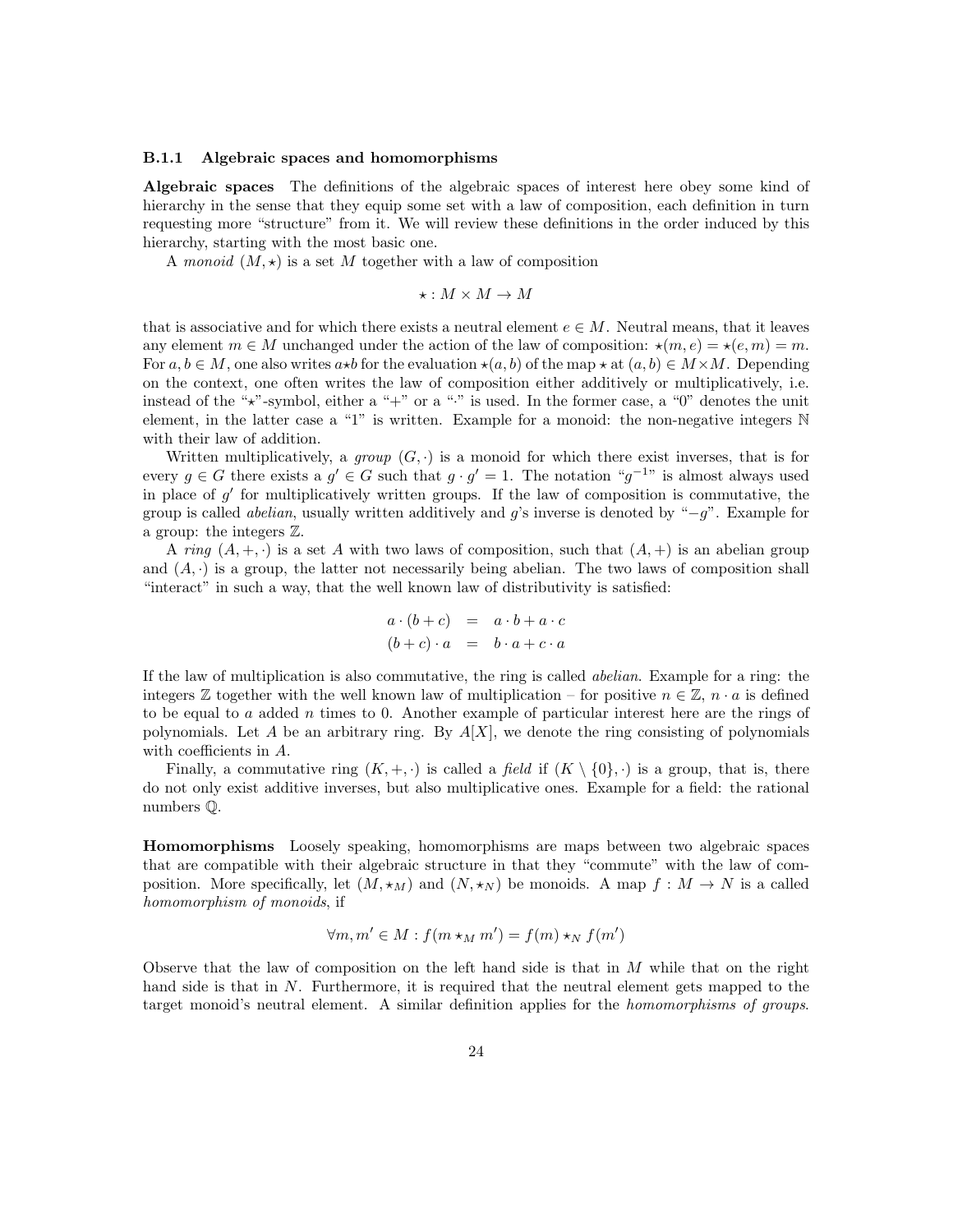For rings  $(A, +_A, \cdot_A)$  and  $(B, +_B, \cdot_B)$ , a map  $f : A \to B$  is called a *homomorphism of rings*, if f is a homomorphism of monoids for both, A and B taken as additive monoids  $(A, +A)$  and  $(B, +B)$ as well as multiplicative monoids  $(A, \cdot_A)$  and  $(B, \cdot_B)$ . Finally, if the rings are actually fields, a homomorphism of rings is sometimes called a homomorphism of fields.

### <span id="page-24-0"></span>B.1.2 Factor groups and residue class rings

Subgroups and cosets Let G be a multiplicatively written group and  $H \subset G$  be a subset containing the unit. If H is closed<sup>[4](#page-24-1)</sup> under multiplication as well as taking the inverse, it is called a subgroup of G.

Let  $x \in H$ . By  $xH \subset G$  we denote the subset of G obtained by multiplying any element in H from the left with x. Subsets of the form  $xH \subset G$  for a subgroup  $H \subset G$  are termed left cosets of H. Similiarly for right cosets  $Hx$  of  $H$ .

Observe, that  $x = x \cdot 1 \in xH$ . Since H is a subgroup and thus closed under taking inverses, if we have  $y \in xH$ , then  $yH = xH$ . It follows, that any two cosets xH and zH are either disjoint or equal: If  $y \in xH \cap zH$ , then  $xH = yH = zH$ . Putting it together, any element of G is contained in exactly one left coset of  $H$ , that is to say, the left cosets of  $H$  make up the classes of a partition of G. Remember that any partition of a set into disjoint classes induces an equivalence relation on that set and vice versa.

Finally, x is called a representative of the coset  $xH$ . From what has just been said, it should be clear, that any member of  $xH$  would do as its representative.

Factor groups and the canonical homomorphism Again, let  $H \subset G$  be a subgroup of G. It is called a *normal* subgroup if  $xH = Hx$  holds<sup>[5](#page-24-2)</sup> for all  $x \in G$ . Because of normality, the set of cosets is closed under multiplication: for any  $x, y \in G$ , we have

$$
(xH)(yH) = x(Hy)H = x(yH)H = xy(HH) = xyH
$$

Furthermore,  $(x^{-1}H)(xH) = H$ , i.e. inverses exist. Thus, the multiplication in G induces a law of multiplication on the set of cosets of a normal group  $H$ , turning that set of cosets into a group again. This group is called a *factor group* of G by H and denoted by  $G/H$ .

For any homomorphism f taking G to some other group G', it can be shown that the set  $f^{-1}(1)$ , made up of those elements of G taken to the neutral element in  $G'$  by f, is a normal subgroup of G. It is called the kernel of f and denoted by ker f. Consider the map

$$
\phi: G \to G/H
$$
  

$$
x \mapsto xH
$$
 (21)

which assigns each element of  $G$  to the coset of H it is a member of. It can be shown that this is a homomorphism of groups. It is called the canonical homomorphism. The important fact is that every f whose kernel contains  $H$  can always be written as a sequence of maps

$$
G \xrightarrow{\phi} G/H
$$
  
\n
$$
\downarrow f_*
$$
  
\n
$$
G'
$$
  
\n(22)

<span id="page-24-1"></span><sup>4</sup>A set is closed under a certain operation, if the result of the operation applied to any of the set's members is a member of that set again.

<span id="page-24-2"></span><sup>&</sup>lt;sup>5</sup>Observe how this requirement is always satisfied if  $G$  is commutative.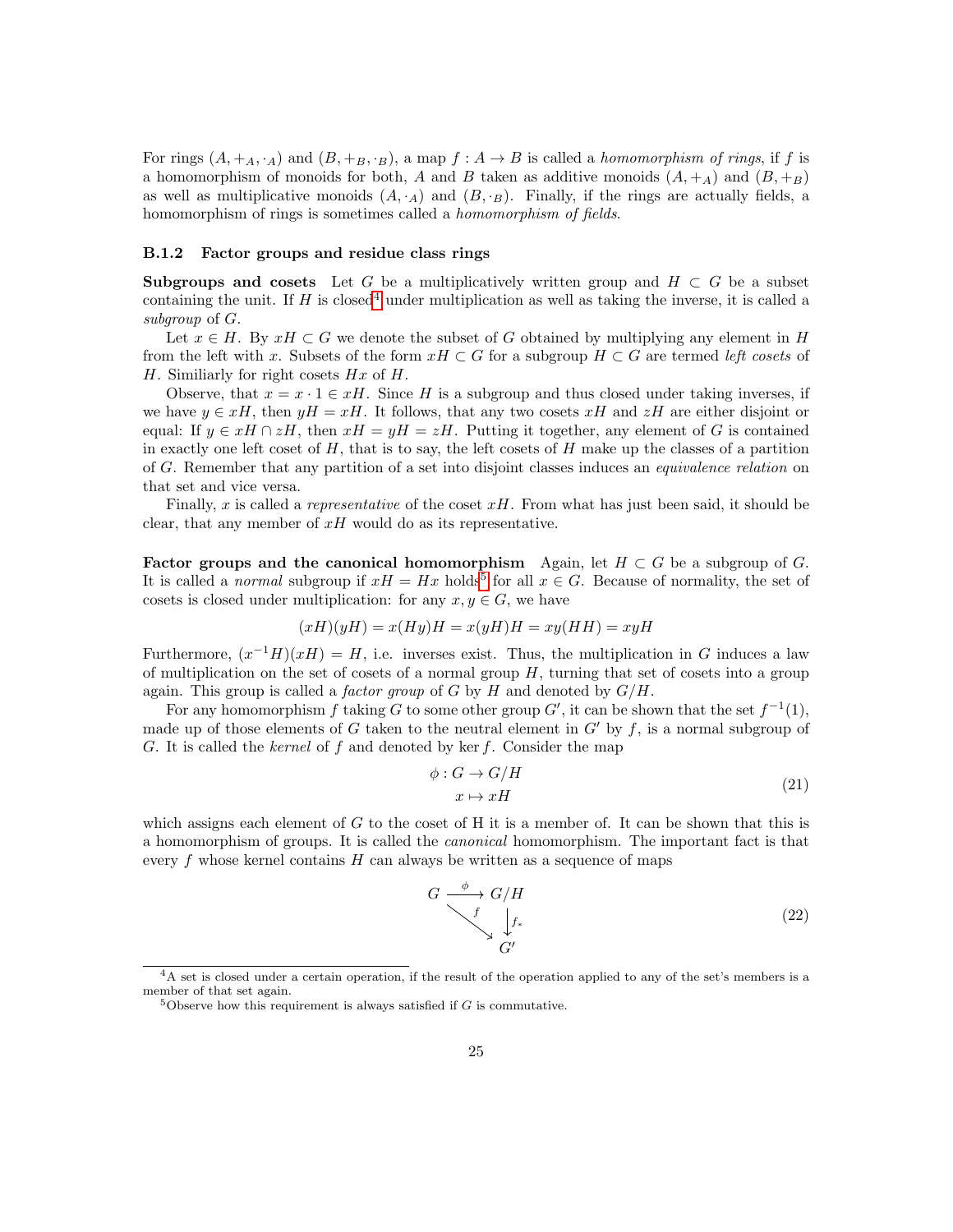i.e.  $f = f_* \circ \phi$  for some unique homomorphism  $f_* : G/H \to G'$ . f is said to factor through the canonical homomorphism  $\phi$ .

It should be clear by now that if  $H$  is normal, the corresponding cosets carry much more structure than the mere equivalence relation discussed in the previous paragraph. For this reason, we call two members  $x, y \in G$  of the same coset not only equivalent, but *congruent modulo H* and write

$$
x \equiv y \mod H
$$

Ideals and residue class rings Consider a ring A. Let  $\mathfrak a$  be a subgroup of A viewed as an additive group. Since A viewed as an additive group is abelian,  $\mathfrak{a}$  is normal. Instead of writing the additive cosets of a multiplicatively as done in the preceding paragraph, we now write them additively. That is for  $x \in A$ , we write  $x + \mathfrak{a}$  in order to denote the additive coset of  $\mathfrak{a}$  containing x. Now, if, besides **a** being a subgroup of the additive group of  $A$ ,

 $A\mathfrak{a} \subset \mathfrak{a}$ 

holds,  $\boldsymbol{\mathfrak{a}}$  is called an ideal. Furthermore, if  $\boldsymbol{\mathfrak{a}}$  is an ideal, instead of calling the  $x+\boldsymbol{\mathfrak{a}}$  "additive cosets", we favor the term *residue class* from now on.

Ideals play the role for rings that normal subgroups play for groups: namely the set of residue classes carries a natural ring structure. That set of residue classes together with the ring structure is called a *residue class ring* and denoted by  $A/g$ .

For the case of rings, the kernel ker f of a homomorphism  $f : A \to A'$  is defined to be the set of those elements in A which are taken to 0 by f. It can be shown that ker f is an ideal in A. As it is the case for factor groups, there is a canonical homomorphism

$$
\phi: A \to A/\mathfrak{a}
$$
  

$$
x \mapsto x + \mathfrak{a}
$$
 (23)

through which every homomorphism f with  $\mathfrak{a} \subset \text{ker } f$  factors. That is, there exists a unique  $f_*: A/\mathfrak{a} \to A'$  such that the following diagram commutes:

$$
A \xrightarrow{\phi} A/\mathfrak{a}
$$
\n
$$
\downarrow f_*
$$
\n
$$
A'
$$
\n(24)

Finally note that there is a class of ideals of particular importance in this text: if  $g \in A$ , then  $Ag$  is clearly an ideal. Ideals of this form are called *principal* and  $Ag$  is said to be *generated by g* and is often denoted by  $(q)$ .

### <span id="page-25-0"></span>B.2 CRC computation in the language of algebra

From now on, let  $g \in \mathbb{F}_2[X]$  be some fixed element in the polynomial ring over the field  $\mathbb{F}_2$  containing just two elements, a 0 and a 1. We denote the prinicipal ideal generated by g in  $\mathbb{F}_2[X]$ , i.e.  $\mathbb{F}_2[X]$ g by g.

I assume that you are familiar with the fact, that any data bitstream of length  $l \in \mathbb{N}, l > 0$  may be interpreted as a polynomial  $p \in \mathbb{F}_2[X]$  of degree  $l-1$  by reinterpreting the individual bits as coefficients in  $\mathbb{F}_2$  to powers of X.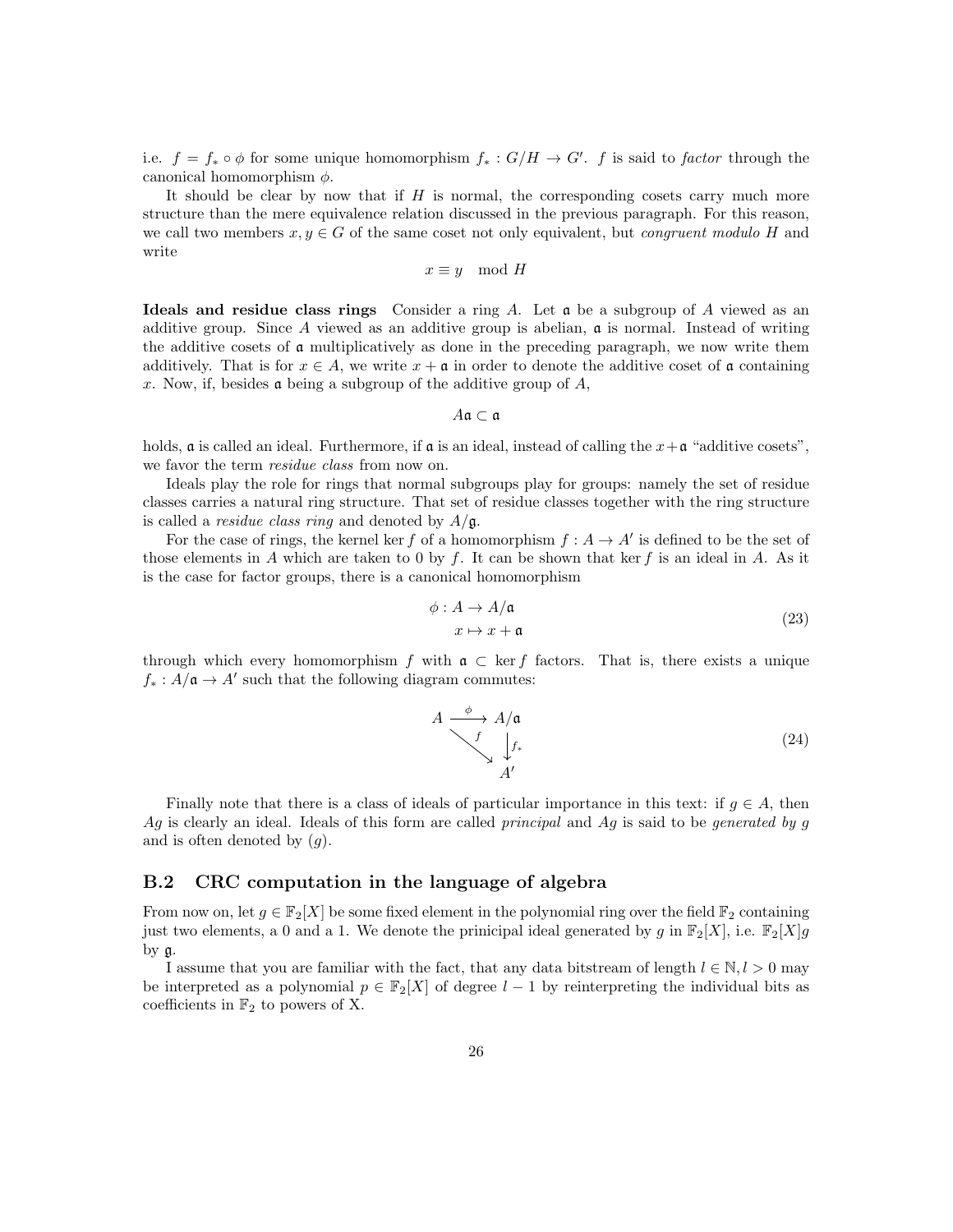The basic idea behind CRC is to add some redundancy to the transmitted data by sending along with p a canonical representative  $p' \in \mathbb{F}_2[X]$  of the residue class modulo g the p resides in:  $p \in p' + \mathfrak{g}$ . The receiver verifies whether the received data bitstream  $\tilde{p} \in \mathbb{F}_2[X]$  is a member of the residue class modulo g identified by the received representative  $\tilde{p}'$ . The probability of false negatives, i.e. transmission errors going undetected, as well as criteria for sensible choices of the generator polynomial  $g$  are not the topic covered here – there is plenty of material about this in literature as well as on the web. Here, we take g for granted and want to play around with CRC computations.

For the question which representative of  $p$ 's residue class modulo  $q$  to transmit, the answer is clear: from a mathematical standpoint, any of its members, even  $p$  itself, would do. In order to preserve bandwidth, the one with the shortest bitstream representation, i.e. that of smallest degree is chosen. The Euclidean division algorithm (c.f. Lang [2002,](#page-31-10) IV, §1), that is repeatedly subtracting suitable polynomial multiples of  $g$  from  $p$ , tells us, that it is always possible to choose a representative p' of  $p + \mathfrak{g}$  with  $\deg p' < g$ . It is easy to see that this choice is unique: if  $p'_1 + \mathfrak{g} = p'_2 + \mathfrak{g}$ , then  $p'_1 - p'_2 \in \mathfrak{g} = \mathbb{F}_2[X]g \Leftrightarrow p'_1 - p'_2 = qg \text{ for some } q \in \mathbb{F}_2[X].$  Thus, either  $q = 0$  or  $\deg(p'_1 - p'_2) \ge \deg g$ . The latter possibility is in contradiction to  $\deg p'_1, \deg p'_2 < \deg g$ . Now, consider the canonical homomorphism

$$
\phi: \mathbb{F}_2[X] \to \mathbb{F}_2[X]/\mathfrak{g}
$$
  

$$
p \mapsto p + \mathfrak{g}
$$
 (25)

together with the homomorphism of abelian groups (not rings!) mapping each residue class modulo g to its unique representative of minimum degree:

$$
\%_{*}: \mathbb{F}_{2}[X]/\mathfrak{g} \to \mathbb{F}_{2}[X]
$$
\n
$$
p + \mathfrak{g} \to p' \in p + \mathfrak{g} \quad \text{with minimum degree} \tag{26}
$$

First note that a residue class's representative is chosen within that class itself, that is, we have  $\forall p \in \mathbb{F}_2[X]: \mathcal{K}_*(p+\mathfrak{g}) \in p+\mathfrak{g}$ . It immediately follows that

<span id="page-26-0"></span>
$$
\phi \circ \%_{*} = id_{\mathbb{F}_2[X]/\mathfrak{g}} \tag{27}
$$

In particular,  $\mathcal{K}_*$  is injective. The reason why  $\mathcal{K}_*$  is not a homomorphism of rings is that in general, for  $p + \mathfrak{g}, q + \mathfrak{g} \in \mathbb{F}_2[X]/\mathfrak{g}$  arbitrary,  $\mathcal{C}_*(p + \mathfrak{g})\mathcal{C}_*(q + \mathfrak{g})$  is not the representative of  $p \cdot q + \mathfrak{g}$  of minimum degree.

In view of the algorithms to discuss, what we really want to have is the homomorphism of abelian groups defined by  $\% = \%_* \circ \phi$ .

$$
\mathbb{F}_2[X] \xrightarrow{\phi} \mathbb{F}_2[X]/\mathfrak{g}
$$
\n
$$
\downarrow^{\%} \qquad \qquad (\text{28})
$$
\n
$$
\mathbb{F}_2[X]
$$

Due to [\(27\)](#page-26-0), it immediately follows from the definitions that

<span id="page-26-1"></span>
$$
\phi \circ \% = \phi \tag{29}
$$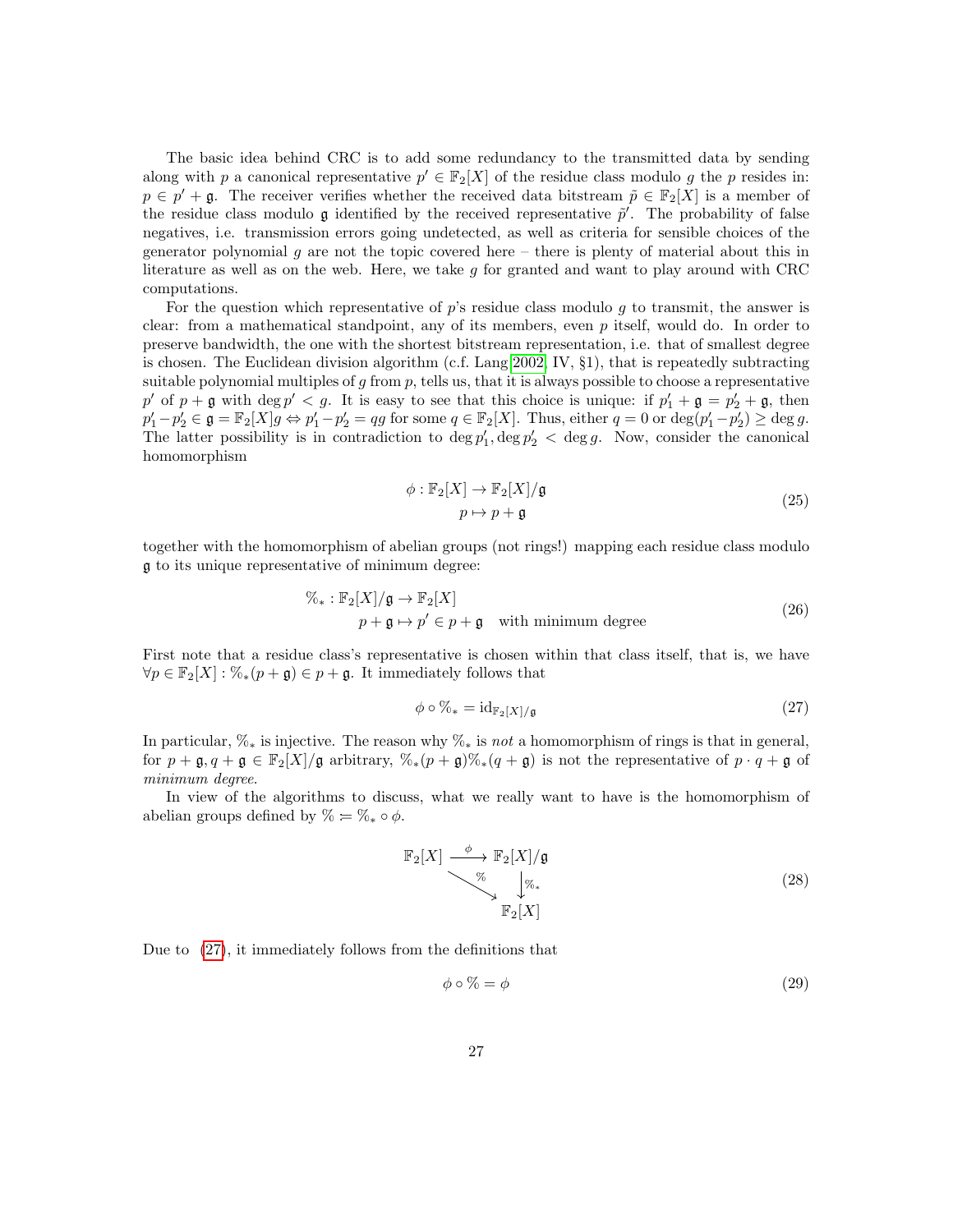<span id="page-27-1"></span>From [29](#page-26-1) and the fact that  $\phi$  is a homomorphism of rings, we get

$$
\begin{aligned}\n\%(\%(p) \cdot q) &= \%_{*} \circ \phi(\%(p) \cdot q) \\
&= \%_{*}(\phi(\%(p) \cdot q)) \\
&= \%_{*}(\phi(\%(p)) \cdot \phi(q)) \\
&= \%_{*}(\phi(p) \cdot \phi(q)) \\
&= \%_{*}(\phi(p \cdot q)) \\
&= \%_{(p \cdot q)}\n\end{aligned} \tag{30}
$$

As a special case, setting  $q = 1$  yields idempotency of %:  $\% \circ \% = \%$ .

Finally let us introduce an operator like notation for %, analogous to the one found in most programming languages:

$$
\forall p \in \mathbb{F}_2[X] : p\%g = \%(p)
$$

## <span id="page-27-0"></span>**B.3** The units in  $\mathbb{F}_2[X]/\mathfrak{g}$

<span id="page-27-2"></span>For which  $q \in \mathbb{F}_2[X]$  is the "multiplication homomorphism" of abelian groups

$$
\mathbb{F}_2[X]/\mathfrak{g} \to \mathbb{F}_2[X]/\mathfrak{g}
$$
  

$$
p + \mathfrak{g} \mapsto (p + \mathfrak{g}) \cdot (q + \mathfrak{g})
$$
 (31)

injective? Or, by definition of injectivity and  $p \equiv 0 \mod g \Leftrightarrow p \in \mathfrak{g}$ , for which  $q \in \mathbb{F}_2[X]$  does

$$
\forall p \in \mathbb{F}_2[X] : p \cdot q \in \mathfrak{g} \Rightarrow p \in \mathfrak{g}
$$

hold?

Since  $\mathbb{F}_2$  is a field, the ring  $\mathbb{F}_2[X]$  is *factorial* (c.f. Lang [2002,](#page-31-10) IV, §1), which just means that each element has got a unique representation as a product of *irreducibles*, also called *primes* in that context. Now, since  $\forall u \in \mathbb{F}_2[X]$ 

$$
u\in \mathfrak{g}\Leftrightarrow \exists h\in \mathbb{F}_2[X]: u=h\cdot g
$$

by definition of  $\mathfrak{g} = \mathbb{F}_2[X]g$ , we conclude that the factorization of q into primes must not have any factors in common with g's factorization in order for the multiplication homomorphism defined above to be injective: if  $p \cdot q$  is a multiple of g, it must contain all factors of g. These factors do not divide q, hence they have to divide p. If on the other hand, q does contain some factors of  $q$ , we can always find  $p \in \mathbb{F}_2[X], p \notin \mathfrak{g}$  such that  $p \cdot q \in \mathfrak{g}$  by setting it equal to the product of factors of g not dividing  $q$ . Thus, the multiplication homomorphism  $(31)$  is injective if and only if the greatest common divisor (g.c.d.) of  $q$  and  $q$  is 1.

Having answered the introductionary question, we can go further. Again, since  $\mathbb{F}_2$  is a field, the polynomial ring  $\mathbb{F}_2[X]$  is even *principal*<sup>[6](#page-27-3)</sup>. Principal means that every ideal in the ring can be written as  $\mathbb{F}_2[X]u$  for some  $u \in \mathbb{F}_2[X]$ . Now, consider the ideal  $(q, g) = \mathbb{F}_2[X]q + \mathbb{F}_2[X]g$  generated by q and g in  $\mathbb{F}_2[X]$ . Since  $\mathbb{F}_2[X]$  is principal, this ideal  $(q, g)$  must be equal to  $\mathbb{F}_2[X]u$  for some  $u \in \mathbb{F}_2[X]$ . The key point is, that u is equal to the g.c.d. of q and g by Lang [2002,](#page-31-10) II, §5, Proposition 5.1. Now, if that g.c.d. is 1, we have

$$
(q,g) = \mathbb{F}_2[X]q + \mathbb{F}_2[X]g = \mathbb{F}_2[X]1 = \mathbb{F}_2[X]
$$

<span id="page-27-3"></span> $6$ Actually, the ring's factoriality follows from its principality, c.f.Lang [2002,](#page-31-10) II, §5.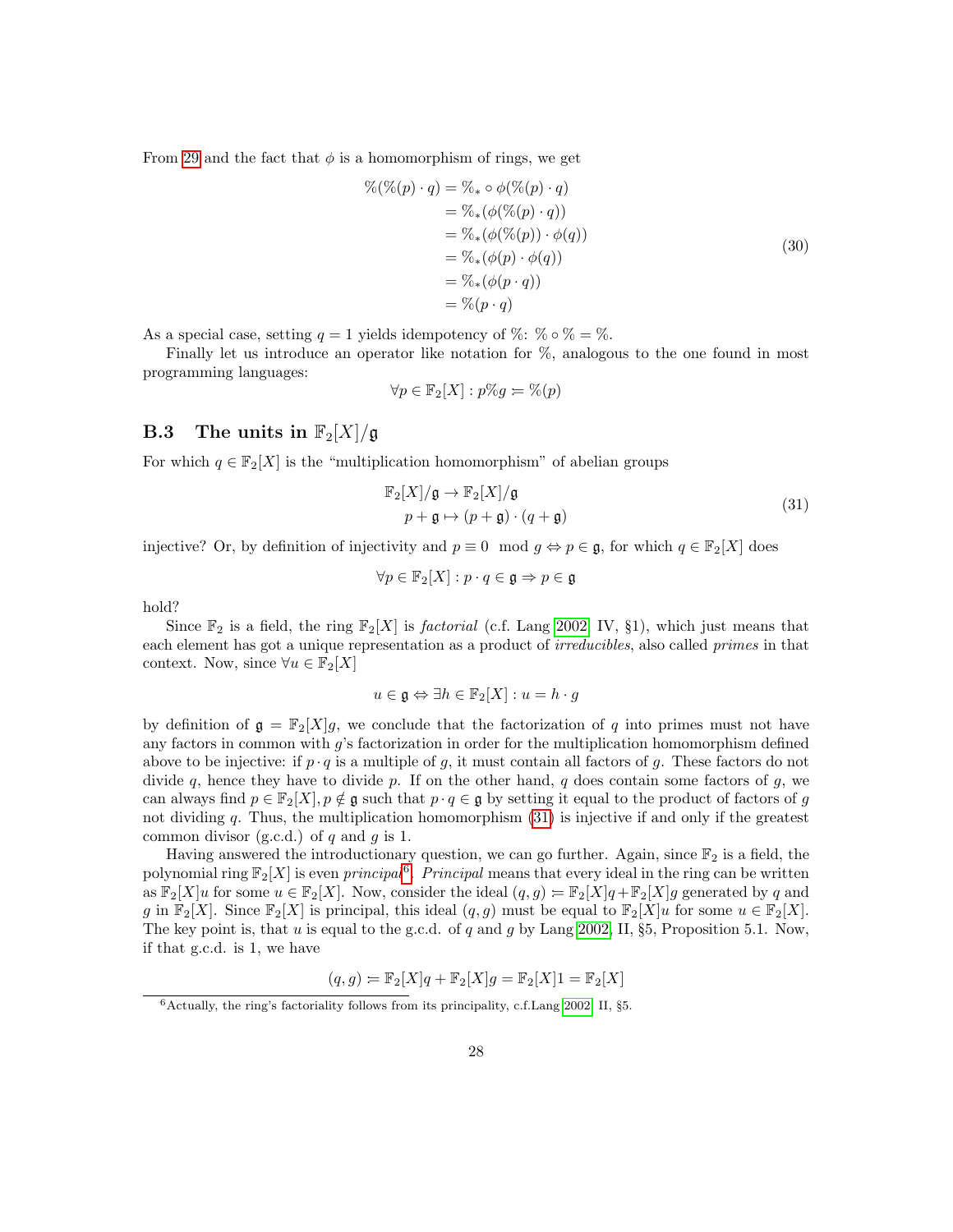Especially, since  $1 \in \mathbb{F}_2[X]$ , we can write the unit element as a linear combination of q and g with factors in  $\mathbb{F}_2[X]$ :

$$
\exists \rho, \gamma \in \mathbb{F}_2[X] : \rho \cdot q + \gamma \cdot g = 1 \tag{32}
$$

The significance of this is that  $\rho + \mathfrak{g}$  is an inverse of  $q + \mathfrak{g}$  in  $\mathbb{F}_2[X]/\mathfrak{g}$ :

$$
(\rho + \mathfrak{g}) \cdot (q + \mathfrak{g}) = \rho \cdot q + \mathfrak{g} = 1 - \gamma \cdot g + \mathfrak{g} = 1 + \mathfrak{g}
$$

An element of a ring having an inverse is also called an *unit*. Hence, putting it all together, the units of  $\mathbb{F}_2[X]/\mathfrak{g}$  are exactly the elements  $q + \mathfrak{g}$  for which the g.c.d. of q and g is 1.

In the context of CRCs, a popular choice for the generator polynomial  $g$  is to make it irreducible<sup>[7](#page-28-2)</sup>. This means, that for any  $q \in \mathbb{F}_2[X]$ , the g.c.d. of q and g is either g or 1. From what has been said above, this means that all elements of  $\mathbb{F}_2[X]/\mathfrak{g}$  but  $0+\mathfrak{g}$  are units, i.e. that  $\mathbb{F}_2[X]/\mathfrak{g}$  is a field. However, be warned that  $g$  is not always chosen to be irreducible for every CRC. The generator polynomial g is always chosen such that it is not divisible by  $X$  though and thus, the special case of  $q = X^n + \mathfrak{g}$  for any  $n \in \mathbb{N}$  is a unit in  $\mathbb{F}_2[X]/\mathfrak{g}$  for all real world CRCs.

## <span id="page-28-0"></span>C The standard algorithms reformulated

## <span id="page-28-1"></span>C.1 SIMPLE algorithm

Let  $p \in \mathbb{F}_2[X]$ . p corresponds to our possibly zero augmented data bitstream of length deg  $p + 1$ . Our goal is to compute the bitstream's CRC  $p\%g$  for some arbitrary but fixed generator polynomial  $g \in \mathbb{F}_2[X]$  with  $W = \deg g$ .

Set  $p_0 = p$ . Let  $N_0 \in \mathbb{N}$  with  $\deg p \leq N_0$ . Write

$$
p_0 = p'_0 \cdot X^{N_0 - W + 1} + p''_0
$$

for some  $p'_0, p''_0 \in \mathbb{F}_2[X]$  with  $\deg p'_0 < W$  and  $\deg p''_0 < N_0 - W + 1$ . Take  $i \in \mathbb{N}, i \leq N_0 - W$  and assume that  $p_i \in \mathbb{F}_2[X]$  has already been defined such that

<span id="page-28-4"></span>
$$
p_i \equiv p_0 \mod g \tag{33}
$$

$$
\deg p_i \leq N_i = N_0 - i \tag{34}
$$

Caution: the first relation above is a "congruence modulo  $g$ " relation, not an equality relation:  $p \equiv h \mod g \Leftrightarrow \exists q \in \mathbb{F}_2[X] : p - h = qg$ . Write

$$
p_i = p'_i \cdot X^{N_i - W + 1} + p''_i
$$

for some  $p'_i, p''_i \in \mathbb{F}_2[X]$  with

$$
\begin{array}{lcl} \deg p'_i & < & W \\ \deg p''_i & < & N_i-W+1 \end{array}
$$

Observe that we can rewrite  $p_i$  into

<span id="page-28-3"></span>
$$
p_i = (p'_i \cdot X + p''_{i,N_i-W}) \cdot X^{N_i-W} + (-p''_{i,N_i-W} X^{N_i-W} + p''_i)
$$
\n(35)

<span id="page-28-2"></span> ${}^{7}F_{2}[X]$  being factorial, this is equivalent (c.f. Lang [2002,](#page-31-10) II, §5) to saying that g is prime in  $F_{2}[X]$ , another algebraic term you might hear in the context of CRCs.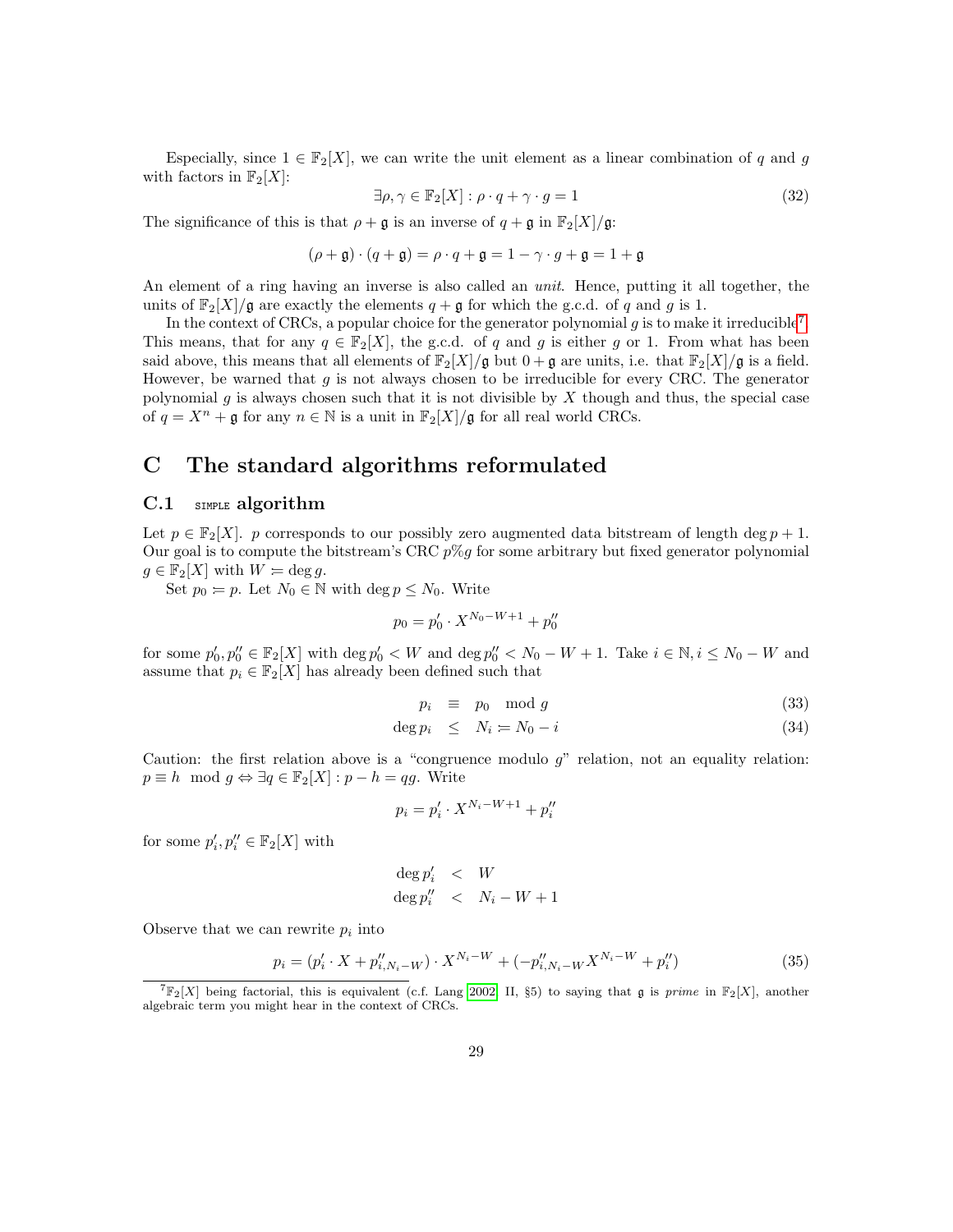with  $p''_{i,N_i-W} \in \mathbb{F}_2$  being the coefficient of  $X^{N_i-W}$  in  $p''_i$ . Inductively define

<span id="page-29-1"></span>
$$
p'_{i+1} = (p'_i \cdot X + p''_{i,N_i-W})\%g \tag{36}
$$

$$
p''_{i+1} = -p''_{i,N_i-W}X^{N_i-W} + p''_i \tag{37}
$$

$$
p_{i+1} = p'_{i+1} \cdot X^{N_{i+1} - W + 1} + p''_{i+1} \tag{38}
$$

with  $N_{i+1} = N_i - 1 = N_0 - (i+1)$ . Adopting the convention that deg  $0 = -1$ , the verification of the induction assumptions for  $i + 1$  is a straight forward task.

The connections between  $p_i'$  and the "summing register" in Williams [1993](#page-31-1) on the one hand and  $p''_i$  and the remaining tail of possibly augmented data on the other hand, are drawn easily. Observe that the rewriting [\(35\)](#page-28-3) of  $p_i$  corresponds to the shift step in the smaller algorithm from Williams [1993](#page-31-1) while the modulo operation on the parenthesized polynomial of degree  $\leq W$  in [\(36\)](#page-29-1) corresponds to the conditional xort operation. Finally, for  $i = N_0 - W + 1$ , we have  $p_{N_0-W+1} = p'_{N_0-W+1}$ , i.e we are done and have got the final checksum stored in the "summing register".

### <span id="page-29-0"></span>C.2 Table driven implementation

Instead of handling one term (bit) at a time, we could as well attempt to handle  $K \in \mathbb{N}$  terms at a time. Usually,  $K = 8$  is chosen. The rewriting or shift step [\(35\)](#page-28-3) as done in the simple algorithm now becomes

$$
p_i = (p'_i \cdot X^K + \sum_{j=0}^{K-1} p''_{i,N_i-W-j} X^{K-1-j}) \cdot X^{N_i-W-K+1}
$$
  
+ 
$$
(-\sum_{j=0}^{K-1} p''_{i,N_i-W-j} X^{K-1-j} \cdot X^{N_i-W-K+1} + p''_i)
$$
 (39)

The first parenthesized term has got degree  $\lt W + K$ , i.e. at most  $W + K - 1$ . In calculating its modulus with respect to  $g$  analogous to  $(36)$ , observe that the modulo operation simply subtracts a suitable multiple of g in  $\mathbb{F}_2[X]$  from the original. What exactly this "suitable multiple" is, depends solely on the original's terms of degree  $\geq W$ , i.e. the multiple is chosen such that, after subtraction, all those terms of degree  $\geq W$  vanish. Including the terms with coefficient zero, there are exactly K of them. Determination of the suitable multiple can now be done in either of two ways:

- 1. Calculating it at runtime, possibly by utilizing your CPU's quantum coprocessor.
- 2. By looking up the combination of the  $K$  leading terms in a precomputed table.

Due to the lack of a widespread quantum coprocessor deployment, the table driven implementation uses the second approach.

Finally, for completeness, the new inductive definition analogous to [\(36\)](#page-29-1)-[\(38\)](#page-29-1) reads as

$$
p'_{i+1} = (p'_i \cdot X^K + \sum_{j=0}^{K-1} p''_{i,N_i-W-j} X^{K-1-j}) \%g \tag{40}
$$

$$
p''_{i+1} = -\sum_{j=0}^{K-1} p''_{i,N_i-W-j} X^{K-1-j} \cdot X^{N_i-W-K+1} + p''_i \tag{41}
$$

$$
p_{i+1} = p'_{i+1} \cdot X^{N_{i+1} - W + 1} + p''_{i+1} \tag{42}
$$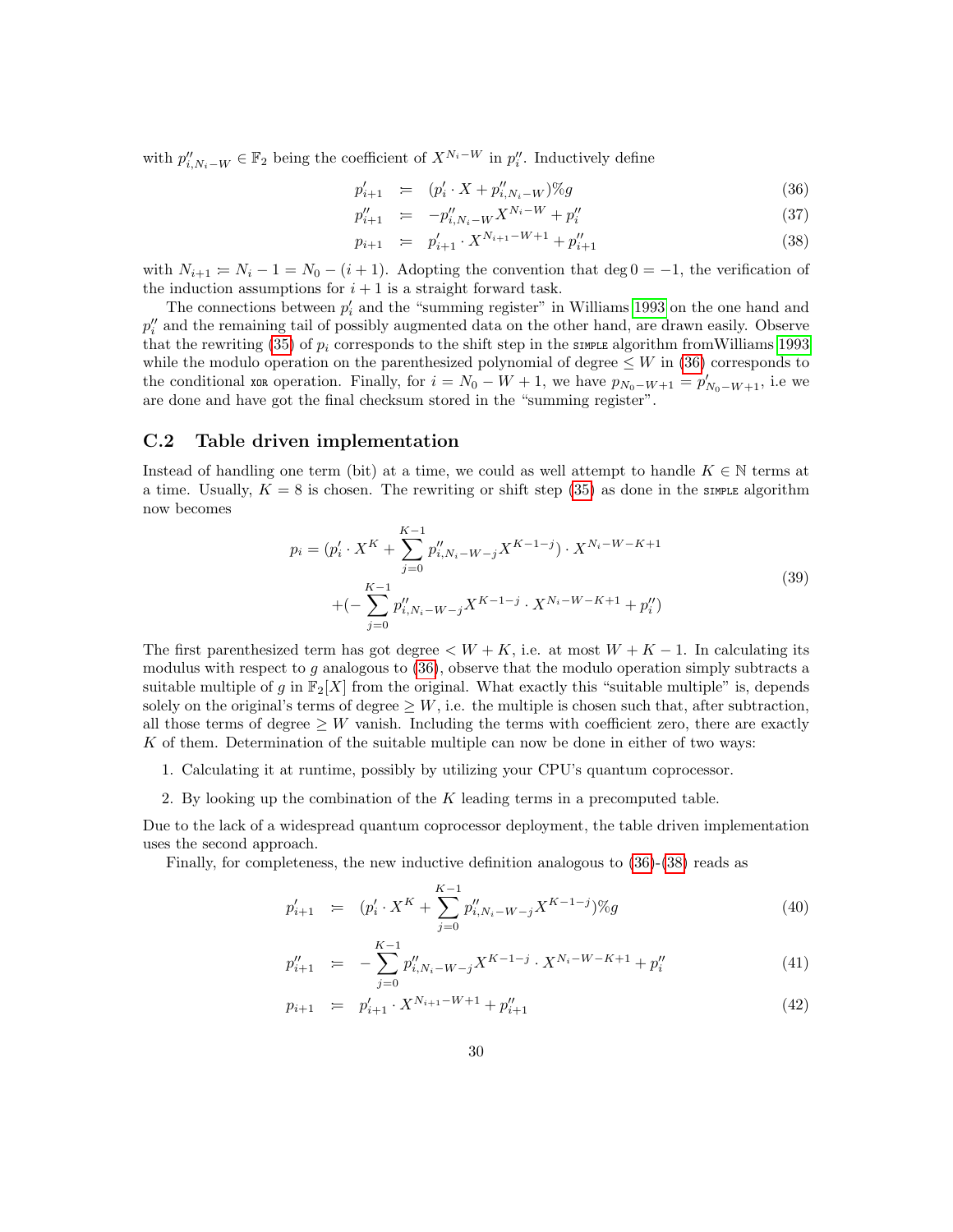with  $N_{i+1} = N_0 - (i+1)K$  while the inductive assumptions [\(33\)](#page-28-4) and [\(34\)](#page-28-4) remain unchanged.

### <span id="page-30-0"></span>C.3 Direct table algorithm

Let  $p \in \mathbb{F}_2[X]$  denote the polynomial corresponding to the original, non-augmented bitstring. As described in Williams [1993,](#page-31-1) the "table driven implementation" has got an implementation artifact in that it actually calculates the remainder of

$$
\left(\sum_{j=0}^{W-1} 0X^{W-j} \cdot X^{\deg p}\right) + p
$$

modulo  $g$ , i.e. it prepends  $p$  with  $W$  terms of zero coefficients. This is made kind of explicit by initializing the summing register with a zero. Furthermore, the augmentation of the original message  $p$  with  $W$  zero bits requires some special handling. To begin with, we set

$$
p_0 = p \cdot X^W
$$

and define

$$
p'_0 = 0
$$
  

$$
p''_0 = p_0
$$

Again, choose  $N_0 \in \mathbb{N}$  such that deg  $p \leq N_0$  holds. Note that in what follows, the  $N_i$  do not include the additional W zero terms from the multiplication of p by  $X^W$ ! The step formerly known as the "shift" step now reads as

$$
p_i = (p'_i \cdot X^K + \sum_{j=0}^{K-1} p''_{i,N_i+W-j} X^{W+K-1-j}) \cdot X^{N_i-K+1}
$$
  
+ 
$$
(-\sum_{j=0}^{K-1} p''_{i,N_i+W-j} X^{W+K-1-j} \cdot X^{N_i-K+1} + p''_i)
$$
 (43)

Observe how the  $K$  leading polynomial terms of the two summands in the first parentheses overlap now. This stems from the fact, that the  $K$  leading bits from the data tail are not shifted into the summing register from the right, but xored into its high order bits prior to lookup. The inductive definitions now become

$$
p'_{i+1} = (p'_i \cdot X^K + \sum_{j=0}^{K-1} p''_{i,N_i+W-j} X^{W+K-1-j})\%g
$$
\n(44)

$$
p''_{i+1} = (-\sum_{j=0}^{K-1} p''_{i,N_i+W-j} X^{W+K-1-j} \cdot X^{N_i-K+1} + p''_i)
$$
\n(45)

$$
p_{i+1} = p'_{i+1} X^{N_i - K + 1} + p''_{i+1}
$$
\n(46)

with  $N_{i+1} = N_0 - (i+1)K$ . Note that we always have  $\deg p''_i \leq N_i + W$  and that the W low order terms of  $p_i''$  are always zero.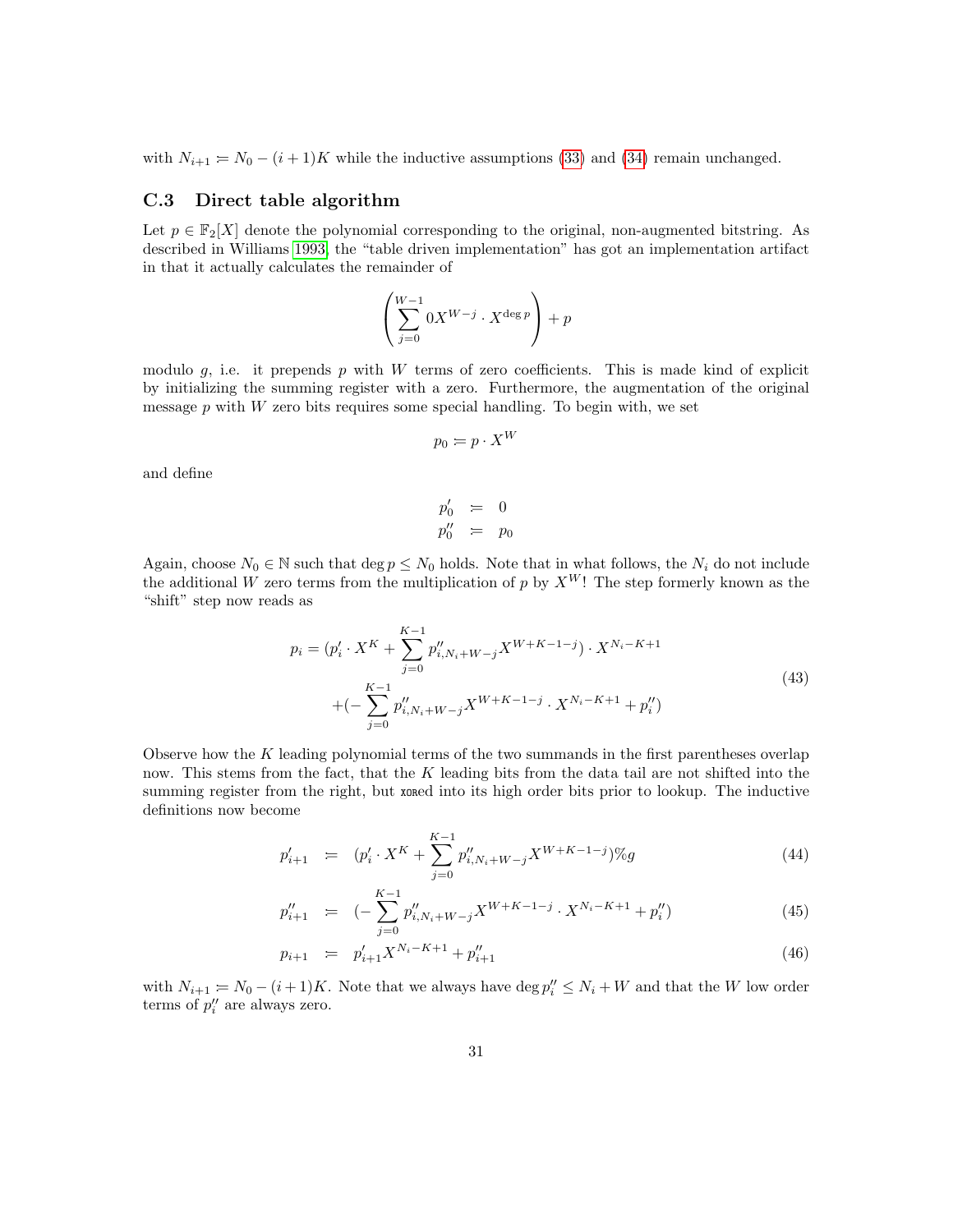To draw the connections to the "direct table algorithm" as implemented in Williams [1993,](#page-31-1) the summing register still corresponds to  $p'_i$  while the yet unhandled data tail times  $X^W$  corresponds to  $p''_i$ . However, the interpretation of the summing register's contents has changed: at any point, it contains the checksum of the data handled so far as if it had been augmented by  $W$  bits. This explains the statement

Note: The initial register value for this algorithm must be the initial value of the register for the previous algorithm fed through the table four times.

in Williams [1993:](#page-31-1) in order to glue any seed intended for use with the "direct algorithm" or equivalently, its "table driven implementation" to the "direct table algorithm" at hand, augment it by W zero bits, i.e. multiply it by  $X^W$ .

## <span id="page-31-0"></span>References

- <span id="page-31-6"></span>ARM Cortex-A Series Programmer's Guide (2014). Version 4.0. ARM DEN0013D. ARM Limited. url: <http://infocenter.arm.com/help/topic/com.arm.doc.den0013d/index.html>.
- <span id="page-31-7"></span>AVR32UC Technical Reference Manual (2010). Version F. 32002F-03/2010. Atmel Corporation. url: <http://www.atmel.com/Images/doc32002.pdf>.
- <span id="page-31-4"></span>Intel 64 and IA-32 Architectures Optimization Reference Manual (2015). Order Number: 248966- 031. Intel Corporation. url: [http://www.intel.com/content/www/us/en/architecture](http://www.intel.com/content/www/us/en/architecture-and-technology/64-ia-32-architectures-optimization-manual.html)[and-technology/64-ia-32-architectures-optimization-manual.html](http://www.intel.com/content/www/us/en/architecture-and-technology/64-ia-32-architectures-optimization-manual.html).
- <span id="page-31-5"></span>Intel 64 and IA-32 Architectures Software Developer's Manual (2015). Volume 2: Instruction Set Reference A-Z. Order Number: 325383-056US. Intel Corporation. url: [http://www.intel.](http://www.intel.com/content/www/us/en/processors/architectures-software-developer-manuals.html) [com/content/www/us/en/processors/architectures-software-developer-manuals.html](http://www.intel.com/content/www/us/en/processors/architectures-software-developer-manuals.html).
- <span id="page-31-3"></span>Knuth, Donald E. (1997). Seminumerical Algorithms. In: The Art of Computer Programming. Third Edition. Vol. 2. Boston: Pearson Education. ISBN: 0-201-89684-2.
- <span id="page-31-10"></span>Lang, Serge (2002). Algebra. Revised third edition. New York: Springer Science+Business Media Inc. isbn: 0-387-95385-x.
- <span id="page-31-2"></span>Spelvin, George (2014). [PATCH  $1/3$ ] lib: crc32: Greatly shrink CRC combining code. Post to the Linux Kernel Mailinglist. url: [https://lkml.kernel.org/r/20140530053505.18155.qmail@](https://lkml.kernel.org/r/20140530053505.18155.qmail@ns.horizon.com) [ns.horizon.com](https://lkml.kernel.org/r/20140530053505.18155.qmail@ns.horizon.com).
- <span id="page-31-8"></span>Supplement to InfiniBand Architecture Specification Volume 1 Release 1.2.1, Annex A16: RDMA over Converged Ethernet (RoCE) (2010). InfiniBand Trade Association. URL:  $http://www.$ [infinibandta.org/content/pages.php?pg=technology\\_download](http://www.infinibandta.org/content/pages.php?pg=technology_download).
- <span id="page-31-9"></span>Supplement to InfiniBand Architecture Specification Volume 1 Release 1.2.1, Annex A17: RoCEv2 (2014). InfiniBand Trade Association. url: [http://www.infinibandta.org/content/pages.](http://www.infinibandta.org/content/pages.php?pg=technology_download) [php?pg=technology\\_download](http://www.infinibandta.org/content/pages.php?pg=technology_download).
- <span id="page-31-1"></span>Williams, Ross N. (1993). A PAINLESS GUIDE TO CRC ERROR DETECTION ALGORITHMS. Version 3. url: [http://www.ross.net/crc/download/crc\\_v3.txt](http://www.ross.net/crc/download/crc_v3.txt).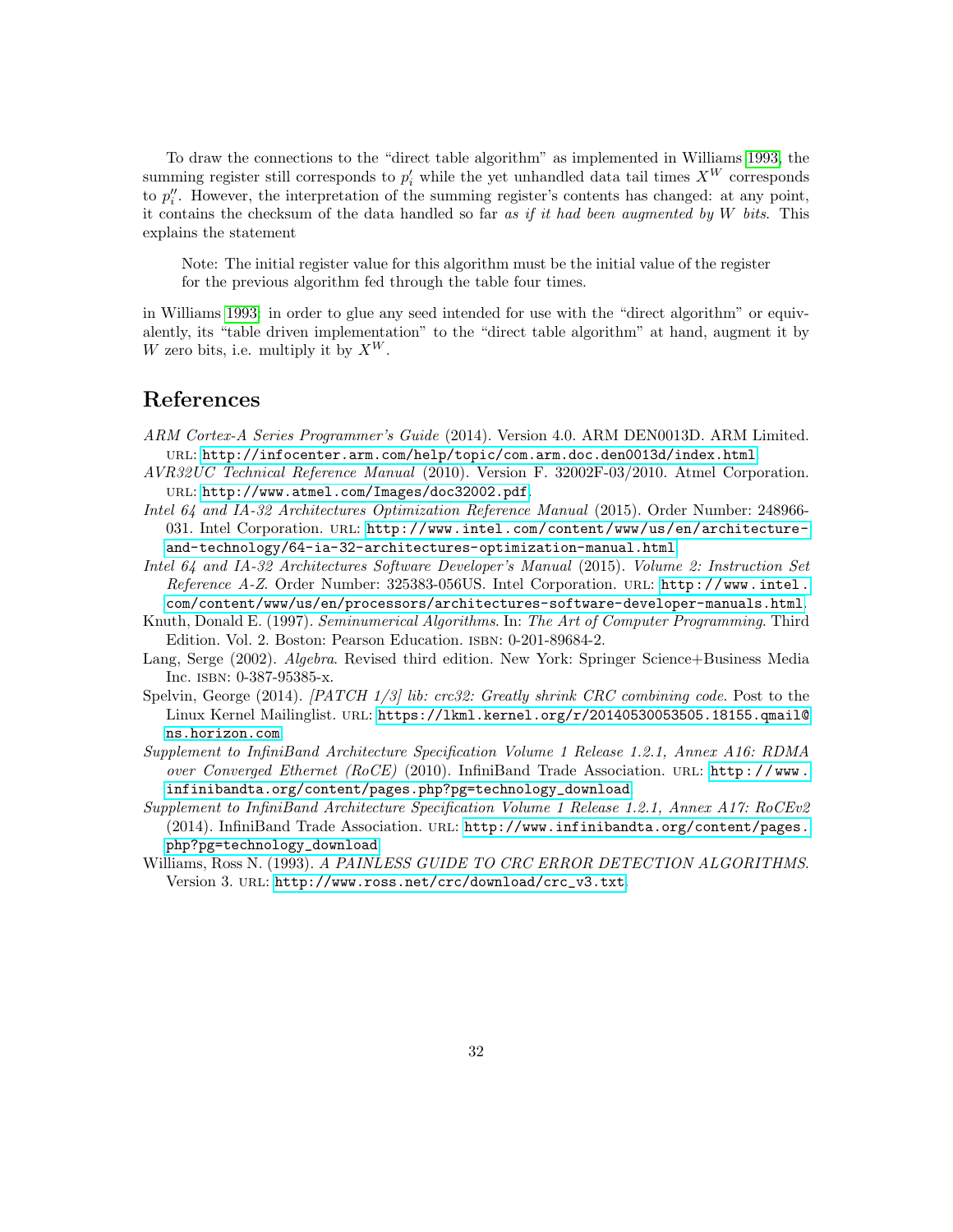## GNU Free Documentation License

Version 1.3, 3 November 2008

Copyright © 2000, 2001, 2002, 2007, 2008 Free Software Foundation, Inc.

### <http://fsf.org/>

<span id="page-32-0"></span>Everyone is permitted to copy and distribute verbatim copies of this license document, but changing it is not allowed.

#### Preamble

The purpose of this License is to make a manual, text-book, or other functional and useful document "free" in the sense of freedom: to assure everyone the effective freedom to copy and redistribute it, with or without modifying it, either commercially or noncommercially. Secondarily, this License preserves for the author and publisher a way to get credit for their work, while not being considered responsible

for modifications made by others. This License is a kind of "copyleft", which means that derivative works of the document must themselves be free in the same sense. It complements the GNU General Public Li-cense, which is a copyleft license designed for free software.

We have designed this License in order to use it for<br>manuals for free software, because free software needs free<br>documentation: a free program should come with manuals<br>providing the same freedoms that the software dose. Bu used for any textual work, regardless of subject matter or whether it is published as a printed book. We recommend this License principally for works whose purpose is instruction or reference.

#### 1. APPLICABILITY AND DEFINITIONS

This License applies to any manual or other work, in medium, that contains a notice placed by the copyright holder saying it can be distributed under the terms of this License. Such a notice grants a world-wide, royalty-free linear<br>cense, unlimited in duration, to use that work under the<br>conditions stated herein. The "**Document**", below, refers<br>to any such manual or work. Any member of

A "Modified Version" of the Document means work containing the Document or a portion of it, either copied verbatim, or with modifications and/or translated into another language.

A "Secondary Section" is a named appendix or a front-matter section of the Document that deals exclusively with the relationship of the publishers or authors of the Document to the Document's overall subject (or to related matters) and contains nothing that could fall directly within<br>that overall subject. (Thus, if the Document is in part a<br>textbook of mathematics, a Secondary Section ma

The "Invariant Sections" are certain Secondary Sections whose titles are designated, as being those of Invariant Sections, in the notice that says that the Document is above definition of Secondary then it is not allowed t

The "Cover Texts" are cretain short passages of text<br>that are listed, as Front-Cover Texts or Back-Cover Texts,<br>in the notice that says that the Document is released under<br>this License. A Front-Cover Text may be at most 5 been arranged to thwart or discourage subsequent modification by readers is not Transparent. An image format is not Transparent if used for any substantial amount of text. A copy that is not "Transparent" is called "**Opaqu** 

Examples of suitable formats for Transparent copies<br>include plain ASCII without markup, Texinfo input format, LaTeX input format, SGML or XML using a publicly<br>mat, LaTeX input format, SGML or XML using a publicly<br>PostScri

prominent appearance of the work's title, preceding the be-<br>gimming of the boody of the text. The "publisher" means any person or entity that dis-<br>tributes copies of the Document to the public.<br>A section "Entitled XYZ" me

Document. These Warranty Disclaimers are considered to be included by reference in this License, but only as regards dis-claiming warranties: any other implication that these Warranty Disclaimers may have is void and has no effect on the meaning of this License.

#### 2. VERBATIM COPYING

You may copy and distribute the Document in any<br>medium, either commercially or noncommercially, provided<br>that this License, the copyright notices, and the license no-<br>tice saying this License applies to the Document are re

stated above, and you may publicly display copies.

#### 3. COPYING IN QUANTITY

If you publish printed copies (or copies in media that<br>commonly have printed covers) of the Document, number-<br>ing more than 100, and the Document's license notice re-<br>quires Cover Texts, you must enclose the copies in cove

in other respects. If the required texts for either cover are too voluminous

to fit legibly, you should put the first ones listed (as many<br>as fit reasonably) on the actual cover, and continue the rest<br>onto adjacent pages.<br>If you publish or distribute Opaque copies of the Doc-<br>numer numbering more t lic has access to download using public-standard network<br>protocols a complete Transparent copy of the Document, free<br>of added material. If you use the latter option, you must<br>take reasonably prudent steps, when you begin d of Opaque copies in quantity, to ensure that this Transpar-<br>ent copy will remain thus accessible at the stated location<br>until at least one year after the last time you distribute an<br>Opaque copy (directly or through your ag

of that edition to the public.<br>It is requested, but not required, that you contact the<br>authors of the Document well before redistributing any large<br>number of copies, to give them a chance to provide you with<br>an updated ver

#### 4. MODIFICATIONS

You may copy and distribute a Modified Version of the Document under the conditions of sections 2 and 3 above, provided that you release the Modified Version under pre-cisely this License, with the Modified Version filling the role of the Document, thus licensing distribution and modifica-tion of the Modified Version to whoever possesses a copy of it. In addition, you must do these things in the Modified it. In a<br>Version

A. Use in the Title Page (and on the covers, if any) a<br>title distinct from that of the Document, and from<br>those of previous versions (which should, if there<br>were any, be listed in the History section of the Doc-<br>ument). Yo permission.

- B. List on the Title Page, as authors, one or more persons or entities responsible for authorship of the modifications in the Modified Version, together with at least five of the principal authors of the Document (all of its principal authors, if it has fewer than five), unless they release you from this requirement.
- C. State on the Title page the name of the publisher of the Modified Version, as the publisher.
- D. Preserve all the copyright notices of the Document.
- E. Add an appropriate copyright notice for your mod-ifications adjacent to the other copyright notices.
- F. Include, immediately after the copyright notices, a license notice giving the public permission to use the Modified Version under the terms of this License, in the form shown in the Addendum below.
- G. Preserve in that license notice the full lists of Invariant Sections and required Cover Texts given in the Document's license notice.
- H. Include an unaltered copy of this License.
- I. Preserve the section Entitled "History", Preserve its<br>Title, and add to it an item stating at least the ti-<br>tle, year, new authors, and publisher of the Mod-<br>ified Version as given on the Title Page. If there<br>is no sect then add an item describing the Modified Version as stated in the previous sentence.
- J. Preserve the network location, if any, given in the Document for public access to a Transparent copy of the Document, and likewise the network locations given in the Document for previous versions it was based on. These may be placed in the "History" section. You may omit a network location for a work that was published at least four years before the Document itself, or if the original publisher of the version it refers to gives permission.
- K. For any section Entitled "Acknowledgements" or "Dedications", Preserve in the section, and preserve in the section all the substance and tone of each of the contributor acknowledgements and/or dedications given therein.
- L. Preserve all the Invariant Sections of the Document, unaltered in their text and in their titles. Section numbers or the equivalent are not considered part of the section titles.
- M. Delete any section Entitled "Endorsements". Such a section may not be included in the Modified Ver-sion.
- N. Do not retitle any existing section to be Entitled "Endorsements" or to conflict in title with any Invariant Section.
- O. Preserve any Warranty Disclaimers.

If the Modified Version includes new front-matter sections or appendices that qualify as Secondary Sections and contain no material copied from the Document, you may at your option designate some or all of these sections as invariant. To do this, add their titles to the list of Invariant Sections in the Modified Version's license noite. These titles must be distinct from any other section titles. You may add a section Entitled "Endorsements", p

vided it contains nothing but endorsements of your Modified<br>Version by various parties—for example, statements of peer<br>review or that the text has been approved by an organization<br>as the authoritative definition of a stand

You may add a passage of up to five words as a Front-Cover Text, and a passage of up to 25 words as a Back-Cover Text, to the end of the list of Cover Texts in the Modified Version. Only one passage of Front-Cover Text and a cover text for the same cover, previously added by you or by arrangement made by the same entity you are acting on behalf of, you may not add another; but you may replace the old one, on explicit permission from the previous publisher that added the old one.

The author(s) and publisher(s) of the Document do not by this License give permission to use their names for pub-licity for or to assert or imply endorsement of any Modified Version.